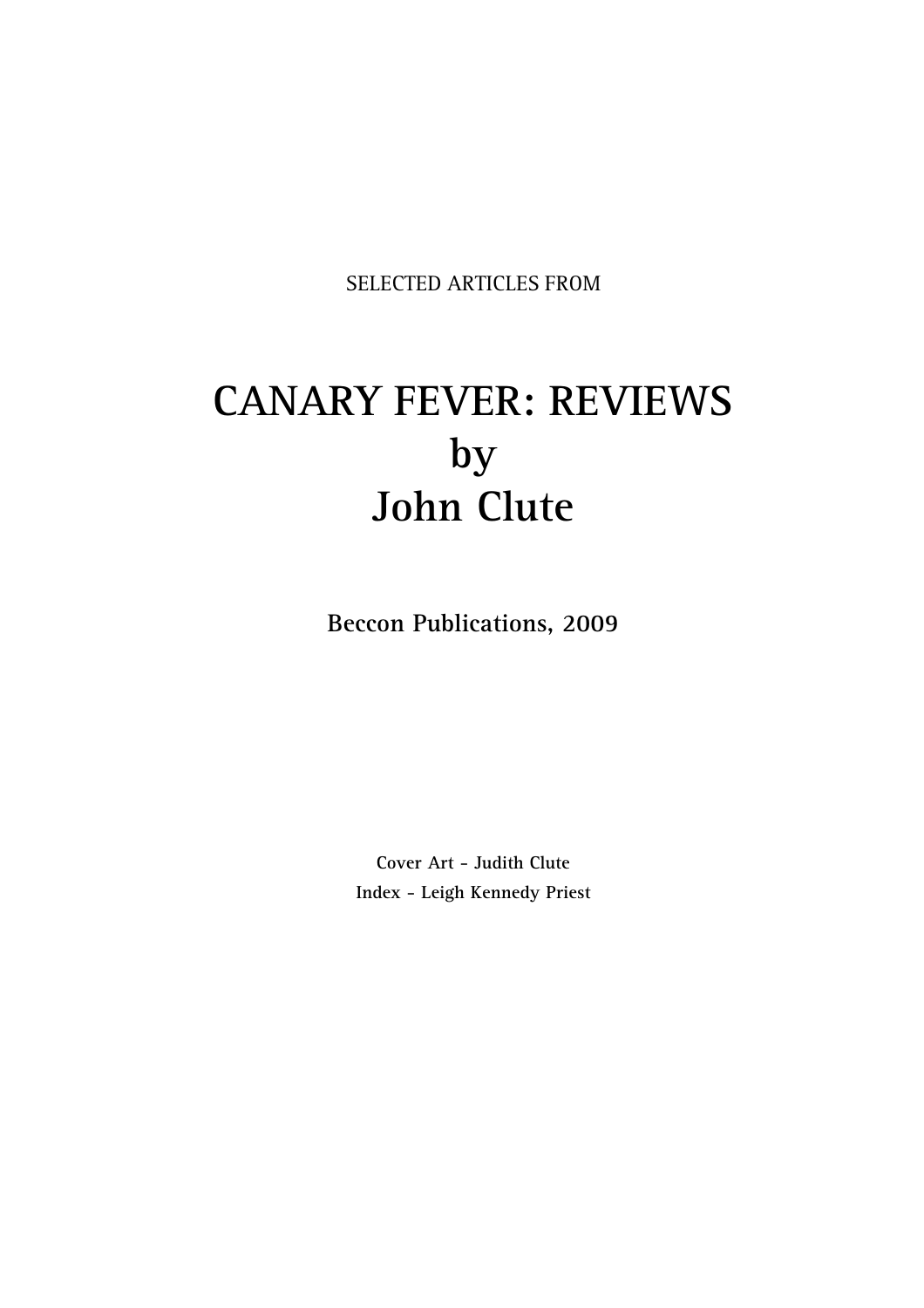# Included in this extract are the following articles.

The number at the far left is the page number within this selection, the numbers in brackets being the page numbers within the book.

| 3  | $(ix-x)$      | Introduction                                                                                                                              |
|----|---------------|-------------------------------------------------------------------------------------------------------------------------------------------|
| 5  | $(72 - 75)$   | Croaked<br><b>Oryx and Crake</b> by Margaret Atwood                                                                                       |
| 9  | $(93-95)$     | <b>Trout Fishing in America</b><br>A Star Above It by Chad Oliver<br>Far From This Earth by Chad Oliver                                   |
| 11 | $(171 - 173)$ | <b>Incipit Rising</b><br><b>Succession: The Risen Empire by Scott Westerfeld</b><br>Succession: The Killing of Worlds by Scott Westerfeld |
| 14 | $(259 - 263)$ | <b>Book of Deaths</b><br>James Tiptree, Jr: the Double Life of Alice B Sheldon<br>by Julie Phillips                                       |
| 19 | $(284 - 289)$ | Aubade, Poor Dad<br><b>Against the Day</b> by Thomas Pynchon                                                                              |
| 25 | $(317 - 320)$ | Clock Whisperer, Clock Treks<br><b>Mainspring</b> by Jay Lake<br><b>Escapement</b> by Jay Lake                                            |
| 29 | $(391 - 394)$ | Tomgod<br><b>The Word of God; Or, Holy Writ Rewritten</b> by Thomas M Disch                                                               |
| 32 | $(394 - 396)$ | "On Tom Disch"                                                                                                                            |
| 34 | $(396 - 399)$ | "Thomas M Disch (1940-2008)"<br>obituary                                                                                                  |
| 37 | $(399 - 400)$ | "Remembering Tom Disch"                                                                                                                   |

For more information about this book please see the publisher's website **www.beccon.org**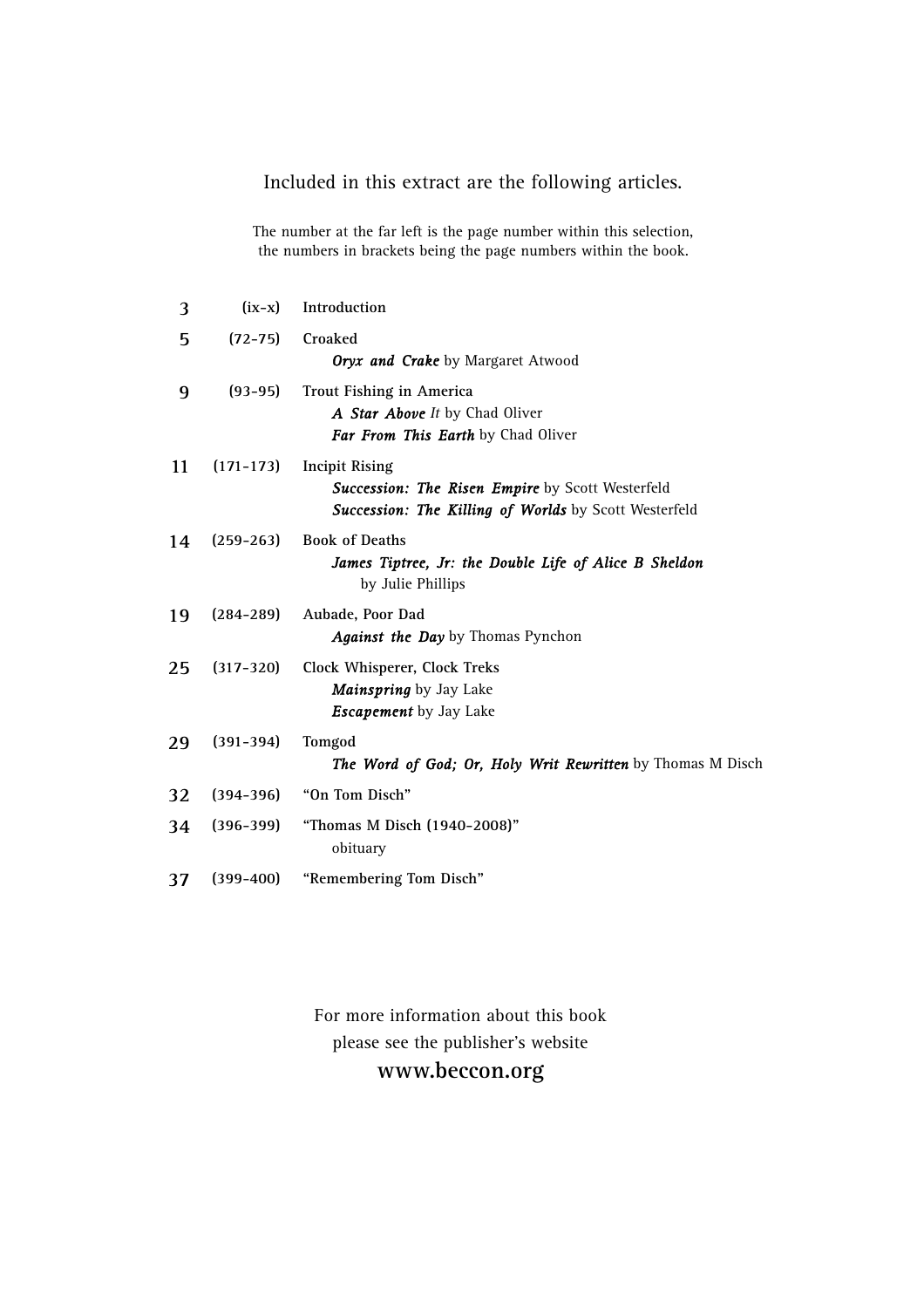# **INTRODUCTION**

Listen very carefully. I will say this only once. It is I, Le Clerc! *Canary Fever: Reviews* is the fourth book of this sort. *Strokes: Essays and Reviews 1966-1986* (Brooklyn: Serconia Press, 1988) presented a range of reviews, plus some essays, from what now seems long ago; *Look at the Evidence: Essays and Reviews* (Seattle: Serconia Press, dated 1995 but 1996), did the same for the years 1987-1993, which also does not seem yesterday; and *Scores: Reviews 1993-2003* (Harold Wood, Essex: Beccon Publications, 2003) carried on similarly, though, as its title indicates, essays written during those years were omitted; essays written since 2003 have also been held back. In the introduction to *Scores*, I said I hoped to publish some of these independent pieces in a book to be called *The Darkening Garden*. I did like that title, and used it, but *The Darkening Garden: A Short Lexicon of Horror* (Seattle: Payseur & Schmidt, 2006) differs from the book originally to be given that title in that it is an entirely different book. I may find all this more interesting than you do.

Here we go again. The title of the current collection is taken from a piece not included in the current collection: "Canaries in the Coal Mine", an address given at SUNY New Paltz in early 2004 and published – in two substantially different versions – as "Canary Fever" in *Journal of the Fantastic in the Arts* (vol.15,#3, Fall 2004) and later in *Shawangunk Review* (Vol XVI, Spring 2005). This talk focused on a particular kind of Recognition that I thought distinguished the literatures of fantastika from other categories: "the melodramatic gaze of the fantastic, into horrors of futurity or otherworlds that are healable, is, in the end, a gaze at the world itself  $\ldots$ . This gaze is the gaze of Recognition of the canary in the coal mine when the air changes."

So the title of this book is a shorthand assertion that the literatures of fantastika – those literatures in which Story is literal and cannot therefore metaphorize the planet – are fevered by the fever of the world. Everything assembled in *Canary Fever* has been written in that assumption, and can be understood to argue the case, sometimes implicitly, sometimes out loud. It is understood that "canary fever" can also refer to book reviewers with hyperventilation problems.

I need to acknowledge again a frequent borrowing. Here is the opening sentence of John Le Carré's *The Russia House* (1989):

In a broad Moscow street not two hundred yards from the Leningrad station, on the upper floor of an ornate and hideous hotel built by Stalin in the style known to Muscovites as Empire During the Plague, the British Council's first ever audio fair for the teaching of the English language and the spread of British culture was grinding to its excruciating end.

I've no idea if Muscovites actually ever used that phrase, or if Le Carré made it up: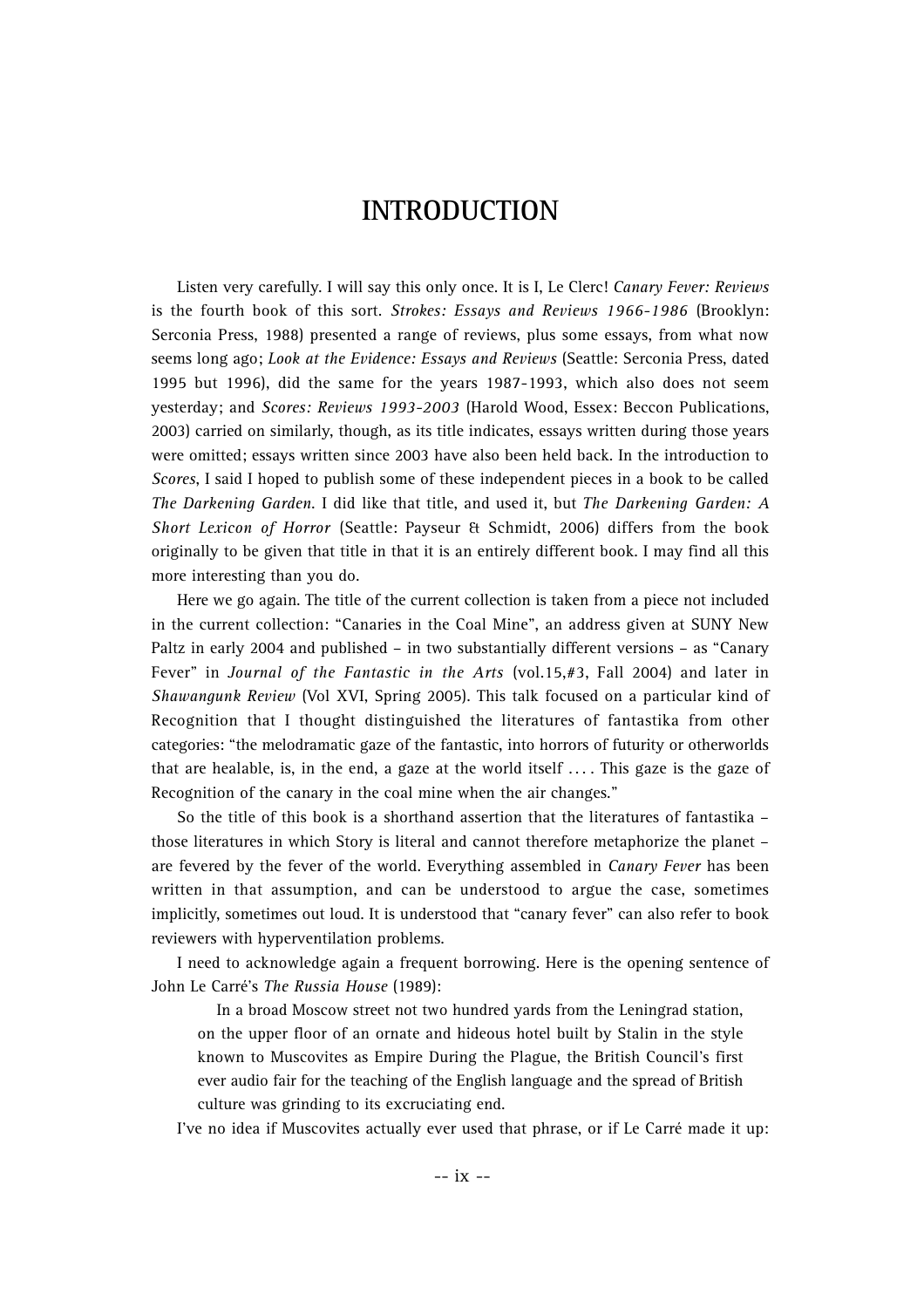but I do know for sure that some version of of the tag – "X During the Plague" – has become an ostinato that drives more sentences I write than Stalin had hot flashes. In the Western world since 1950 or so, as far as architecture and urban planning are concerned, Plague does not entirely refer to the metastatic decayed Modernism that governed the design of all those rust-streaked municipal slums that are finally, after almost half a century, being demolished everywhere: though not before their builders managed first to destroy huge legacies of urban wisdom about living in cities worldwide. When I use the phrase I am also thinking of modern Horror: of the willed amnesias of the Western world after 1945; of the desolating *absence* at the heart of the cenotaphic "monuments" we have constructed with such great self-despite to vacate ourselves within. As far as the Plague is concerned, the difference between a mushroom cloud and a shopping mall is a matter of degree: for both create vacuums. I've written about all of this repeatedly in essays published elsewhere, some of which I hope to assemble fairly soon in a collection not to be called *The Darkening Garden*.

*Canary Fever* is in five parts. Parts One and Two assemble linked reviews on two authors, John Crowley and Michael Moorcock, each of whom recently completed a vast novel it took decades to write. Part Three assembles a small number of reviews from between 1988 and 1999 that I had lost track of. Part Four, which comprises the bulk of the book, assembles reviews (but not every review) written between the middle of 2003 and October 2008. Nothing else is included, so that the 350 or so pages of this section comprises a loose coal-face chronicle of books published during those five years. Part Five puts into one place a few pieces – including two I was compelled by circumstances to write – about Thomas M Disch. *Canary Fever* is dedicated to him.

I want to thank the editors who asked me for stuff and then got it. Michael Dirda and Rachel Shea of the *Washington Post*. Boyd Tonkin of the *New Statesman*. Andy Cox and Sandy Auden and Paul Raven of *Interzone*. David G Hartwell and Kevin J Maroney of the *New York Review of Books*. Niall Harrison of *Strange Horizons*. Diana Gower and James Fergusson of the *Independent*. The editors of the *Guardian*. Charles N Brown of *Locus*. Eileen Gunn of The *Infinite Matrix*. And most of all – partly because I've driven them crazy more often than any other editors in this list; partly because they have continued to seem entirely willing to suffer all the impositions that a deadline surfer imposes on the world – Scott Edelman and Brian Murphy of *SciFi Weekly* [now SciFi Wire].

I want to thank Roger Robinson again, who will make these words into a house, and Andrew Robinson for cover production. I want to thank Leigh Kennedy Priest, who will sort out the house that Roger made from the words I passed. Over and above being able to talk with them about these things, I am glad to be here in order to thank Judith Clute and to thank Liz Hand. It is good to be home.

Any gathering of this sort is a kind of wayzgoose, a feast in the sun for relicts – for these assembled pieces of one's life in print, all scrubbed behind the ears. Some sombreness does infect the mind, naturally: but perhaps any harvest this century is late harvest. The summer had been long. I figure we could meet again by candle light?

16 December 2008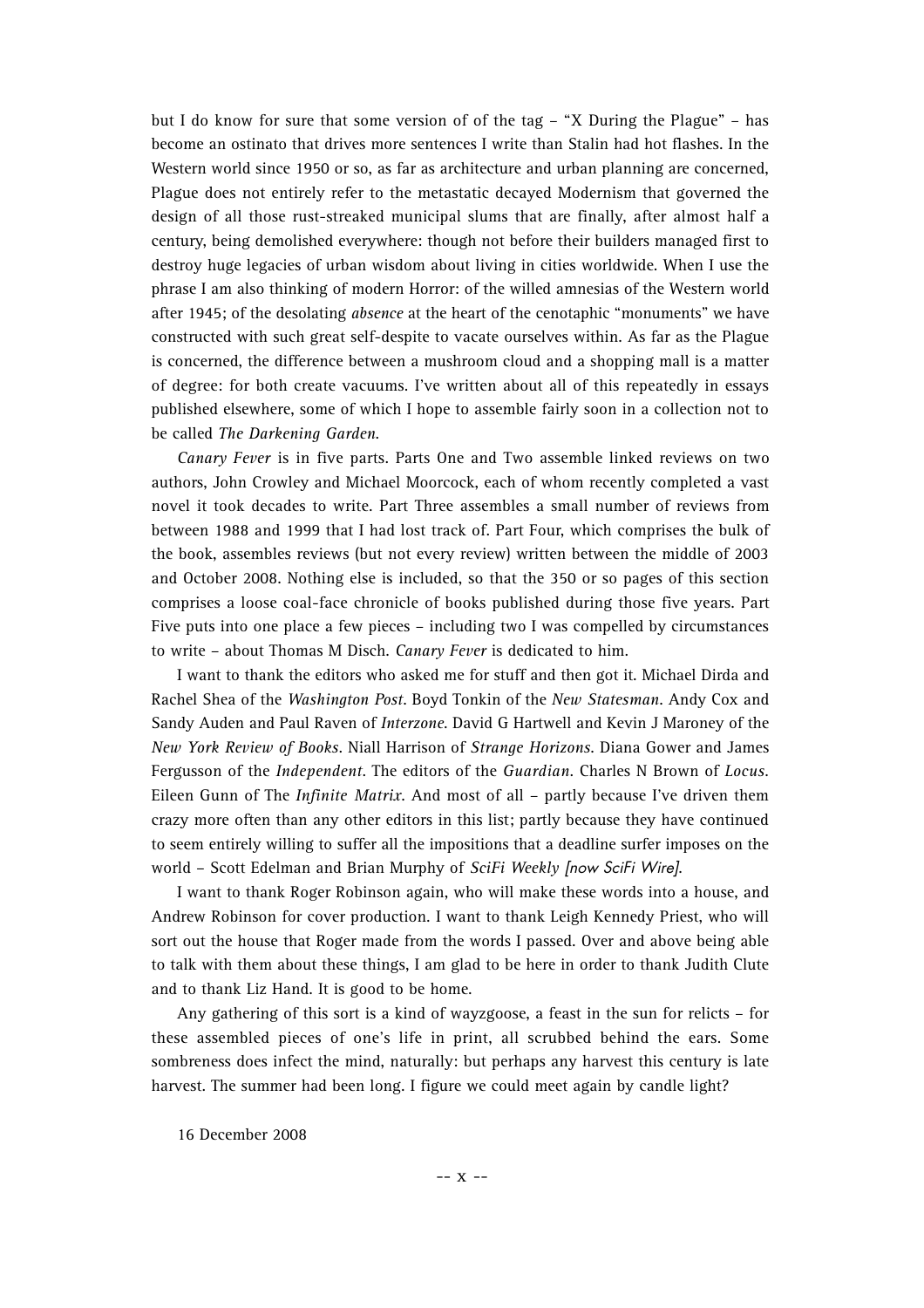# **Croaked** – *SFW* #325 (14 July 2003) – **Oryx and Crake** by Margaret Atwood

**\_\_\_\_\_\_\_\_\_\_\_\_\_\_\_\_**

It was good luck that I began to read Margaret Atwood's new sf novel on an international flight, because there was little else to do, seven miles above Newfoundland, with 200 pages of arthritic backstory already caught in the throat, no end in sight and hardly a glimpse of Oryx, except to continue turning the page. So the book remained open, and we reached page 216, and Atwood, who had clearly been taking the capsules, suddenly calmed down enough to begin to tell the archaic First SF story she had been pretending she was never going to have to bend her brow to, even though she never does leave backstory till the last few pages (see below for comments on *trahison des clercs*). *Oryx and Crake* (Toronto, Ontario: McClelland and Stewart, 2003) may be the kind of sf contemporary writers stopped committing to print after 1970 or so, and Atwood may have told her ancient tale in a priggish atonal drone that sounded rather, as P G Wodehouse once said long ago, "like an Englishman about to talk French" – but hey, she got to the end, and so did the reader. With a bump and a grind and a whine of great engines in reverse, we did all land safely, after a fashion.

*Trahison des clercs* is a term which has escaped the narrow political intentions of its coiner, the rightwing theologue Julien Benda, and is now commonly used to describe almost any sort of intellectual treachery on the part of that class – the "clercs" or clerisy, the guardians and disseminators of higher culture – one of whose obligations is to *tell the truth*. It may be a bit high-sounding to describe what Margaret Atwood has said about *Oryx and Crake* in various interviews as manifestations of the *trahison des clercs*; but, in their own small priggish way, these interviews are, in fact, pretty offensive. In an extremely wellargued *Locus* review of *Oryx and Crake*, Gary K Wolfe speaks of Atwood's claims - that she does not write sf; that *Oryx and Crake* is not sf at all because sf is "about spaceships" and squiggly things; and that she writes "speculative fiction" instead, though without mentioning Robert A Heinlein, who first used that term half a century ago – as quite possibly representing a natural aversion to the less attractive aspects of genre marketing: that "she's not demeaning the SF market so much as protecting the Atwood market." I believe Wolfe's comments are highly plausible, and may well have pinpointed her motives.

But words do have consequences, even words Atwood may well have taken down verbatim from her publisher and parroted. Mercenary or not, Atwood's attempt to ringfence her novel from the long conversation of works it takes its substance from constitutes a palpable and conscious slur on honest discourse; nor would it be enough to say that the matter was of little moment: for every slurry at the coal-face of discourse damages the fragile world the clerisy should be honour-bound to defend: even small untruths about minor forms of literature are untruths that dirty the world. More to the final point of this review, it is further possible to claim that, the more the denial structure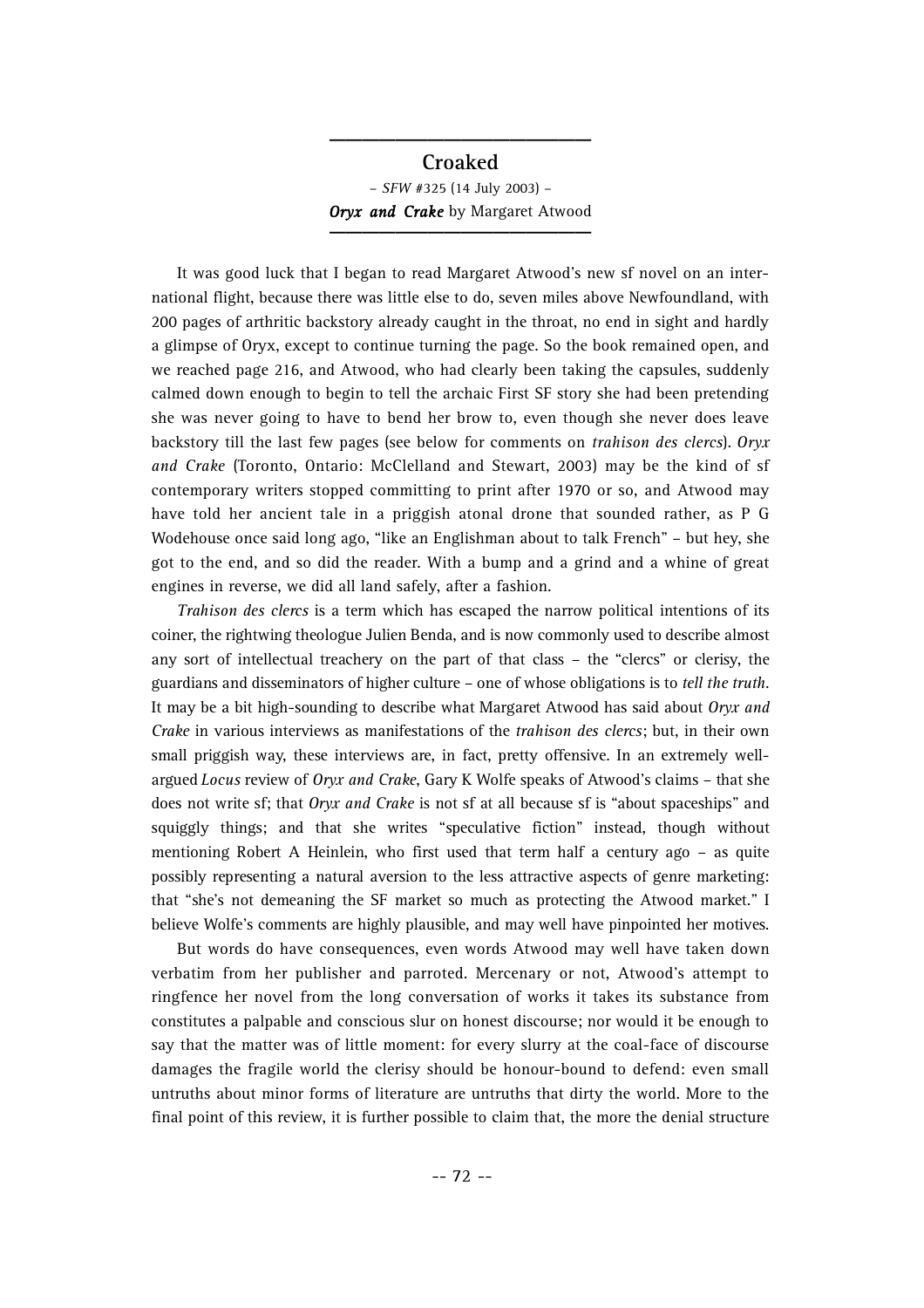of what she has been saying exposes some genuine interior occlusion of intellect, the easier it is to explain some of the abjectly bad bits of *Oryx and Crake*, the sclerotic exiguity of its backstory (as though the author had had a fit of amnesia), the miserly belatedness of the future it depicts (as though she could find no Now to parlay with).

We do not ever find out exactly when *Oryx and Crake's* protagonist, who calls himself Snowman, begins to try to put in order his memories of watching other people cause the end of the rest of the human race (on extremely time-honoured sf lines), but one's best guess is that he (his name is short for Abominable Snowman) may have begun ruminating only a few months after the climax of the novel (everything that really happens in *Oryx and Crake* happens in backstory, and is distanced into a kind of weakly ironized hearsay legend). So the deserted, ruined world Snowman walks through may exist only thirty or forty years into our future. Certainly it's the case that his memories of his early life sound as though Atwood conceives of him as growing up round about 2010, somewhere on the eastern seaboard of North America, though locations are left as unspecific as the years. The only city given a name is New York, though by the moment of final collapse the city is known (lamely) as New New York, presumably because of the upheavals caused by the rising sea (Atwood never specifies). And it is here, in her descriptions of the world Snowman experiences as a child, that we begin to sense the costs to Atwood's text of her occluded take on what she is actually writing.

Young Snowman grows up in a company-town gated community surrounded by "pleeblands" (an astonishingly inept formulation, which might have been marginally improved, and certainly made easier to subvocalize, had she spelled it plebelands, which is what she *means* to say), where all the non-privileged live in squalid tenements. His family is dysfunctional. Dad commutes daily to his job with an ominous biotech firm, Ma becomes increasingly rancid from disuse, and Snowman sneaks peeks at the Net with his schoolmate, the brilliant young Crake, whom he adores. The general satire on consumption-based admass capitalism, replete with some very wooden fake brand names, reminds one of Kurt Vonnegut or Frederik Pohl or Shepherd Mead making extremely sharp satirical points about 1955 *in 1955*; fatally, *Oryx and Crake* does not homage any more recent satirical take on modern life. The dysfunctional nuclear family – no twentyfirst century extendedness here – reminds one of Sloan Wilson, or Rock Hudson before he came out. The gated communities (to be more specific) are pale shadows of the "keeps" adumbrated in the 1940s by Henry Kuttner and C L Moore and brought brilliantly up to date in *The Song of the Earth* (2001) by Hugh Nissensen – a writer, like Atwood, not usually associated with sf; but one, unlike Atwood, who honours his sources, and does the kind of homework any sf writer needs to master (we will return to homework in a minute). The pleeblands are out of any of a dozen Ace Doubles from around 1960, maybe by John Brunner or Robert Silverberg or Philip K Dick when they were beating pulp between spasms of genius. And Atwood's vision of the future of the Internet has to be experienced to be believed:

When they weren't playing [seriously old-fashioned computer] games they'd surf the Net – drop in on old favourites, see what was new. They'd watch openheart surgery in live time, or else the Noodie News . . . . Or they'd watch animal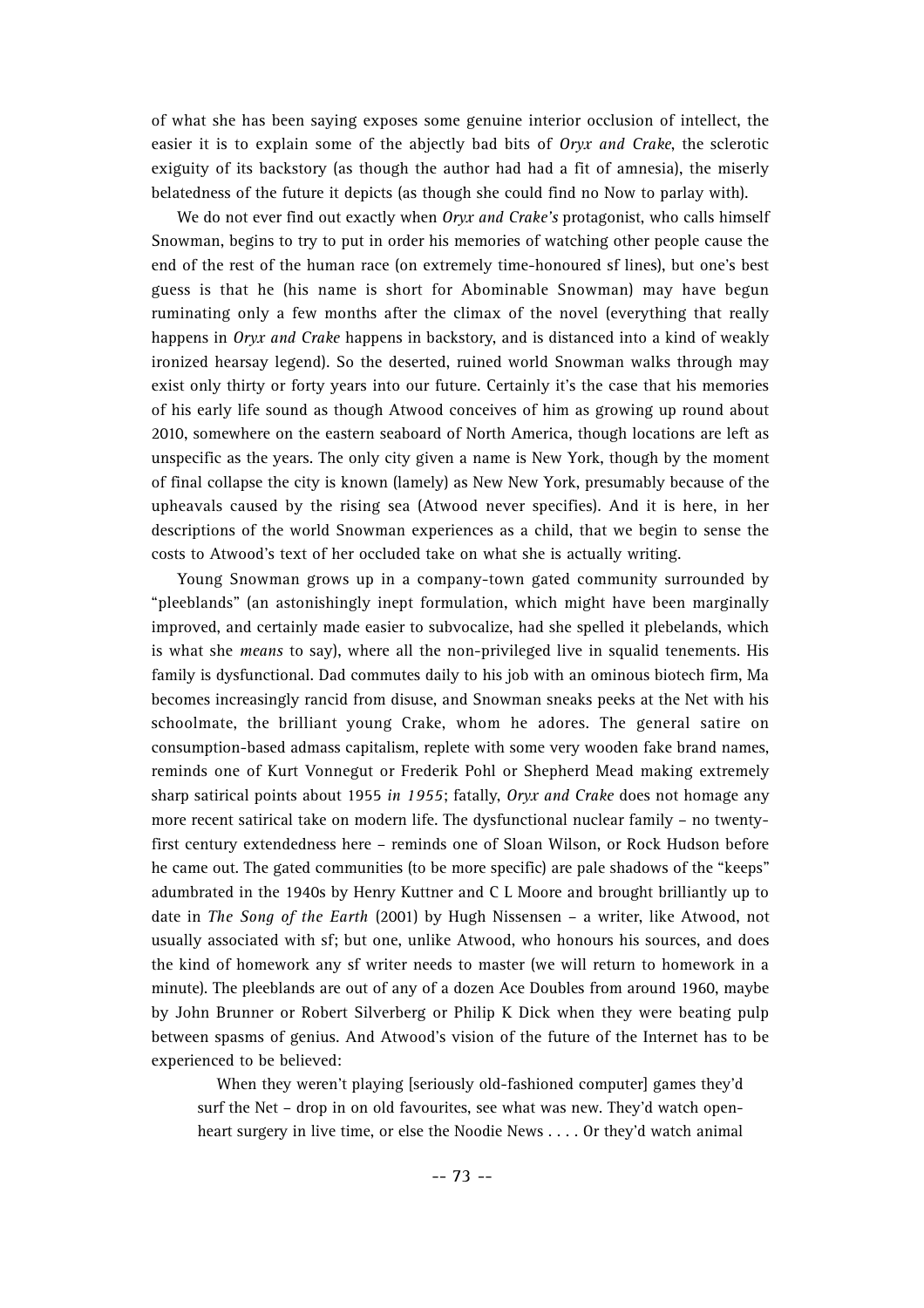snuff sites, Felicia's Frog Squash and the like . . . . Or they'd watch dirtysockpuppets.com, a current-affairs show about world political leaders . . . . Or they might watch hedsoff.com, which played live covereage of executions . . . . Shortcircuit.com, brainfrizz.com, and deathrowlive.com were the best; they showed electrocutions and lethal injections . . . .

"What is this shit?" said Crake. "Channel change!"

And so on, and it becomes increasingly clear that Atwood's got something deeply wrong here – that she's been satirizing yesterday in the language of the day before yesterday, 1990 in the language of 1960. Over and above the triteness of her sci-fi-ish potshots at content, this belatedness is most obvious in her attempts to describe how the internet works, how the new medium shapes the message (to quote an old Canadian), for it is pretty clear she is not describing the internet at all in these passages. She is describing *cable television*.

So, in the end, Atwood is absolutely correct when she claims not to be writing sf, if by sf in this context we are meant to understand works set in the near future by writers like Bruce Sterling or Brian Stableford or Ted Chiang or Terry Bisson or William Gibson or Neal Stephenson or David Marusek – or Don DeLillo, whose brilliant, savagely misunderstood *Cosmopolis* (2003), though set in 2000, occupies an information-radiated world far closer to the fractal edge of the actual present tense than Atwood's wooden-tongued, pretentiously undated metaphorical Next. Locked away from the world by her patent disinclination to attempt to learn how the twenty-first century has been made storyable by writers who have spent their careers learning to do so, Atwood is *of course* not writing contemporary sf about the near future, which is one of the most difficult and hard-tomaster regions of the imagination any writer can tackle, now that the human race has become isomorphous with the data that iterate the real. It is clear she has no intention of bathing in that tiderace; what Atwood is in fact writing is sci-fi as envisioned by Hollywood. Her sisters and brothers of the cloth are not Sterling or Stephenson but the beleaguered souls who novelize *Star Trek* or *Star Wars* in obedience to Bibles that constrain them to a view of the world as deeply retro as the world we encounter in *Oryx and Crake*, as the world Christopher Wa l ken's son encounters in *Blast from the Pa s t*.

Most of the worst examples of occlusion and denial cluster in the first hundred or so pages of the novel, during the course of which we begin to find out for sure what most of us had surmised through our initial frame-story encounter with Snowman and his perceptions: something or someone is about to pull the plug on homo sapiens. Who can it be? Surely not a typical sci-fi villain out of the dark ages! Read on! The story progresses through the years. The world-class genius Crake has matriculated into the Watson-Crick Institute, where he is given everything from lab space to whores, while the far less intelligent Snowman (whose real name is Jimmy) goes to the Martha Graham Academy in New York, which is limned in colours evocative of Thomas M Disch's great *On Wings of Song* (1979). There are some genuinely good jokes, which Atwood clearly makes on those occasions when she is able to forget what she is refusing to admit. And then, round about page 216 (in all English-language editions), flashes of creative concern – like heat lightning in the Sahara – begin to animate the text. And there are the Crakers.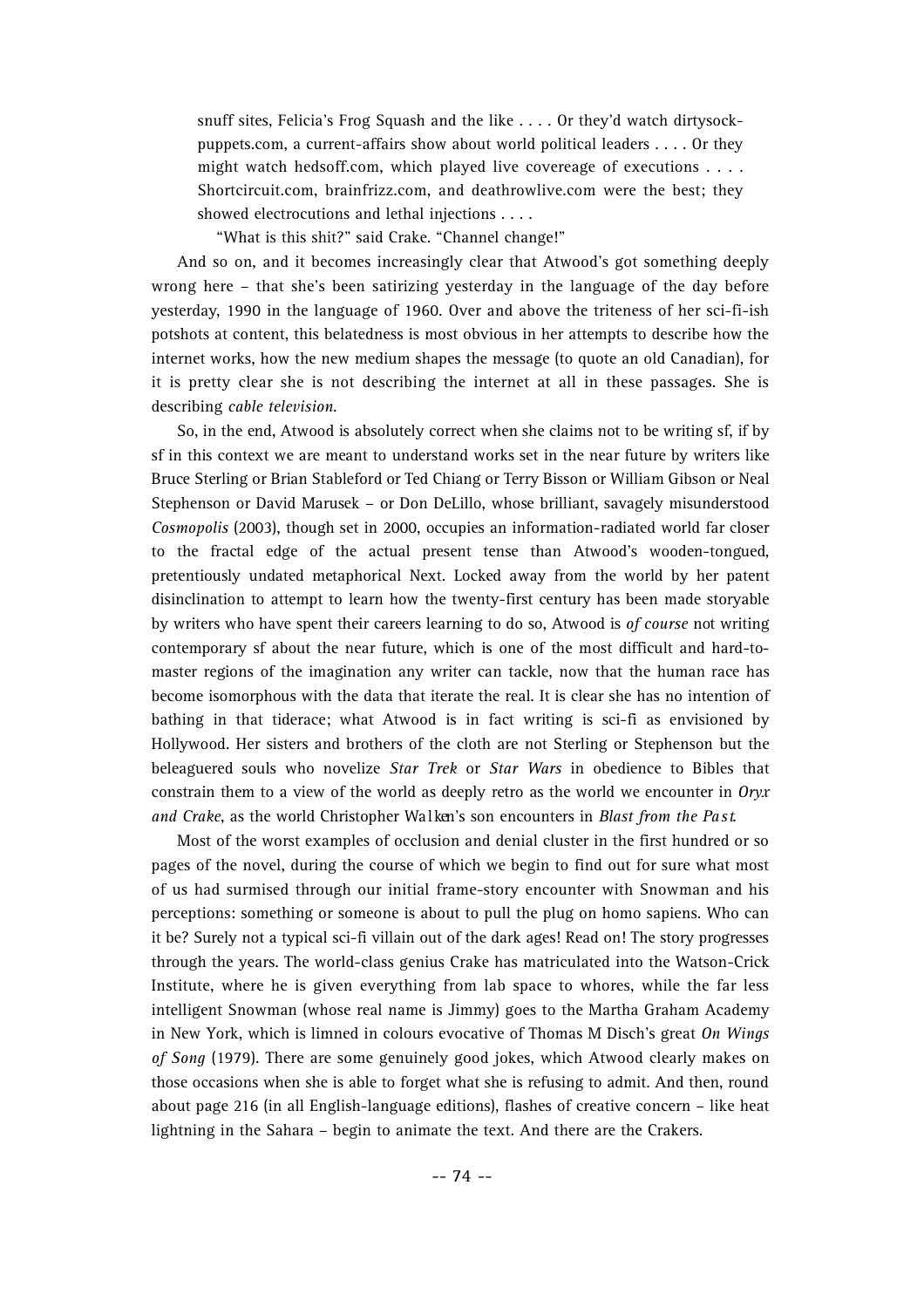We had met them early on (in the Snowman's frame-story), but it is really only in retrospect that we begin to find them very germane. They turn out to be a genecrafted race of post-humans that Crake has designed as inheritors of the earth (yes, inheritors, read on). They are passive and peaceful; a Craker female will enter oestrus only every eighteen months or so, at which point a small Morris dance of males uplifts penises together in a kind of Mexican Wave, and shepherds her into a handy alcove where, one at a time, they all blamelessly couple; they are vegetarian; they do not have any use for words; they are smooth outside and smooth inside. They have been created by Crake in order to replace the human race he is in the process of destroying through a viral plague he has engineered and transmits world-wide because he is dissatisfied with folk. There a possible homage here to *La Jetée* (1962), from which *Twelve Monkeys* (1995) was made; or perhaps to James Tiptree Jr's "The Last Flight of Doctor Ain" (1972). (We now skip some narrative sequences during which Atwood clearly continues not to understand how *pulpish* it is to entrust the fate of the entire world to the god/devil hands of one highlighted super scientist out of Ray Cummings: which is to say, those who do not understand sf are fated to repeat it.) As the novel moves up to a point where the frame story can lock its jaws together, we see Snowman begin to act as a kind of pro tem God/Moses/Messenger for the Crakers, and the novel closes at a moment of narrative suspension: for it is not at all clear to him that they will survive their inevitable encounters with other humans less tender-hearted than he is.

For Snowman is not the only survivor of Crake's double-pronged assault upon the world (I have not by the way forgotten Oryx any more than Atwood seems to have for most of the book; she is a young whore from an unnamed Far Eastern country, rather like the protagonists of two or three of Geoff Ryman's early novels about young girls growing up in utterly cruel worlds transformed by genetic engineering [each one of them better than Oryx and Crake. 2008]; she is Crake's special woman; she becomes Snowman's lover for a while; there is little more to say). Other humans as well as Snowman have proved immune to Crake's pulp plague. We meet these humans at the end of the tale. We do not really know what to make of them, and before we can hazard much of a guess, Atwood shuts her book with a slingshot.

There were certain moments of recovery. The devastated catastrophe-ridden world Crake has wiped clear of humanity is pungently described. Snowman's solitary life in this new desert, as recounted in the frame story that surrounds the ignoramus retro junk, is sharply imagined. Oryx is rendered in terms that hauntingly evoke a beauty of being clearly beyond the understanding of anyone in the text, or for that matter of the airless penetralia of the text itself, which cannot allow too much reality into its cod-dystopian remit, into its sci-fi-in-bondage gaze upwards from the deep past toward the aged props of merely yesterday. Like some fossil skull, *Oryx and Crake* does shine moistly for an instant or two under the tap, when its author forgets her dignity, before her opus falls back into the sands of time, which cover it. When we shut the book, it is as though it had never been.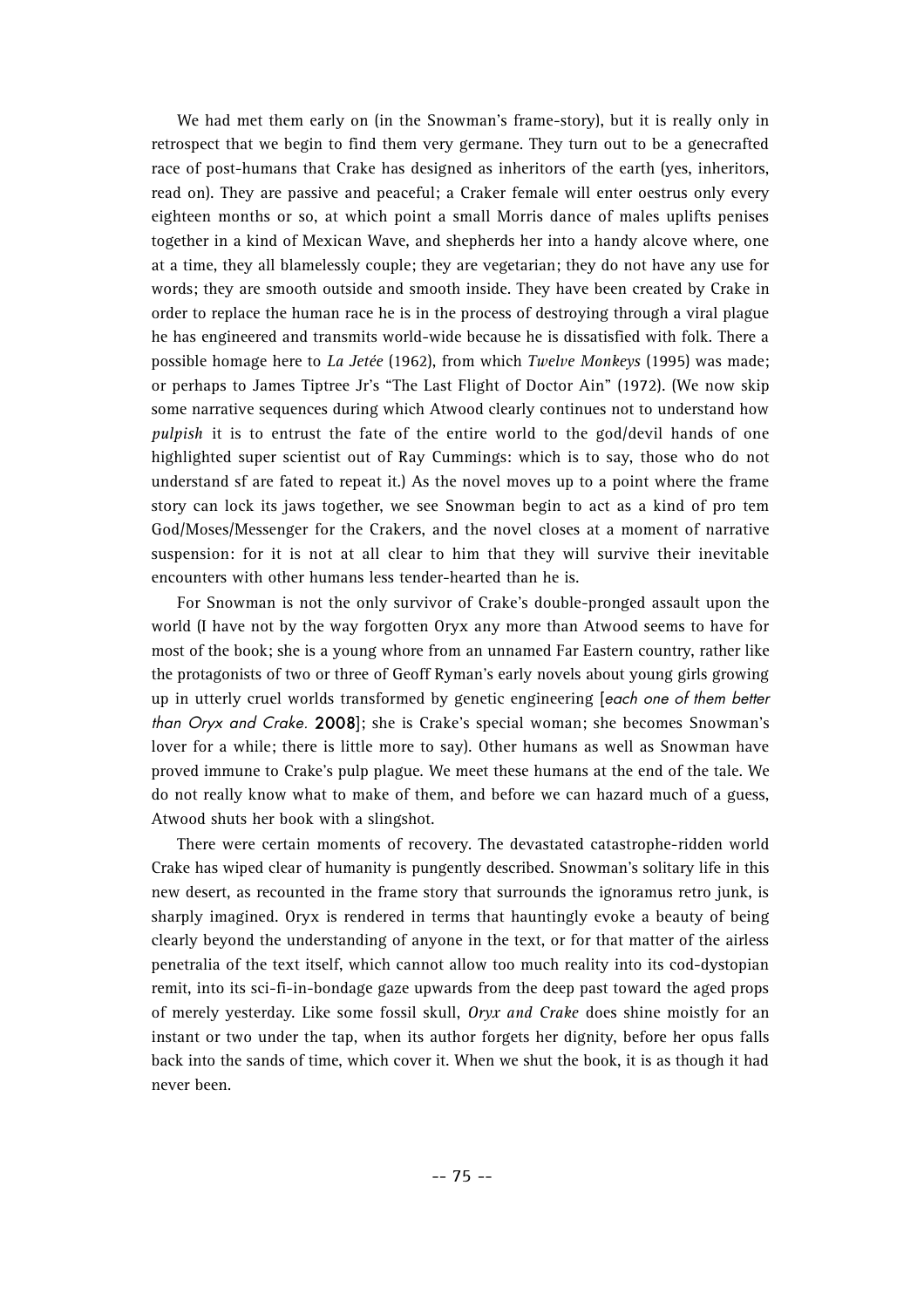# **Trout Fishing in America** – *SFW* #341 (3 November 2003) – *A Star Above It* by Chad Oliver *Far From This Earth* by Chad Oliver

**\_\_\_\_\_\_\_\_\_\_\_\_\_\_\_\_**

Chad Oliver was a large man who loved largely, as his friends attested after he died of cancer, he was a smoker, his stories are full of smoke. He loved his family, his companions, his students, his readers; he loved his pipes; he loved the trout streams he fished (some of them still exist) and the mountains they incanted; he loved the sf of the 1930s and 1940s, which he grew up reading, and whose narrative values he carried on into his own work; he loved his profession, which was anthropology; he loved the country, which he understood, more than the city, which he clearly did not; he loved the sand and soil and water of the world itself. This was perhaps an odd passion for a writer who began to publish sf in 1950, back in the glory days, the Outward Bound days, when the only other significant writers in the field with anything like a similar focus on the texture of things were probably Clifford D Simak and Ray Bradbury. But Bradbury really kind of hated sf, and the hothouse desiderium of his take on the world was precisely not Oliver's, for the world Oliver loved was before his eyes; and Simak's lovers of the earth were more likely to be farmers than professionals trained to understand what they cherished. Oliver was actually comfortable as an sf writer (his few attempts at fantasy are slick and hammy); and for the short decade of his creative prime, before he began to possum-trot between teaching and writing because his career at the University of Texas had taken off, he wrote as though he believed that simultaneously to love the earth and to love the future was to utter two sentences with but a single heart. For a while, he acted as though his job, his art, his planet, and his species shared the same address.

It is perhaps for this reason that Chad Oliver, who would have been only seventy-five years old in 2003, seems to come from a world which – as I said in an obituary appreciation for *L o c u s* in 1993 – "now seems impossibly distant . . . . , *[adding that he]* was a figure of the past not only because he made sense of the paranoia of a decade [the 1950s] now distant, but also because he felt at home, without terrors, in the soil of America."

*A Star Above It* and *Far From This Earth* (both Framingham, Massachusetts: The NESFA Press, 2003) – handily assembled for NESFA by Priscilla Olson – do nothing to dispel this vertigo, this sense of time abyss between now and then (seventeen of the forty stories collected here were first published between 1950 and 1955). Nor do the few later stories included – anything from after 1970 or so – dispel the eeriness. Oliver's latterday discomfort with the sf modes of explanation of his younger years, and his general cultural despair, are embarrassingly evident in "King of the Hill," which he wrote for Harlan Ellison's *Again*, *Dangerous Visions* (anth 1972), a tale which sounds as though he were trying to stick out his tongue like Ellison. The plot – the world's richest man, disgusted by homo sapiens's destruction of the world and all its sibling species, uplifts a family of mutant raccoons to a habitat on Titan, where they may learn to treasure life – is desperate.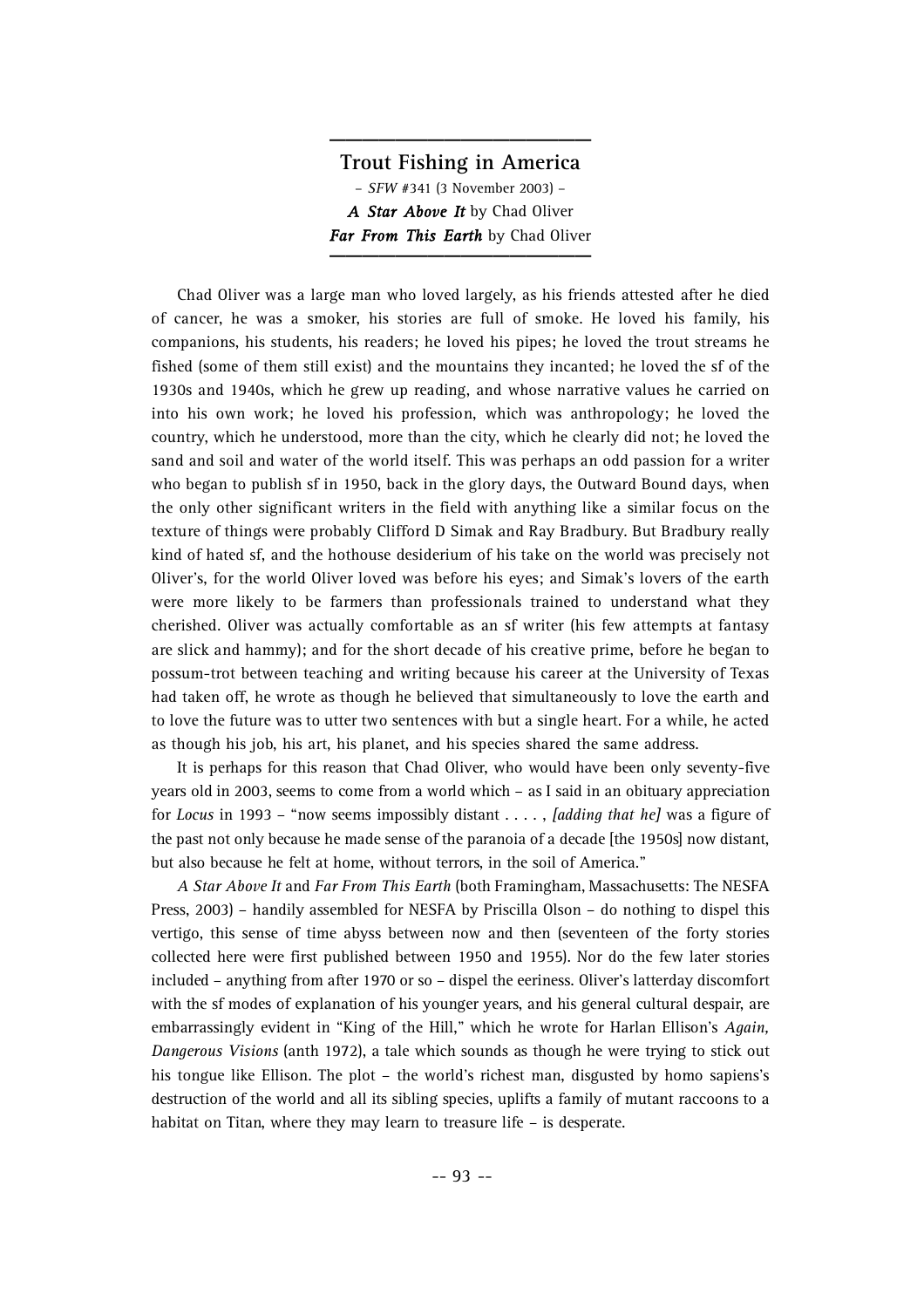The very last stories collected here – each volume moves crabwise from early to late – are even more despairing; but do work powerfully as fiction. "A Lake of Summer," which may be his last story, homages Ray Bradbury (it was written for a 1991 anthology called *The Bradbury Chronicles*), but without a touch of consolation. There is some consolation in "Old Four-Eyes" (first published in *Synergy 4*, an 1989 anthology edited by George Zebrowski, whom Olsen thanks in her Acknowledgements for persuading her to put these collections together), but the despair is deep: one of the last survivors of a raccoon-like wainscot species on Earth reveals herself to a compassionate human at the end of his own tether (the setting is contemporary) as developers rape the Earth around him. The two find an enclave, and hide in it, for a while.

But stories like this are not the heart of these two books; for they are tragedies of a disintegrating world that could no longer, in 1990, be addressed by sane arguments articulated through plots that generated single outcomes from single premises, after the fashion of the Thought Experiments typical of the sf Oliver grew up loving. To reach the heart of *A Star Above It* and *Far From This Earth*, we need to go back a long ways. We need to remember ourselves as we once were: reading a tale like "Blood's A Rover" (1952 *Astounding*) as though it imparted a lesson in how the world actually might work. In this story, a human anthropologist leaves his wife and family – as always in Oliver, the primacy of the nuclear family is never challenged, here or on other planets; men work and think and return to their women, who raise kids and cook and gossip, which is nothing like doing network – again and again to go on missions to other planets, where it is their job to "uplift" "primitive" cultures – all of them humanoid – along the high technology road to true "civilization." In the end, the Oliver hero discovers that humans from other planets are doing the same to/for the humans of Earth. In this case, uplift works; in other stories, as for instance in the quite remarkably moving "Guardian Spirit" (1958 *Fantasy and Science Fiction*), there is a sting in the tail of uplift. But always in these tales it turns out to be, as it were, one thing or another. Something works, or it doesn't. Something is good, or it is bad. Love works, love is good.

It makes one long to be there again, to be able to learn that sort of thing again. There may be no series in Oliver's work, no *Our Town*-like Stage Manager linking what we're told into a meta-tale; but there is certainly a sense of narratage, a sense that Oliver is telling us stories within the frame of some forum: that we are all sharing love and lessons together, in a world simple and stable enough to permit their transmissal. Readers half a century on, after absorbing a couple dozen of the tales assembled in these two volumes, may well guess in advance what is going to happen – an Oliver story will demonstrate the value and integrity of different ways of life; it will demonstrate the high cost of attempting to "guide" more "primitive" societies in the "right" direction, though it will be able to measure that cost – but we guess not because Oliver is slipping us the wink, and not because we are superior (the way readers in tales employing dramatic irony are superior: Oliver never published in *Galaxy*); we guess because we remember.

We remember (or if we are too young to remember, we re-imagine) what it felt like when the world, the tale and the devil occupied a level playing field in the pages of sf, long ago, when right questions obtained right answers, when the sweet-smelling world unpacked like spring to these tales of love, long before the trout began to steam.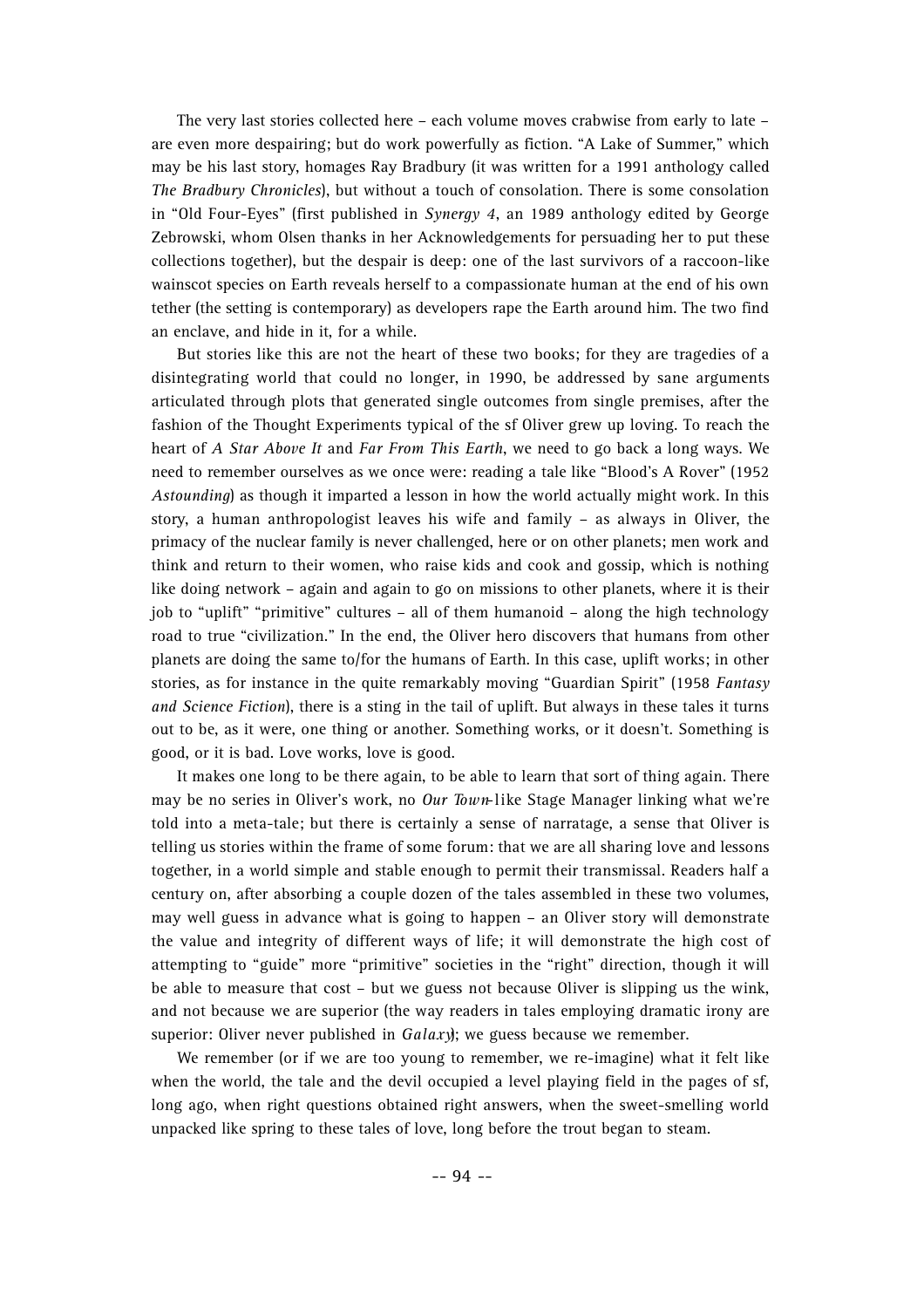#### **Incipit Rising**

**\_\_\_\_\_\_\_\_\_\_\_\_\_\_\_\_\_\_\_\_\_\_\_\_**

– *New York Review of Science Fiction* #204 (August 2005) – *Succession: The Risen Empire* by Scott Westerfeld **Succession: The Killing of Worlds** by Scott Westerfeld

There is something about a two-volume space opera which features an undead Emperor who has ruled eighty planets unchangingly for 1500 years but which does not mention zombies that warms the heart. Scott Westerfeld's two-volume **SUCCESSION** (New York: Tor, 2003) also traces the brilliant combat manoeuvres of the gaunt gruff beloved introspective Captain of a undersized but invincible fighting ship who has fallen in love despite the profound emotional reticence built into his psyche by his birth and upbringing on a planet dominated by a warrior caste of whom he's one, and does not mention either Captain Hornblower or a Dorsai, and this too is good. It is pretty clear that Westerfeld does not mention the many incipits of this sort that channel SUCCESSION'S superb route to quasi-climax because he expects his readers to recognize them; as a form, space opera is (after all) more dependent upon – and profits more from – precedents than perhaps any other sizeable genre or subgenre of popular literature. A good space opera – and **SUCCESSION** is considerably better than good – splices the ropes we know. Westerfeld gives us the credit for knowing the ropes of **SUCCESSION**.

Or so it seems. 1500 years before the tale begins, a man attempting to cure his sister of a fatal illness discovers/invents a symbiont which will maintain immortal sentience in humans (though only if they die first), and becomes ruler of what will soon be called the Risen Empire on the strength of his promise to bestow something like Valhalla upon the deserving few selected for treatment. A priestly caste of undead known as the Apparatus, deeply conditioned to do the Emperor's bidding, maintains orthodoxy by peregrinating back and forth among the quasi-autonomous planets of the Empire, where they lubricate through their example an almost universal loyalty to an order of things dominated by the hope of eternal sentience; we meet prelates of the Apparatus, military men and women (gender seems not to be an issue anywhere in any of the societies sketched out in **SUCCESSION**), politicians and samples of the trillions of humans who live and work and, most of them, die on the eighty planets of the imperium. Just like the backcloth cast of most space operas, they do mob work, victims of atrocity work, service industry workers work, easily swayed voters work, husband work, wife work, spear carrier work. It is just trillions of folk as normal.

FTL speeds are impossible, which means that for those who are undead but must travel time is the enemy, the old Time Thief; but by virtue of "entangled quanta" – a term which describes a device which allows instant interstellar communications between one quantum nest and its twin quintessentially-identical physically-transported doppelganger quantum nest (or what) on some other planet or spaceship lightyears away (I am very definitely open to correction in matters of super-science) – everyone knows instantly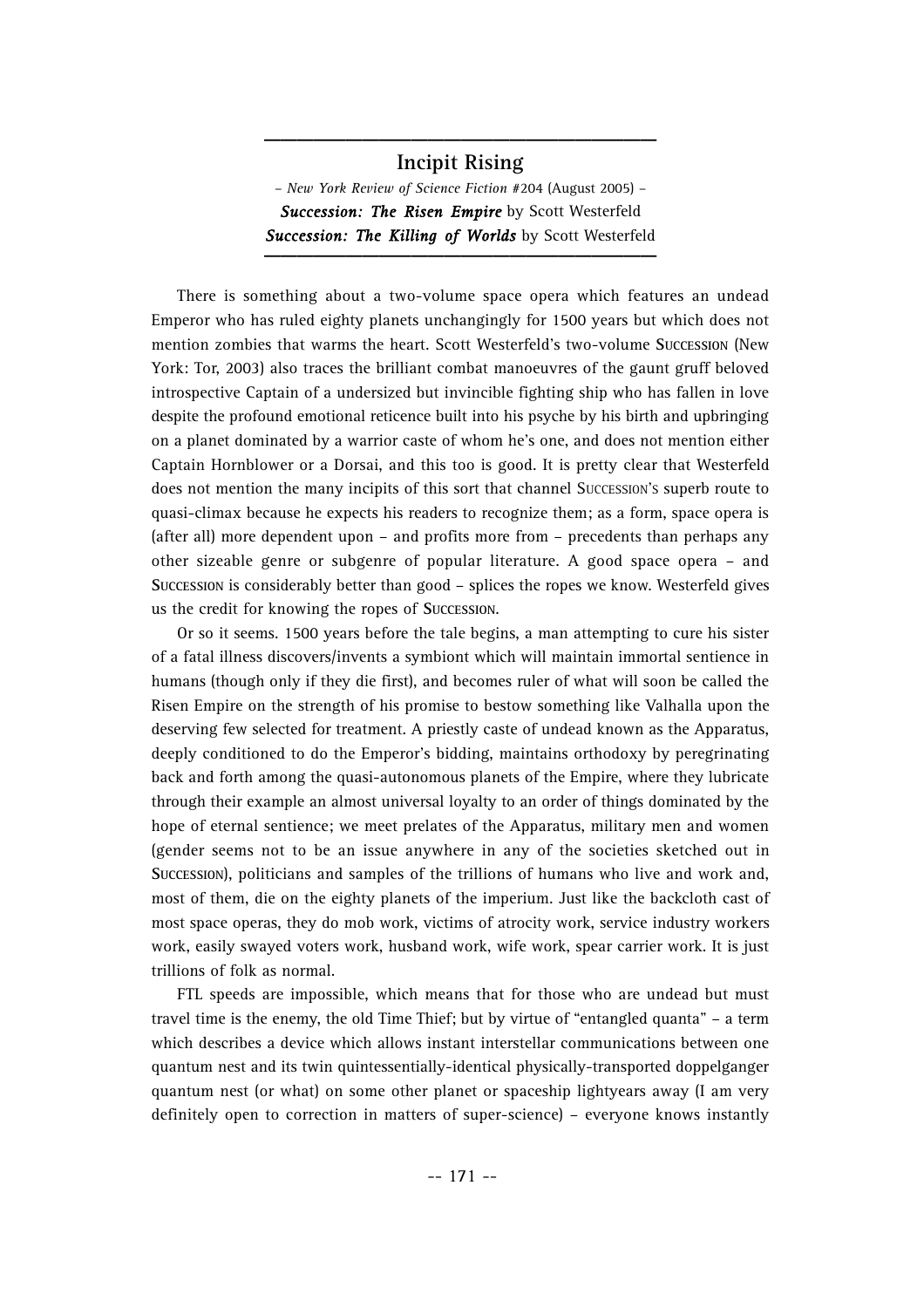what everyone else is doing, which means that the plot knows too and, freed from Einstein, can hop joyfully back and forth across the parsecs towards climax. The two main protagonists, who are also lovers, are lightyears apart, and never meet in the narrative present of the tale – though everything does depend, in the end, on their communicating properly, which (I totally don't divulge any great secret) they do.

The novel itself jumps right into medias res, generating a spiffy you-are-there technothrillerish aura of doublespeak knowingness about impossible weapons at the very verge of the describable in the hands of an elite few expert enough to wield them on a mission impossible and stuff, which is fine for starters. On the planet of Legis the Emperor's sister, the Child Empress – the "Reason" for Empire itself (see second paragraph of review da capo) – has been taken hostage by the invading Rix, a suprahuman race governed by an insatiable need to bring AI to all inhabited planets. Gaunt gruff Captain Laurent Zai sends a remote-control flight of minute drones down to Legis to penetrate the Palace where the Child is being held, and we're off. Much of the next 600 pages will be given over to some of the neatest, most kinetically exact, clearest-written hi-tech action I've yet come across. (The battle between Zai's Lynch and a much vaster Rix dreadnought is a sustained tour-de-force, and it's easy to forgive Westerfeld's spending almost half of *The Killing of Worlds* on that which he may believe, half correctly, he does best.) The Child Empress is almost saved by Zai's drones, but in the end is assassinated by an Adept of the Apparatus (an undead guy, see above), who had forced himself into a later stage of the mission; he has done so in order to keep the Emperor's Secret, which the Child Empress somehow embodies, from exposure. But he assassinates her too late to save the Emperor's bacon. The Rixian compound mind which has taken over everything connected to anything electric on Legis has already analyzed her Secret-bearing innards, and knows All. It is only a matter of time (as the experienced reader will realize, and nobody is going to get through **SUCCESSION** unless they are already experienced) before the cat is out of the bag. The rest of the novel will surely revolve – in the event it does – around the McGuffin or not-McGuffin, let the reader choose, of the Emperor's Secret.

The apparent failure of his mission, which (though he has been betrayed) he deems to be an Error of Blood, induces Gaunt Gruff to contemplate seppuku, as his rank demands; but (it is here the novel becomes much more than kinetically interesting) he receives a one-word message from his lover, the sexy high-empathy liberal politician Senator Nara Oxham, who back on the capital planet has smelled a rat (i.e. an Adept of the Apparatus) and and in any case loves him passionately; the message is: "DON'T."

And he doesn't. We witness here the collapse of one stout military-sf trope, a particularly otiose rigmarole involving suicidal rectitude, particularly attractive to rightwing military sf writers who specialize in officer classes. Everything in Succession now on hinges on that one moment transfigured out of romance fiction. Gaunt Gruff's turning on a dime into a person in another book (which turns out magically to be this book) is neatly mirrored by a similar transformation on the part of a surviving Rix commando, who has fallen in love with a woman she had captured in order to prosecute her mission (this is very complicated stuff, everything is complicated, read the book for a remarkably lucid unpacking of storylines that synopsis would tangle into noise), and allows herself to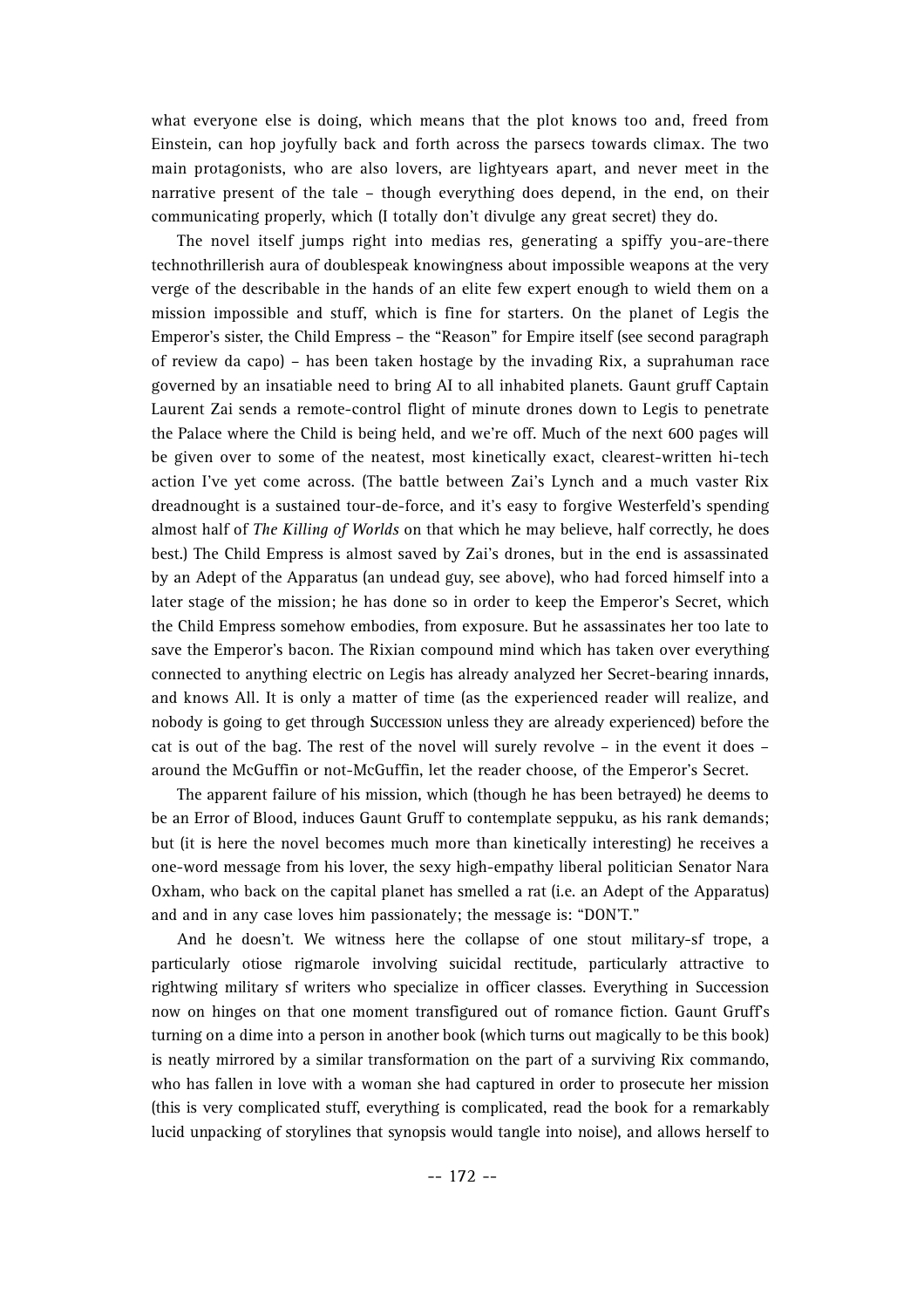survive capture, as much a violation of protocol as Gaunt Gruff's refusing of an Error of Blood, and which also changes the world. Two butterflies have refused to die. Empires fall. Succession, which began as a space-war procedural full of gear talk, has turned into into something far more suspenseful: a drama in which the transformative potency of broadgauge romantic love between two people brings – like some embrangled quanta gone nova – truth to the worlds. This (for readers like myself) is having your cake and eating it.

As **SUCCESSION** draws to the very satisfactory structural click of its closing scene [its author is almost as good as Dan Simmons at Plot-Contortion Management in High Modern Space Opera 2008], we are reminded that Westerfeld has clearly intended his tale to work as an introductory story-arc to what could be something pretty vast. Very little, after all, has actually happened. The Emperor's Secret has been divulged, and Civil War is nigh among the Eighty Planets (but only nigh). The compound mind of the planet Legis has migrated to a vast infinitely malleable palimpsest in space, which transubstantiates to the rhythm of its thoughts, and which has been "captured" by the *Lynx*; and begins a dialogue (via the love-smitten Rix commando) with Captain ("Gaunt Gruff") Zai, as *Lynx* and lens or living planet begin the long trek homeward (but they have only begun the trip: hazards loom). Realtime live kisses will be exchanged in due course, we trust, and trillions of extras will have to find new work, for certain. Everything at the end of this tale climaxes the engendering "DON'T"; but the sum of the parts of the end of this tale is, in a way, nothing more than an incipit for the next.

It is to be hoped that Scott Westerfeld can bring home the prize he has gained. [no sign yet 2008]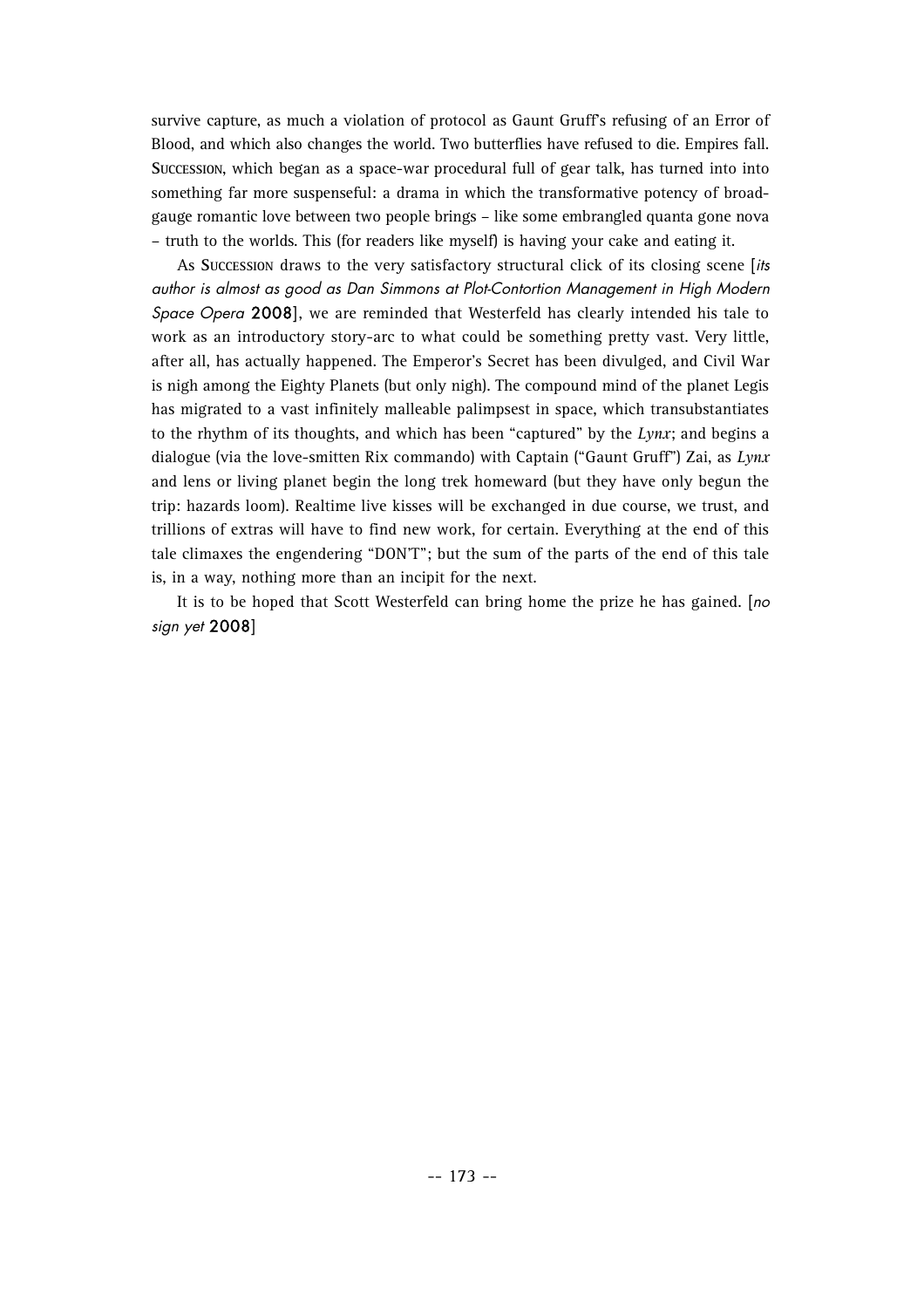#### **Book of Deaths**

**\_\_\_\_\_\_\_\_\_\_\_\_\_\_\_\_\_\_\_\_\_\_\_\_\_\_\_\_\_\_\_**

– *SFW* #485 (6 August 2006) – James Tiptree, Jr: the Double Life of Alice B Sheldon by Julie Phillips

It is a necessary title, but it was not a double life. It was a single life redoubled, repeatedly. Some of the disguises assumed by the woman whose name at birth was Mary Hastings Bradley were poisonous to her and others, some were casual wear, and the one we all know – James Tiptree, Jr – was a skyhook, which uplifted for a while this savagely self-torturing genius out of her element into the air of the world: plugged her into the air of the world and she spoke to us. It is one very considerable achievement of Julie Phillips's *James Tiptree, Jr: the Double Life of Alice B Sheldon* (New York: St Martin's Press, 2006), possibly the finest literary biography I've ever encountered, that we never lose track of Alice, even when Tiptree's incandescent though spaniel gregariousness is at its pitch, or when we are most caught up in the thanatopic *inerrancy* of his greatest fiction; we never lose track of the cossetted rich child from Chicago whose parents jointly (though it was Alice's mother, the already well-known writer Mary Hastings Bradley, who first and forever cursed her daughter with a life she could not give a name to) had already given her a new name to cover her face with by the age of six. That new name – the first of many – was also Alice, but an Alice very much in the public eye: Alice in Wonderland.

In August 1921, her parents took her to Africa on safari; they did not return until March 1922. Because the safari did in fact come close to unknown territory, because the Bradleys were conspicuous members of society, and because their daughter was so young, the trip made national news. Phillips, whose research into Alice's early years seems impeccable, notes a picture of her in the *New York Times* captioned "Youngest Explorer of Darkest Africa . . . the First White Child Ever Seen by the Pigmy Tribes": so one of the dilemmas that afflicted Bradley/Sheldon/Tiptree in later years – how to be secret in a world that exhibits you *falsely* – had already locked into place by 1922. Alice's experiences in Africa were, unsurprisingly, hugely more permanent (and clearly more terrible) than her insouciant radio-mouth dervish of a mother could rightly contemplate: the physical presence everywhere of death; the hellishness of human behaviour against its species and against the world; the proleptic passiveness of the experience of being a wee female husbanded on a litter through the intolerable variousness of the real, which she was forbidden to touch (except when a corpse was stored under her bed); and having to act a role insisted upon by parents and pigmies alike.

Mary Hastings Bradley's book for children about the safari, *Alice in Jungleland* (1926), is swift, unctuous, unrelenting, a devastating cage of impersonation to fasten over a young psyche. Clearly it was anything but an easy cage to unlock – just before her first, exoribitantly dysfunctional marriage, Alice was still being referred to in public as Alice in Wonderland – if for no other reason than that her incarceration was so public. There were Bradley's own books (at least one book for adults came out of the trip); and there were the ethnographic explorations conducted, and photographed, by their companion,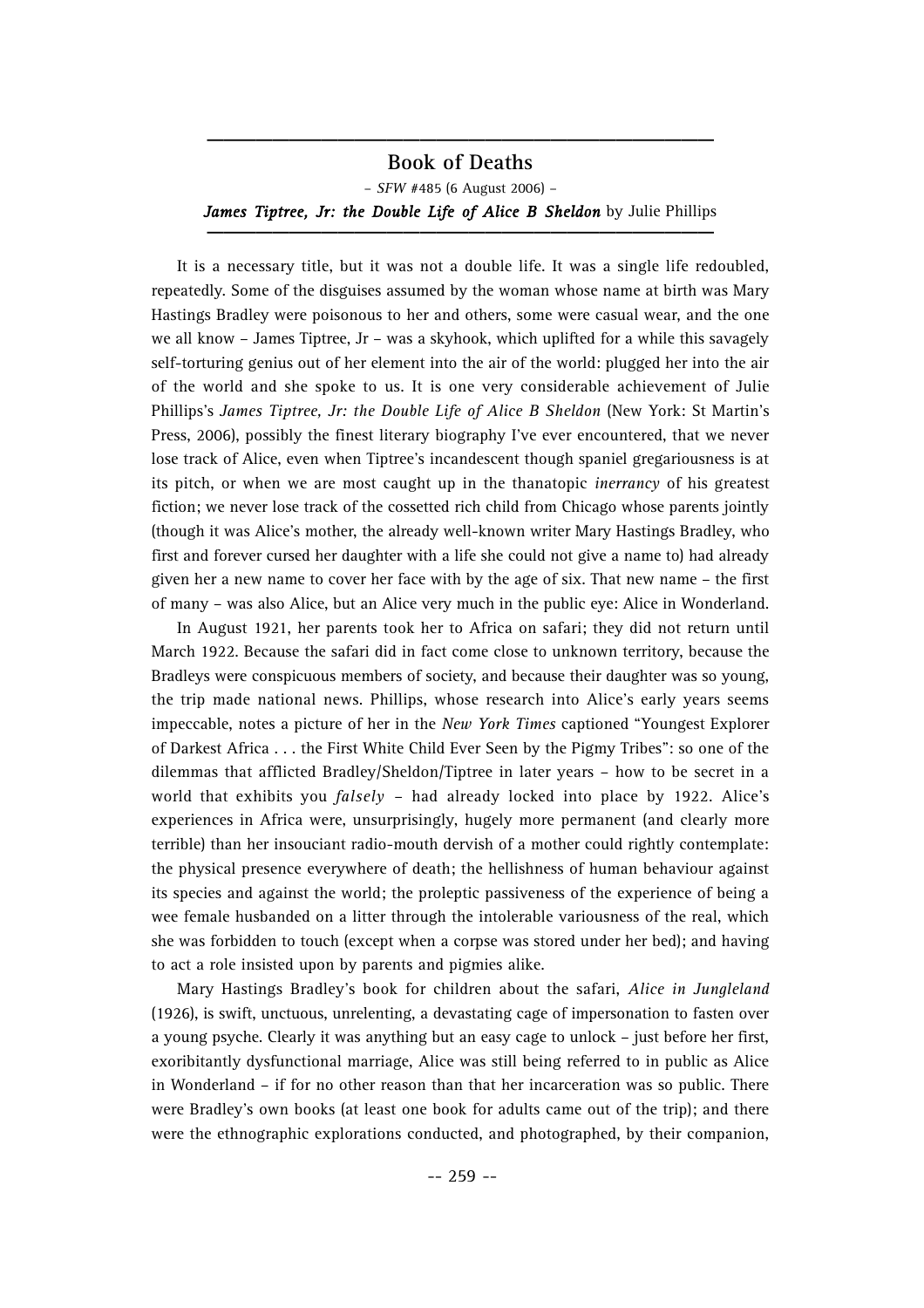Carl Akeley, whose shot of a dead gorilla "standing upright, beating its breast" became, as Phillips says, "Americans' idea of how gorillas look", and certainly gave King Kong his characteristic expression. From the get-go, then, Alice lived in an exposed world, one in which her every move was likely to be reported in society pages or gossip columns. She lived as an impostor.

The rest of the story is by no means a short one, or easy to tell, but Phillips clearly understands that the dramas of the life (the ashen silences, the manias, the suicide attempt(s), the programmatic promiscuities with men and women, the profound infatuations, the drunks, the drugs, the flip-flops, the painting, the writing, the terrible rage at being a woman whose words were *inherently* less interesting and less real than any man's, the rage against women for letting men, us blinded shouters in the night, do it to them) are far more than neurotic scrawls on the tapestry of years: that they are a Passion. Most of us know the final act: that in May 1987 Alli murdered her 84-year-old husband, Ting Sheldon, who was blind but hale, and then killed herself, though not before telephoning Ting's son by an earlier marriage and telling him what she'd done: the most nakedly exposed utterance it may be that Alli ever made to another person being her last.

Long before this point in her narrative, Phillips has wisely begun to refer to Alice as Alli, her favourite nickname, which was invented by Ting's mother around 1946; and to James Tiptree, Jr. as Tip, the nickname he used in correspondence or when signing books to the friends he made by mail, most of whom he would never meet in person. It is convenient to use these names, and to think that it is Alli whose parents take her back to Africa twice more, the last trip searing the minds of all concerned with images of the destruction of the Africa they'd "discovered" only a decade earlier, translating the past – and Alli's childhood – into an indelible absence.

So it is Alli who ricochets through school after school, overcharming her peers (or hiding from them in dead silence), already beginning to suffer the harrowing signchanges in mood and behaviour later to be diagnosed as cyclothymia. It is Alli who undergoes a formal coming out as a debutante (reported in the press), and who immediately marries a young man as dysfunctional as she is, embarking with him on an extraordinary half decade of sex and drink and demolition, as Alice Davey. (They meet Ed Ricketts, "Doc" in John Steinbeck's *Cannery Row*, and she strips off to shower in his single room before strangers.) It is Alli who becomes a more than competent painter (her first illustrations appear in *Alice in Jungleland*) but who never opened herself naked to utter: how could she, being a woman? a man may make an utterance, a woman can only make a woman's utterance: simultaneously exposed and hidden, importunating the real world, secretly *small* inside the mask: a raccoon. (Alli does several nude self-portraits: brazenly invisible.) It is Alli in 1941 who becomes an art critic as Alice Bradley Davey for the *Chicago Sun* and cuts off her long Alice in Wonderland hair and then quits. It is Alli who joins the WAACs (later the WACs) and becomes an officer, and then (after one of her intensely epiphanic immersions in formal learning: she was terrifyingly intelligent at everything she did, not just painting or writing or laying the groundwork for her own death: her suicide note was dated 13 September 1979) she becomes professionally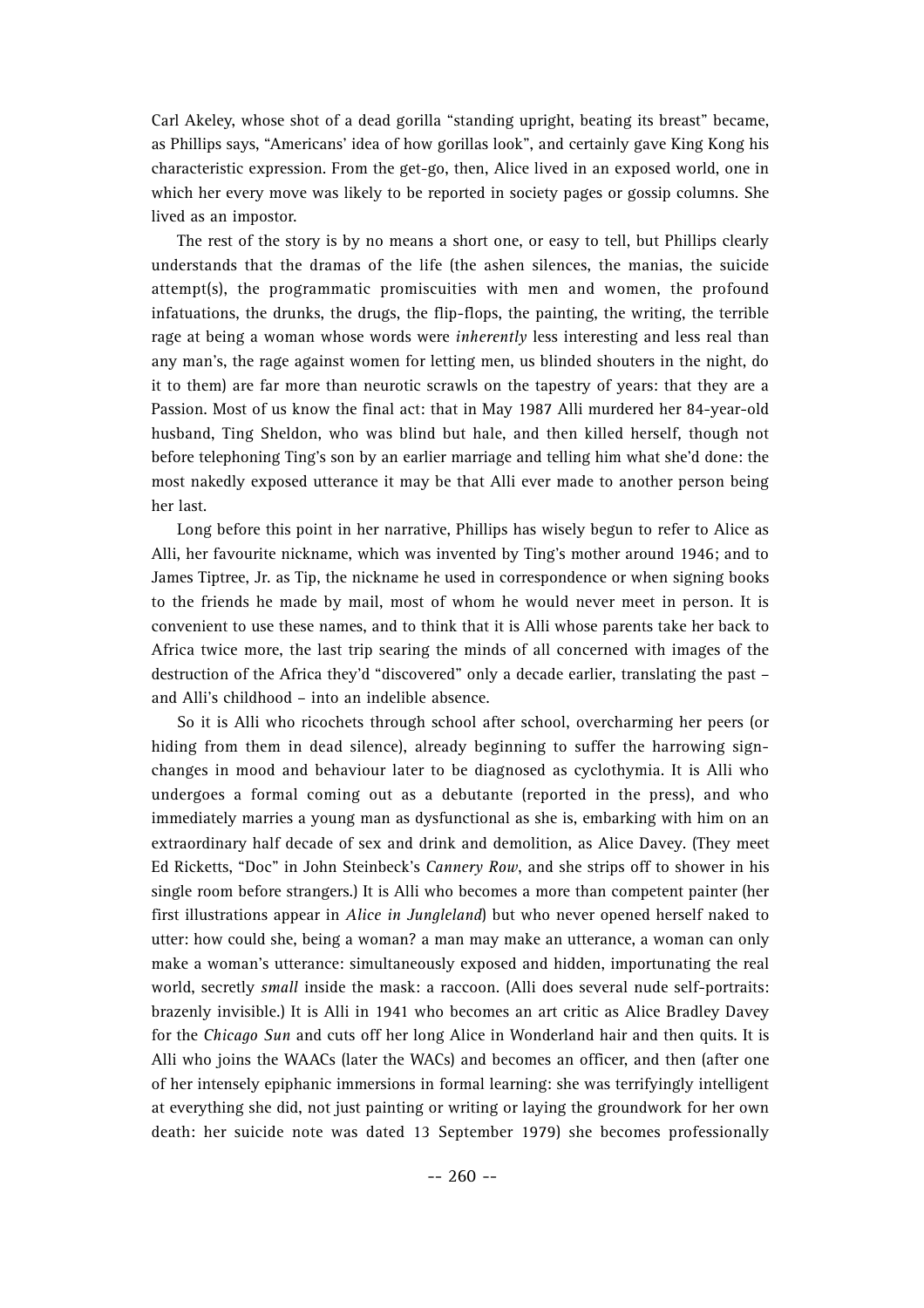competent at the interpretation of aerial reconnaissance photos, a competence which takes her to Washington, and eventually to Colonel Huntington "Ting" Sheldon, and Europe just after the War ends, though the suicide of the culture of the West seems to take forever: it is a suicide central to Tiptree's work. It is Alli who marries the fractured, clinically reticent, unflappable Ting: for Alice Bradley Sheldon, it's as perfect a marriage as could be imagined: though the sex sucks (he has to get drunk first), and their relationship is declaredly open, she sleeps around a lot less after the mid 1940s, and eventually (Phillips seems to think) stops entirely.

All the while she keeps a journal whose brilliance is only matched by her letters (and by Tiptree in his oxygen-rich male pomp, where every word counts, like Rimbaud's). There is no way to capture the uncanny *presentness* of everything she wrote or he did (Phillips calls Tip "he", a convention that works very well), in the compass of a review: but if the life itself had not revealed itself to have been so extraordinary, and if that life had never led her to the skyhook of Tiptree, then her journal and letters would themselves justify a biography. What they could tell us alone was that Alli's cruciform life – each of her guises a body English of the Stations – was exemplary of the turmoil and stress and despair of the attempt to be a woman and a human simultaneously, as she says in her journal around 1955:

I blurt out bits or go into kind of abstract rodomontades, and I demonstrate tension and hostility all around at times, but I keep "me" covered with a pretty heavy blanket of silence as a defence against being reduced to edible infancy … (They all agree that dear Alice who is so talented is terribly tense and upset and Our little girl and My dear Wife presents problems but everything is going to work out all right and We are all so mature. p174-75

Or, in a letter of 1954:

A proper woman accepts nothing from the male world without putting it to the test of the Emperor's clothes . . . . That way much error is avoided, but the resulting thought always strikes the conventional man as peculiarly uneasymaking. . . ; he has a sneaking suspicion the pillars of society are being regarded with levity. So they are – except that they are only funny if you have a strong stomach. Most women have . . . . We are strangers; we write as individual captive Martians. p193

There is more and more of the external life, of course: the four years running a chicken farm with Ting; the three years at CIA doing the kind of photointelligence work she'd mastered during World War Two; the friendship with Rudolf Arnheim (born 1904 and, as of this writing, still alive [Arnheim died in 2007]), who shaped her life-long obsession with the relationship between vision and aesthetics, as an indirect consequence of which she took a PhD in 1967 (and became Dr Alice B Sheldon, a name she used once in a while). There is more of this but it is the same: brilliant assaults on the daylit "masculine" world, anguished exposure to the sun.

Meanwhile she had been writing: "The Lucky Ones", a quasi-fictional tale about her experiences in Occupied Europe, as by Alice Bradley, was published in the *New Yorker* in 1946; she wrote an unpublished sf story as by Ann Terry; and then, during the high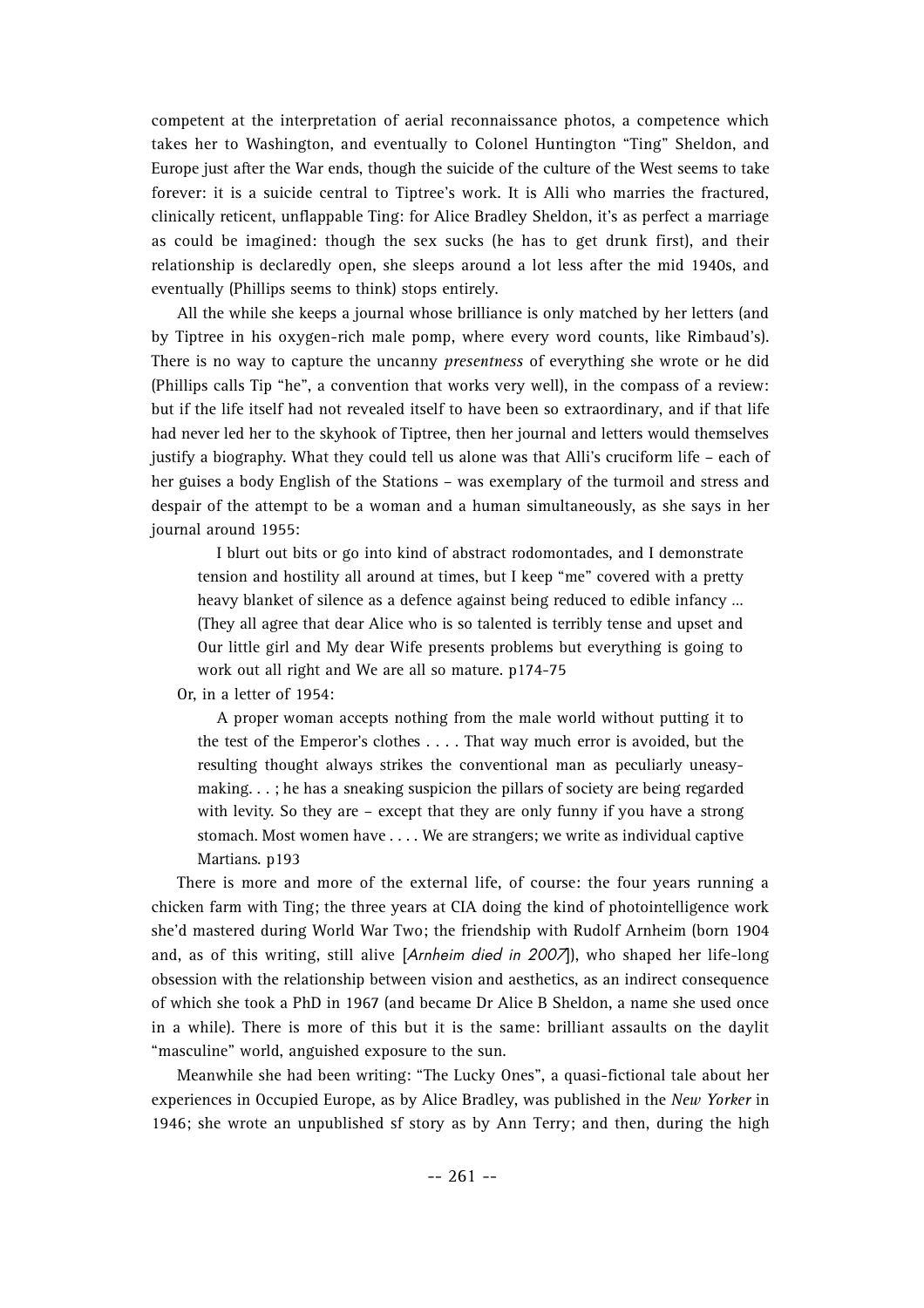occasioned by the gaining of the PhD, she composed the first stories which would be published as by James Tiptree, Jr., "Birth of a Salesman" (1968 *Analog*) and "Fault" (1968 *Fantastic*). Two things can be said about these first publications: Alli had been reading sf for decades, and knew its manoeuvres backwards and forwards; but at the same time, her first few sf tales are not Tiptree stories.

Then it all changed. The story is familiar enough, and Phillips takes it as true, which it almost certainly is (to a point). Alli and Ting are shopping in town. Alli needs a pseudonym for the stories she's about to put in the mail. She sees a jar of Tiptree Jam, and says "James Tiptree". Ting says "Junior." So far so good. Good, simple joke: except that nothing in Alli's life was ever just a joke, or simple. She seems more *retentive* of the meaning and shape of every aspect of her life than anyone I have ever encountered, in life or print (Severian excepted, maybe). The reason that her life is so fascinating, over and above the fact it's intrinsically pretty extraordinary, is that every minute of it *continues to mean* the person who is Alli. So I don't think James Tiptree, Jr remained a joke for more than a few minutes; and very specifically I don't think Alli's subsequent use of "Tip" as a nickname could have persisted for any length of time, if indeed it wasn't actually created with an association already in mind. I think "Tiptree" must have been instantly or very soon aware that, for someone already known as "Alice in Wonderland", the name "Tip" is a declaration of Tiptree's true identity: "Tip" being of course the ensorcelled young boy in L Frank Baum's *Ozma of Oz* (1907) who is in "reality" Princess Ozma of Oz. Ozma may not be quite as well-known world-wide as Alice, but in 1920s America the **OZ** books were both hugely popular and mildly transgressive (the hatred librarians felt for Baum and his workshy cross-dressing colour-coded utopia has been well attested). When Tiptree signed himself "Tip" I think he was clearly indicating that he was a woman in disguise. I think he may have also been saying he was a princess in bondage. SOS.

What anyone knows who has read Tiptree is what it is like to read Tiptree; what anyone knows who tries to describe Tiptree is how hard it is to anatomize flame. Tiptree burning to ash, over the five years he plummetted like Satan into our heads, burns criticism to ash. My own best try at trying to characterize his work came after six months of intense reading; it was published as the Introduction to *Her Smoke Rose Up Forever* (1990), a best-of collection put together by Jim Turner and Alli in the last years of her life, after Tiptree had died in agony, and has the advantage of having been written after her death [it is reprinted in Look at the Evidence, p447-453]. What this piece clearly lacks is any real awareness of the details of the real life; any sense that the whole of that life, for Alli/Tip, was a Theatre of Memory.

We can remember what it was like to read Tiptree; what we cannot have known until now was anything but the merest hint of the intensity of Alli's investiture in Tip: that his male owner voice, which had been caught in her throat for half a century, now released – for the first time – the human within. What Phillips goes on to demonstrate, in the last 100 pages of her book, pages which I found intensely painful to read, was how soon the fissures began to show, how deeply exhausted Alli became, as the Tip who secretly surrounded her demanded more and more posturing. (Her invention of Raccoona Sheldon, a second pseudonym to impersonate, seems to have done her nothing but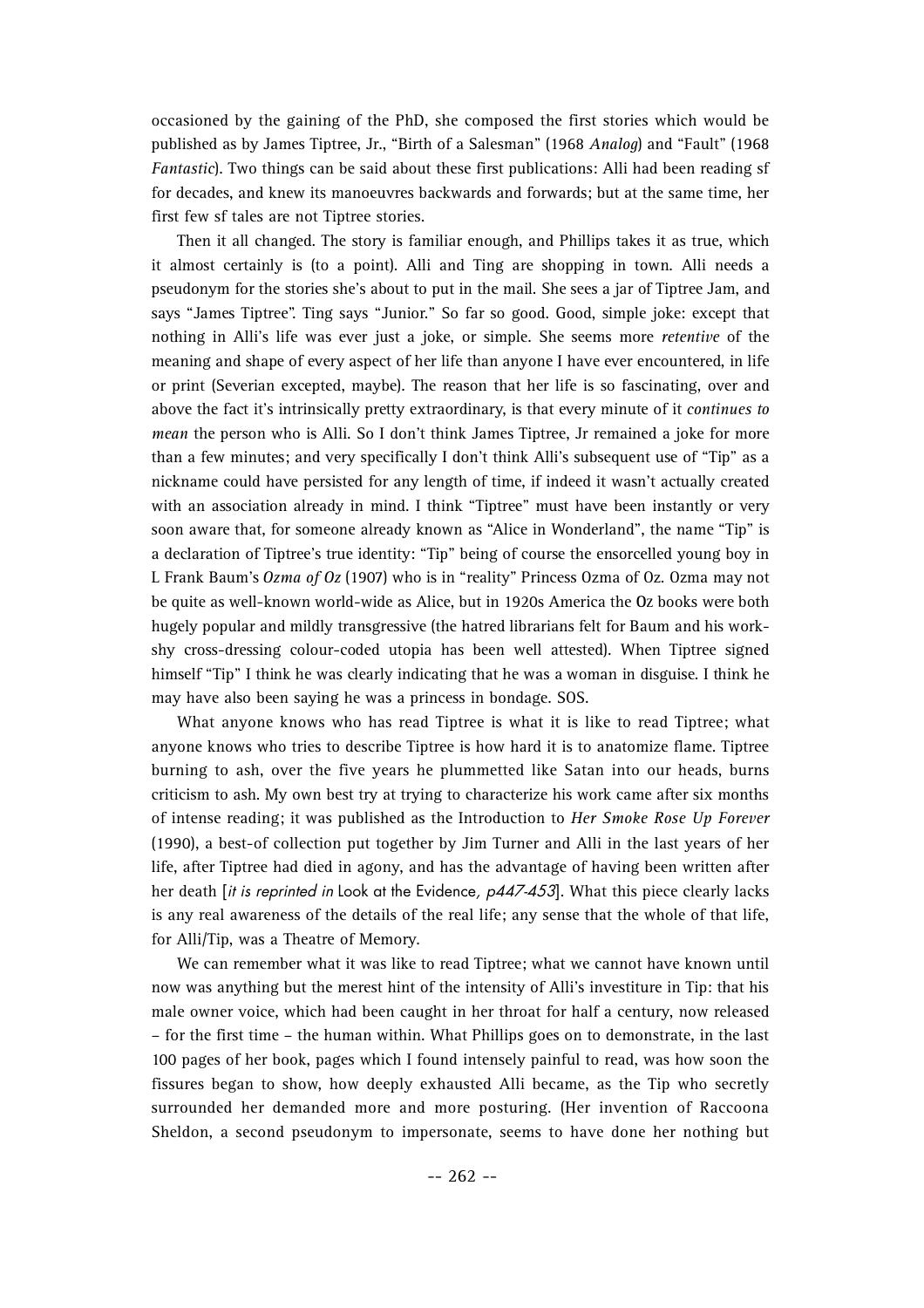psychic harm.) Something was going to have to die here. In 1976, Alli's omnivorous mother finally died at ninety-three, and almost immediately she wrote as Raccoona the last great Tiptree story, "The Screwfly Solution" (1977 *Analog*). But Tip had told too many people of the death of his mother, whom he identified as an African explorer. The link was all too easy to make, and several of her correspondents seem to have begun almost immediately to suspect the truth. The day Tip posted "Screwfly" off he received a letter asking if he was Alice Sheldon.

The correspondence back and forth between Tip and two or three of her friends – Ursula K Le Guin and Joanna Russ are those whose letters are most tellingly quoted in this book – always seem to have begun fawningly on Tip's part (like Alli, he could be grotesquely effusive in his giving of praise), but to have moved into a meeting of minds at their most intimate: except Tip was a lie. Russ was clearly very close to assuming Tip was female (given the huge amount of repositioning hindsight generated by his unveiling, it was perhaps unwise of Phillips to assume that oral recollections of others whose doubts about Tiptree's sex had not actually been put on record before November 1976 should be given much credence). Le Guin expressed huge surprise and joy at Alli's first letter to her confessing all; the magisterial warm-heartedness of her response gives some hint that Le Guin may have sensed immediately that something more than a nom de plume was being shed. What was really happening was that Tiptree – like all his protagonists, who all escape the mortal coil with a single bound, and who all die – was himself literally dying. After November 1976, all the sound of Tip was dead. Whoever signed the later stories (they were usually as by Tiptree), Tip did not write them, because he was dead; and Alli could not write them, because she could not *make him up*.

She lived another decade, drugged to her eyeballs half the time; in 1976, she had herself "recorded using Seconal, phenobarbital, Dexedrine [this for decades], Compazine, codeine, Percodan, Valium, Demerol, and Numorphan." This list presumably lengthened. But (though she was terrified of meeting people) she dazzled everyone she met. She endured heart attacks and arthritis and who knows what else. She survived until all her names were gone, and in the ashes wrote endit.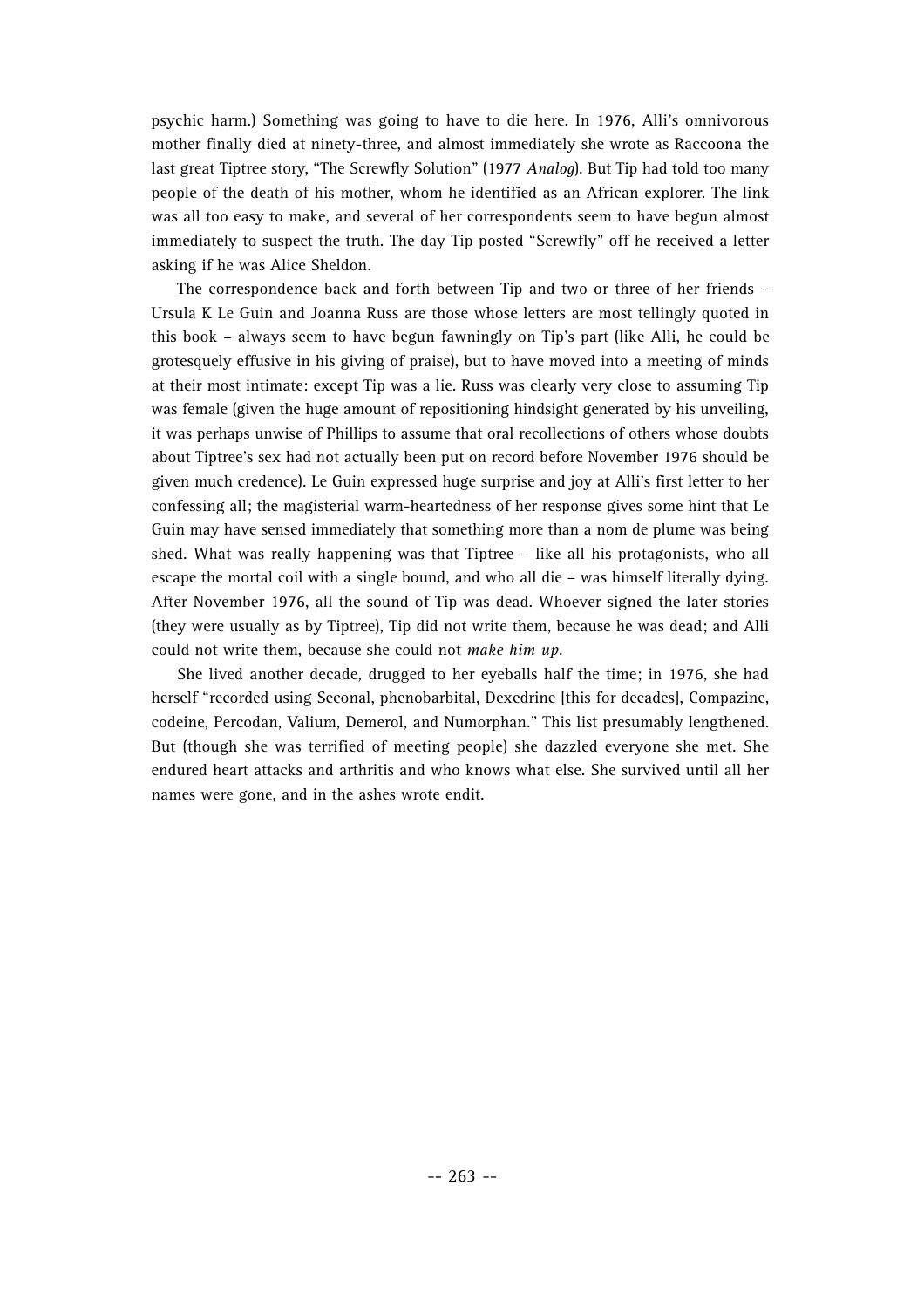#### **Aubade, Poor Dad**

**\_\_\_\_\_\_\_\_\_\_\_\_\_\_\_\_**

– *SFW* #501 (27 November 2006) – – *NYRSF* #221 (January 2007) [revised] – *Against the Day* by Thomas Pynchon **\_\_\_\_\_\_\_\_\_\_\_\_\_\_\_\_**

The day that ends the dream of Thomas Pynchon is the same old day of *V.* It is also the screaming across the sky in *Gravity's Rainbow*; and the future it would be death to enter after leaving *Vineland*; and the blistering echolalia from within the Hollow Earth, the drum roll of the Disappeared which tells the penetrant heroes of *Mason & Dixo n* that what stains the world you rape stains you. There is nothing newer than this in the hundreds of thousands of words that make up the latest and most Pynchonesque novel yet by America's greatest Fool writer, except for the fact that it is all over now. *Against the Day* (New York: Penguin, 2006) – which begins intoxicatedly at the Chicago World's Fair in 1893 and terminates in the "terrible cloudlessness" of the aftermath years begat upon us by World War One, in the years that Pynchon calls "Hell" – is an aubade against the coming of the twentieth century. Like any aubade it is written in the knowledge that, in the end, Time wins (Pynchon capitalizes Time lots). When the novel stops, leaving a few survivors in alternate worlds to cultivate their gardens in peace as long as they do not come back, our bridges have all been burnt, and there is nothing more to tell.

It is an immense book, and it is full of noise. Every single page counts for something, though hundreds of pages introduce narrative schticks that expire almost instantly when lit, so that the reader cannot know which insight, which brilliant phrase or tour de force riff, will entail the kind of story consequence – and then? and then? – that we as readers and critics are properly trained to attempt to trust and trace. But whether or not it is entirely tolerable – I know that I for one missed whole tranches of import in the unforgivingly incessant half-drowned packrat rataplan of the whole – what is clear is that the occluded waves of unfolding of story and implication in the book are intended. The innumerable pages of *Against the Day* mulch together like a great tidal cud, and dozens – actually hundreds – of named characters appear and disappear according to what one might call peristaltic imperatives: a kind of Mexican Wave. For an instant we see them, and then they are engulfed again, before their act is completed, not to reappear (if at all) for hundreds of pages maybe. But we saw them, and we were meant to.

Over and above a growing awareness that these waves of story are indeed heading somewhere, what saves one's readerly sanity in the middle of these 450,000 words may be the fact that every figure in the book is immediately *recognizeable*; I think that without exception every single one can be initially identified as having been configured in terms of some genre or other of popular fiction, as it was written before the end of World War One. These genres include the Western, from Edward S Ellis to Bret Harte to Jack London; boy's adventure fiction, from the Airship Boys tale to Horatio Alger; the Dime Novel in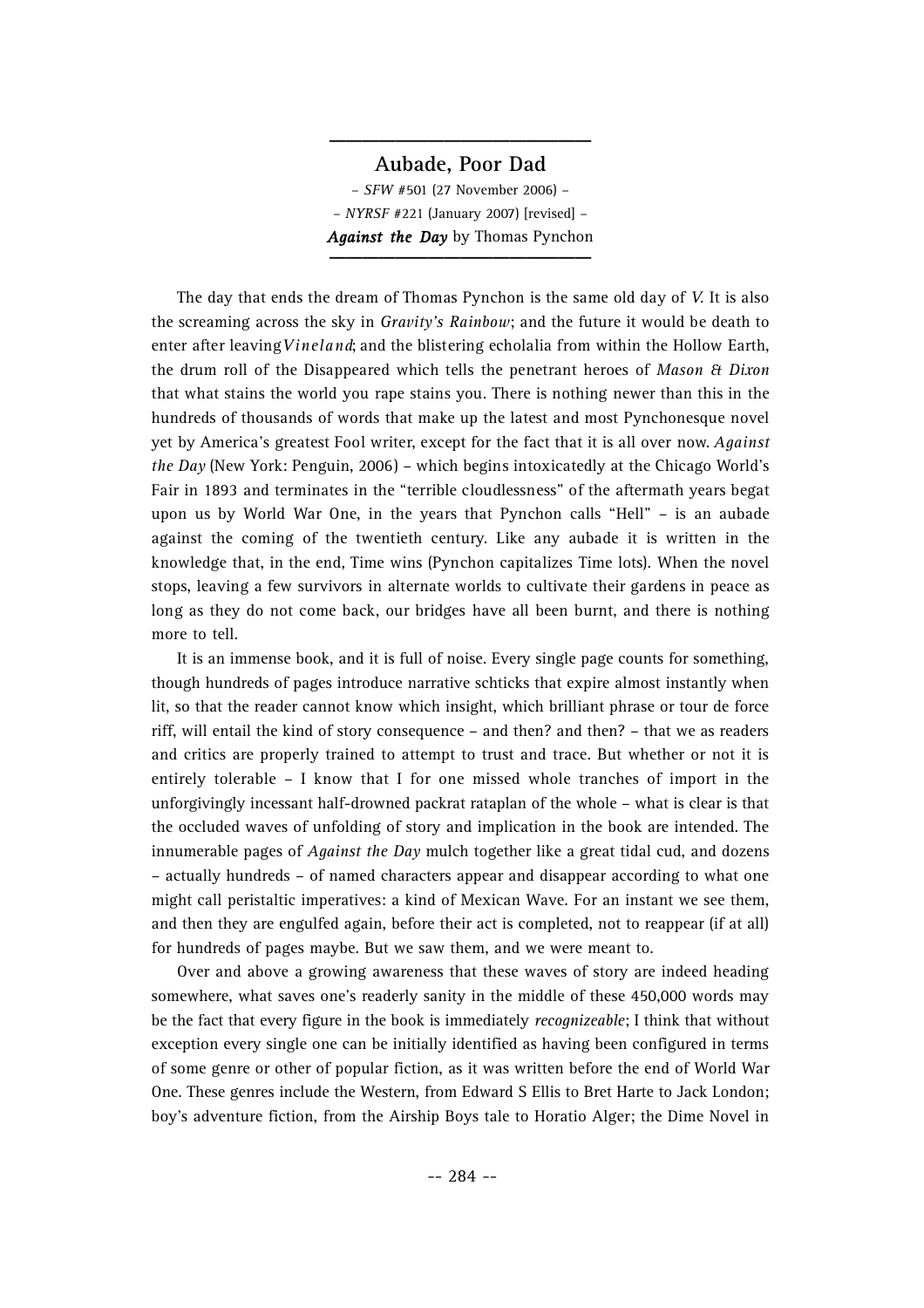general; the British school story in general and the *Zuleika Dobson* British-school-storyfor-older-boys femme-fatale tale in particular; the future war novel; the Lost Race novel; the Symmesian Hollow Earth tale; the Tibetan Llama or Shangri-La thriller; the Vernean Extraordinary Journey; the Wellsian scientific romance; the Invention tale and its close cousin the Edisonade; the European spy romance thriller à la E Phillips Oppenheim; the World-Island spy thriller à la John Buchan; the mildly sadomasochistic soft porn tale as published by the likes of Charles Carrington in Paris around the turn of the century. Not to mention the large number of utopias influenced by Edward Bellamy and William Morris, both of whom ghost the book.

Due to Pynchon's fully earned iconic status as great American writer and Zeitgeist voice, *Against the Day* has already been widely reviewed in the general press, and various versions of the list of popular genres given above have appeared in some of these notices. There's a problem, though. Non-genre critics seem generally to presume that Pynchon accessed this material more or less raw, that *Against the Day* represents a direct and unfiltered mining of prelapsarian ore; and that therefore the *tonality* of the book – its doom-haunted desiderium – is in itself uniquely or even particularly Pynchonesque. Given the depth and compass of his conversation with a vast range of previous writers and genres, however, as well as the fact that over the past forty-five years his own works have become an integral part of that conversation, I suspect Pynchon himself would feel uneasy with any critical presumption that his grasp of previous genres was anything like that simpleminded.

The intervening filter is, of course, the literatures of the fantastic as they actually exist. We needn't rehearse the obvious at great length here – that for the last fifty years or so, sf and fantasy has increasingly focused on our pre-World War One past through steampunk and the gaslight romance, through a huge proliferation of pastiches of earlier genres, through that form of the alternate history which gives habitation to escapees from the charnel house, through the boom in time travel tales back to a past that needs *preserving*, and through Michael Moorcock's creation of the literary device of the multiverse in order to give lebensraum to various otherwise incompatible genres and tales within the pages of one book – but we should say that *Against the Day* honourably adds to that conversation. It is a pure science fiction novel of these latter days of sorting.

Moorcock – or some ghostly afflatus of Moorcock now so widely disseminated through the field that his name can easily be forgotten – is perhaps the main figure here. We're thinking (ware list!) of his Airship Boys tales; of his recursive desideriumdrenched proto-steampunk Edwardian sf novels which posit routes into futures less dreadful than the one we got; of the Europe Between the Wars tales, full of iconic figures whose intertwining discourses on the states of the worlds allow the inference that each history of the world is a failed experiment in avoiding the inevitable War just like the last one; of the multiverse itself, a topology best articulated in the long **CORNELIUS and VON BEK series, through characters who "bilocate" into incompossible** self-haunting versions of themselves, and occupy worlds whose storylines nest inside one other like matryoschka dolls, and meet in restaurants on lamplit promenades which may exist in more than one glamour of Venice at a time; of the recurring figures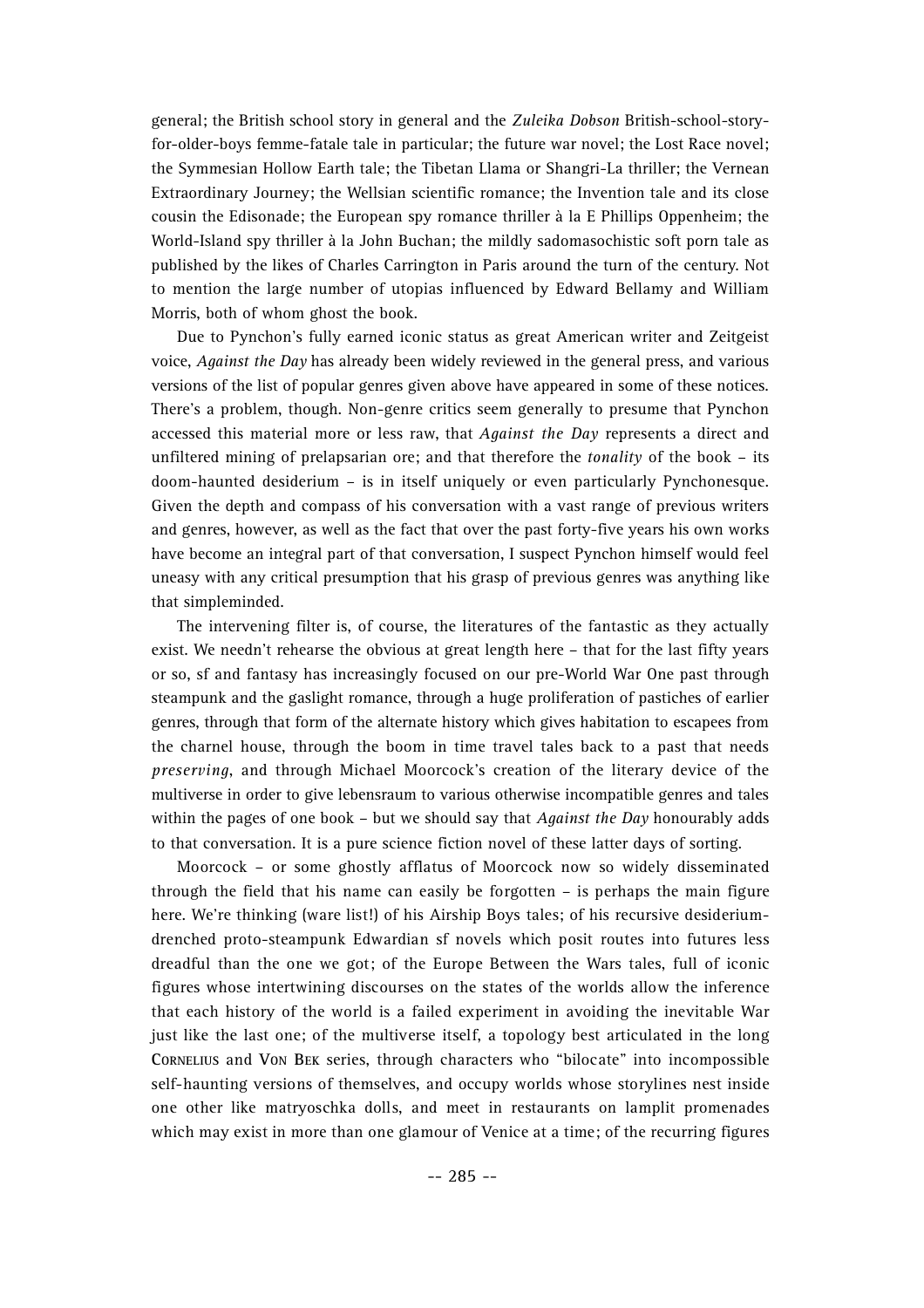who occupy the multiverse: the Temporal Adventuress, the plucky hero and the flaneur, the louche spy, the utopist, the bewildered army officer, the magi and the bandits out of Asia; and of the **COLONEL PYAT** novels [see above, p22-32] – in reality one vast novel longer than *Against the Day* and sometimes almost as walkabout – whose appalling anti-hero traverses Russia and the rest of Europe, Asia and Asia Minor, Africa and 1920s Hollywood, then France and Mussolini's Italy and Nazi Germany, just as though the world were a stage upon which he was destined to encounter and re-encounter a vast array of exemplary figures who join him from behind the arras of the world whenever they are called for – as though life were a kind of *pantomime* – a Commedia dell'Arte troupe he constantly betrays while constantly speculating *wrongly* about his relationship to the fate of the planet. All of this, which m a kes up almost the whole range of Moorcock's oeuvre with the exception of his heroic fantasies, centrally impacts upon attempts of writers of the literatures of the fantastic to come to terms with the stories that gave us all sustenance before they received the fatal wound so long ago – around the time of World War One. Moorcock's work, and the work of his cohorts, is a kind of multi-dimensional map to the past of genre before we lived in Hell, inscribed in tongues on vellum, eyekicks galore. *Against the Day* gazes through this vellum.

There is more of course to Pynchon's range of reference than these recursions. His grasp of the sciences and pseudo-sciences of the late nineteenth century is far more extensive than Moorcock's, or maybe anyone's; he is deeply attuned to both the myth and realities of the American West, the dreamed West which is both arcadia and utopia; he conveys sense of place with such astonishing intensity that his Chicago and New York and London and Venice and places east seem too dense for one world to hold them, for his descriptions of cities read like descriptions of their absolute substance, the theotetos or God-salt of the theologians; and the whole of his oeuvre could be understood as a chronicle of the war between anarchism and history – between slaves and owners, between enclaves that hold our heart's desire and the corporate world that makes offers we can't refuse, between science that tells us how to escape and Technos, between eros and aporia – with the famous Pynchon conspiracies weaving webs of Maya between these opposing poles.

All of which may sound more like the diagnosis of a disease burden than of the underpinnings of a novel, and there are times when it costs like sickness to continue to read *Against the Day*. Finishing the book is like getting well. Every trope and turn out of the literature of an entire century is imagined and re-imagined in the great gut of the seemingly perpetual *digestion* of Pynchon's telling, in which the cast appears and disappears (as I've already suggested) like fish in a tidal rip. Except for the fact that he brings most of them back to continue trouping their colorations, one could almost describe *Against the Day* as a prose version of Luis Buñuel's *The Phantom of Liberty* (1974), a film which claims (among other things) that human beings understand the genres that tie them about as well as an ostrich understands Auschwitz. *Against the Day* is huger and almost certainly more disorganized than anything Buñuel could tolerate. Maybe one should say rather that Pynchon's vast lament is a bit like *The Phantom of*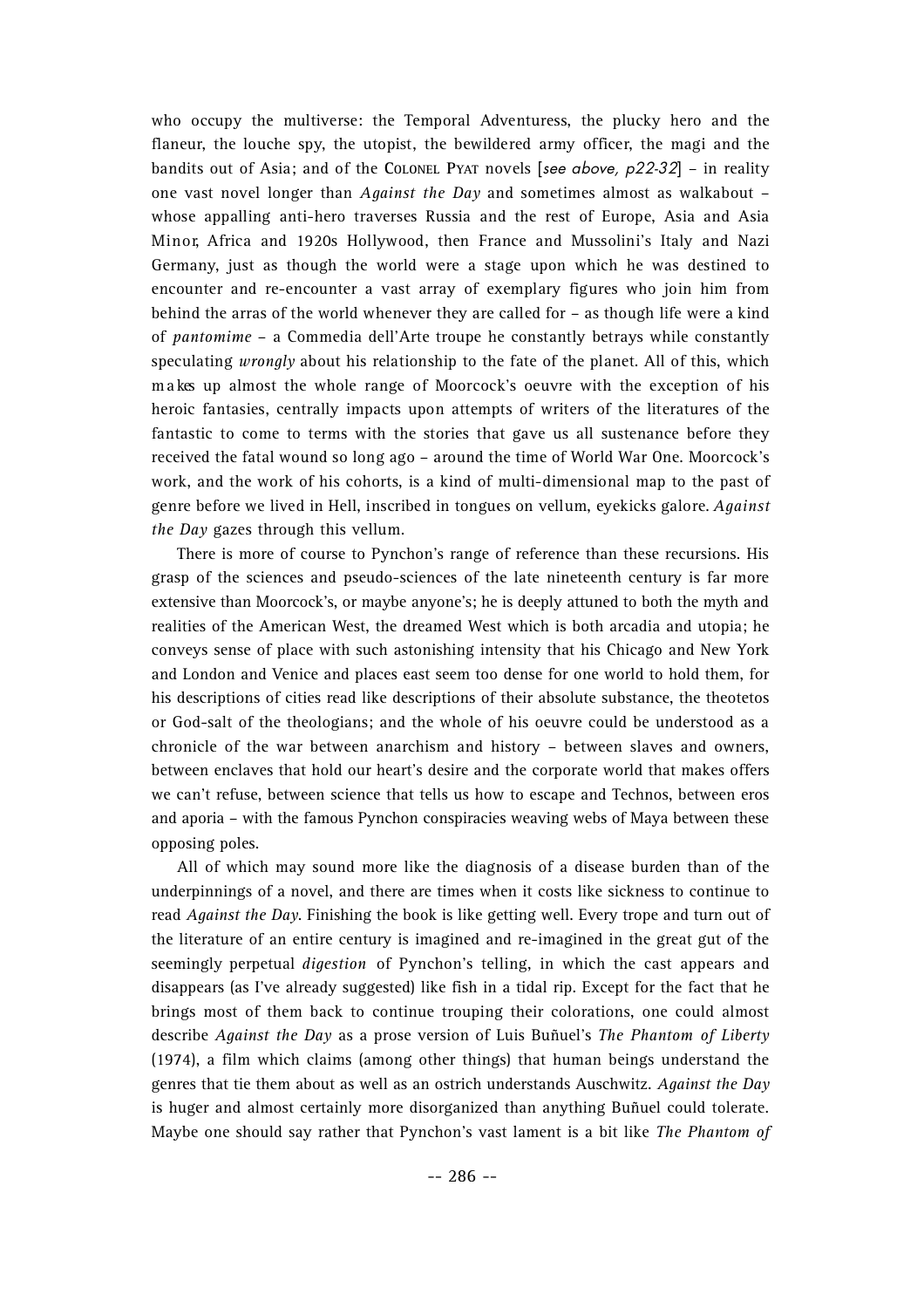*Liberty* as written by Eugene Sue.

All the same, at least four story clusters might be sketched in. They flow together, separate, knot and vanish into thin air; but they can be followed.

1) The Airship Boys cluster, which is told in a boys' adventure idiom. We first meet the Chums of Chance, a team of five plucky lads who man the airship *Inconvenience*, at the Chicago World's Fair. Under the orders of an unseen directorate which gradually becomes less substantial as the years pass and history darkens, the Chums perform feats of rescue and surveillance and exploration typical of their breed. The world ages, but they do not seem to, though their ship grows steadily larger around them; by the end of the novel, it seems huge enough – like the ship in Gene Wolfe's *The Urth of the New Sun* (1987) – to cause a partial eclipse when it passes between sun and earth. As with most Airship Boys, the vector is utopian: through clean living and industry and learning, through the sanitizing uplift of their own example, they will create a better world, a pax aeronautica. In *Against the Day*, as they become increasingly counterfactual to the world below, the intensity of that vector becomes *transcendental*: they begin to leave us, though they visit once in a while to help. En route, they are privy to the discovery that the crystalline substance known as Iceland spar has a quality of doubling the "sub-structure of reality", creating a palimpsest of worlds, along the verges of one of which the Chums watch as a "guardian spirit" – or maybe the primordial god Buri – or maybe something nuclear brought to fusion by a convergence of worlds – is hauled south to New York, more or less exactly one century before 11 September 2001; and destroys Manhattan in a world not quite ours. The Chums then begin their search for Shambhala, or Shangri-La, undergoing various sf adventures (including travel in a ship which sails beneath the Sahara) until finally, in the final pages of the book, they find a group of girls with artificial wings whom they marry en masse, as in any Gilbert and Sullivan operetta. Boys and girls, now connubially linked, escape at last on the very final page.

2) The Western Revenge cluster, which is told through an array of dream-demotic narrative voices; sometimes I heard echoes of Larry McMurtry, a fellow spelunker out of Pynchon's world. A union organizer (who is an anarchist at heart) named Webb Traverse spends his spare time as "the Kieselguhr Kid" blowing up railway lines. Suspected of this, he is brutally murdered by two thugs in the employ of the stage-villain plutocrat Scarsdale Vibe. Webb's four children are expected to avenge their father. The three sons (a flim-flam man, a mathematician, and a reluctant revolutionary who spends much of the novel in Mexico) appear and disappear dozens of times throughout *Against the Day,* testing the world for us according to their lights, and mostly falling in and out of love. (The sexual activity level of the book is extremely high, and often anomalously explicit, as far far as the popular genres of the time are concerned. Much of this sex is casual, in the sense that the perps soon separate, but almost all of the sex is meant. It is even more anomalous – in terms of the genres Pynchon is accessing – that women are clearly more sophisticated about sex than their men, and perfectly frank about their knowledgableness. In the end, moreover, even the most "promiscuous" of them find secure niches with men of their choice, though choice men are rare. The end result of this escape from genre stricture is an intermittent sense that the stays of the world have themselves loosened, a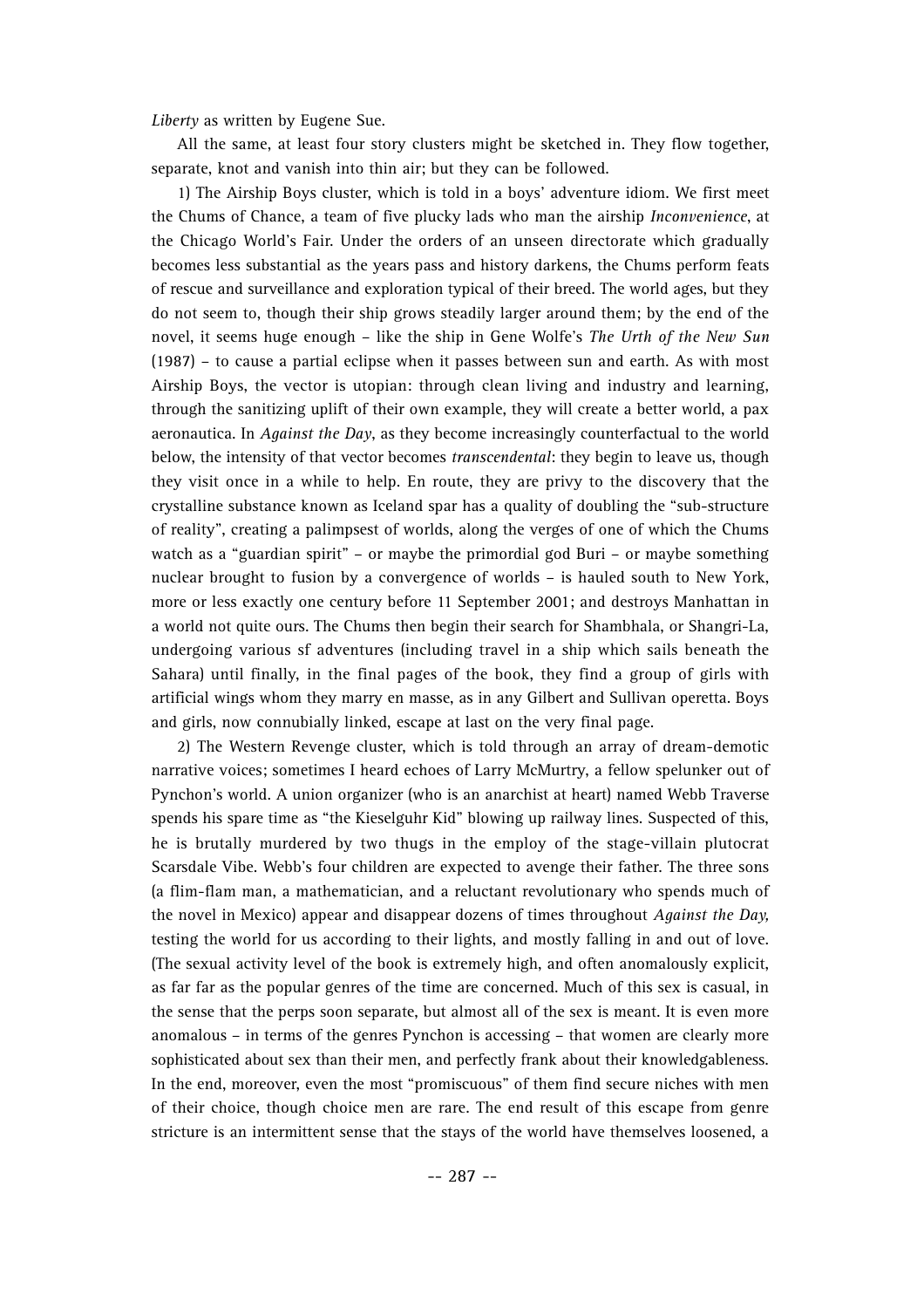hint that some partial escape from Hell may be possible.) Webb's daughter goes off with one of the murderers, which anecdotalizes the plotting of this cluster for a few hundred pages or more; but in the end, more or less inadvertently, or at the hands of others, justice is done, sotto voce. But any solace or repose the Traverse family gains is essentially melodramatic: subject to some flick of the conjuror's wrist: as the youngest son says, "We're all just night-riders here miles up a posted trail." They could be potted any time. The West as portal to Utopia, the free life their father dreamed of so unrealistically, has been shut down.

3) The Geek Eccentric Scientist cluster, which is told in an amalgam of styles. Pynchon knows too much science, and is clearly too indifferent to the costs of mixing good and bad scientific speculations into one narrative mix, for readers easily to appreciate what may be a remarkable flow of nuanced BigThink and subcutaneously hilarious jape. It was enough for me to understand that – somewhere deep in every paragraph of unquotably weirdish speculation – someone was trying to understand the physics and mathematics of the refraction of reality into multiple alternates. (And other stuff.) The Chums (as we've seen) get a gander at a lot of this, and are duly bilocated into Paradise. But the worldreality that will close down these festivals with the onset of World War One is increasingly hard to relocate out of. Although the cast of *Against the Day* is haunted by mirrors and ghosts and doubles and castles in the sky (sometimes these are just the Chums) and maps which show the Way if gazed at through Iceland spar, there is an increasing sense that the game is up, that "the invasion of Time into a timeless world" is a "Transgression" which cannot be stanched. Though the great (historical) Tunguska Event in Siberia in 1908 that "jolted the axes of Creation" awakes longing anticipation of some shudder in the loins of another world birthing, there is no Conceptual Breakthrough available. Nothing that the mad crew of Scientists comes up with can save the "World-Island" for the game of story. They all shrivel into babble, two feet short of the well.

4) The Flaneur Spy Adventuress cluster, told in any style that comes to hand, from the shilling shocker to Huysmans. This cluster gradually takes over from the Western cluster, which dominates the first half of *Against the Day*; correspondingly, the second half of the book takes place mostly in Europe and Asia. Most of the troupe in this part of the show – the gay spy flaneur down from Oxford, the Theosophists, the Adventuress from the mysterious East with a taste in sadism, and all their lovers and owners and torturers – escape into enclaves as the overarching aubade of the big book they are nodules of, the big book whose ultimate task is to *dry up*, continues to sharpen its claws. Typically, every enclave is moist with sex. As we've noted, without quite seeming to admit it Pynchon gives the sexually adventurous members of his troupe – who seem as close to his heart as anarchists – some holes to hide in as the world locks into desert out here.

Hundreds of characters, but hardly individualizable in your half-nightmares that you will be reading *Against the Day* for ever. They flicker in and out of view as though lit from behind. The set pieces drown them out. The movement of the book as a whole drowns them in incessant perturbation. They drown each other in talk, which may go on for pages until a spasm of peristalsis washes them away for a hundred thousand words, but often they cannot stretch to fill the gap: by the time they return, we have lost them.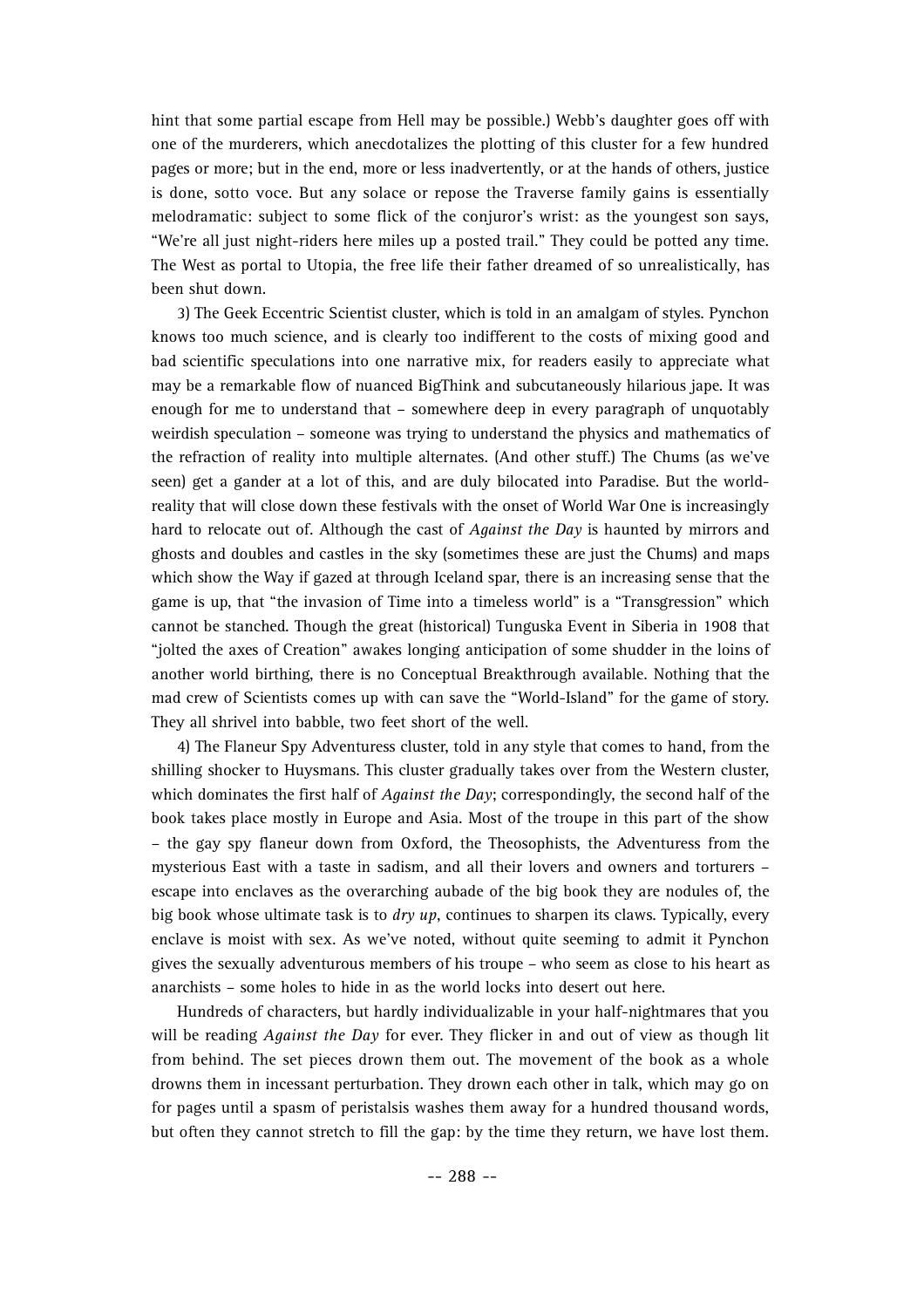And they drown in all the genres they take their sustenance from, because – except for the flood of sex that falleth from their Author like manna from heaven – they are ultimately *obedient*.

But of course that is the point of this great grotesque swaybacked desiccating book about the victory of Time against our single sad Earth. The hundreds of figures who jam into *Against the Day* are not in fact characters at all, because Pynchon has evacuated his book of that degree of hope. They are *utterands* people-shaped utterances who illuminate the stories of the old world that their Author has placed before us in funeral array; they are codes to spell his book with. That is why Pynchon has them break again and again into songs about the roles they play: because they are being sung through. And because that book is about the death of the stories we used to tell, its utterands are bound to the stake of that telling. They are like lovers in the radium glare of dawn, singing the terminal verse of the aubade. Before we shut the last page, the day has blown them out.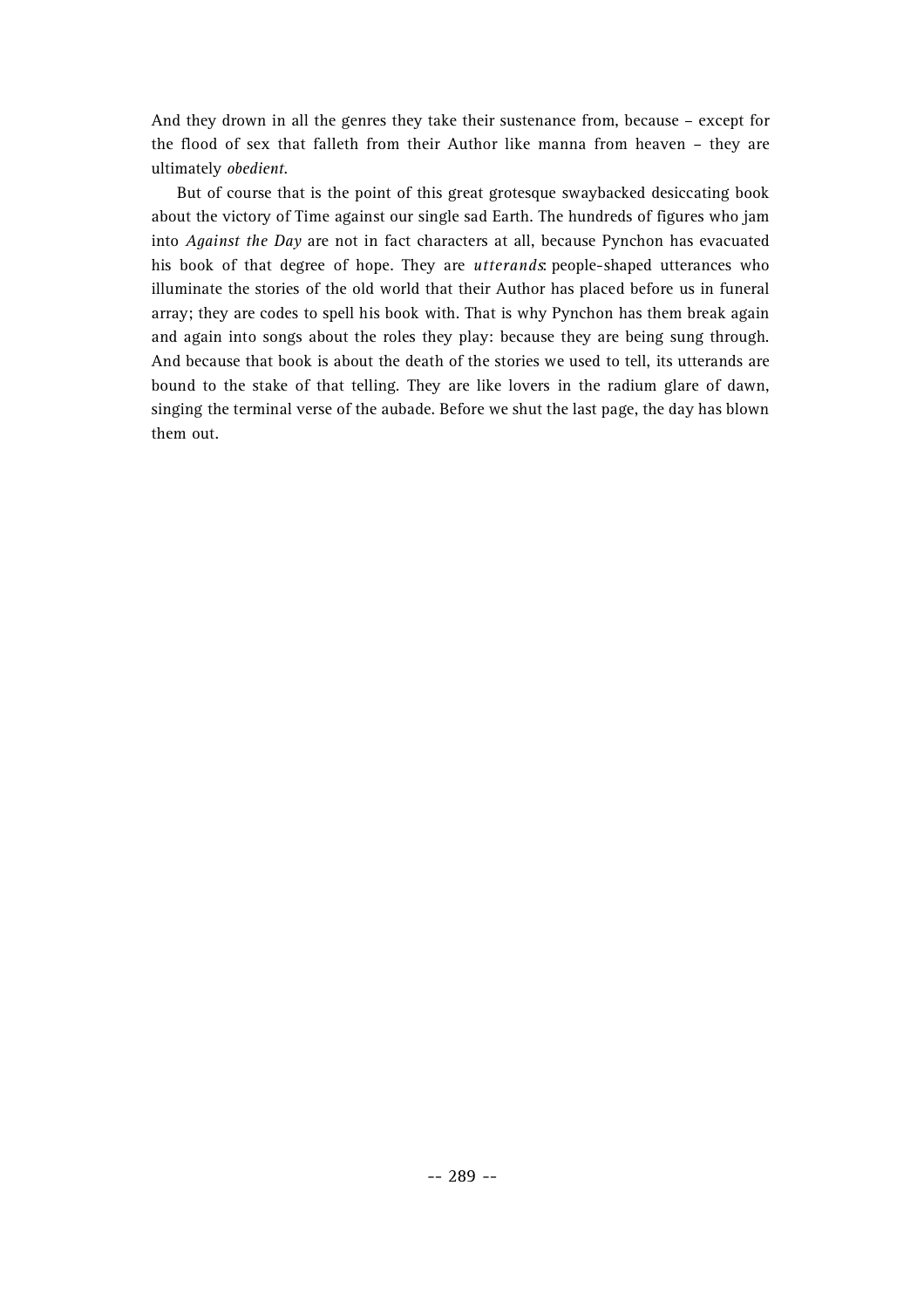**Clock Whisperer, Clock Treks** – *SFW* #538 (6 August 2007) *Mainspring* by Jay Lake – from the *Washington Post* (July 2007) – *Escapement* by Jay Lake

**\_\_\_\_\_\_\_\_\_\_\_\_\_\_\_\_\_**

If there ever was a book that had to run on time, *Mainspring* (New York: Tor, 2007) is that book. Every page of Jay Lake's new novel is either a little behind the beat, or spot on, or overwound: for it is the nature of the Story beast he has set in motion to work only if it keeps in step.

We begin around the year 1900 in an alternate world constructed along lines that combine a parody of Newtonian physics and steampunk. This world is attached by an geared ring around the equator to an orbital track in the not so high heavens, around which we roll, like an orrery constructed out of solid planet. The world literally runs on clockwork. (The Library of Congress Cataloging-in-Publication Data ineffably locates this novel under the heading "Solar system – fiction", just the kind of cackhand sort-by-sizeof-marble Syntopicon-infected cod platonism that no genuine scholar *ever makes sense of*, but which governs the cataloguing practice of professional librarians everywhere, and fits hand-in-glove with the abject scientism of the MLA.) In this alternate world, America is under the rule of Great Britain; the first industrial revolution has hardly occurred, though "electrick" devices are beginning to be found in larger cities; New England, where the action begins, retains the straitlaced and punitive culture of its founding, though the seams are beginning to crack.

The first pages of *Mainspring* have the almost hypersonic austerity of the first pages of a typical Gene Wolfe novel. A young clockmaker's apprentice named Hethor (a name right out of *The Book of the New Sun*, significantly that of the sailor who turns out not to be a human with mechanical parts but a robot with human parts) [wrong: Wolfe's Hethor is a sailor, a traveller, a climber through the clockwork mirrors of Time; but he is not a robot. 2008] is awakened in the night by the angel Gabriel, who tells him that the Key Perilous which winds the world up has been lost, and that it will be his task (for the rest of the novel) to seek for the Key and to do what must be done with it:

"The Mainspring of the world winds down," the angel continued. "Only a man, created in the image of the Tetragrammaton, can set it right. Only you, Hethor."

That last sentence may be directed a bit more to the Young Adult market that Wolfe usually manages but "the image of the Tetragrammaton" is as loaded as any Wolfe reference to God stuff.

In any case, Silk-like, Hethor obeys the voice of the god within his ears: though melodramatic travails hamper him for a hundred pages or so, he never really wavers from the task of fulfilling his destiny, according to the dictates of his special nature (the origins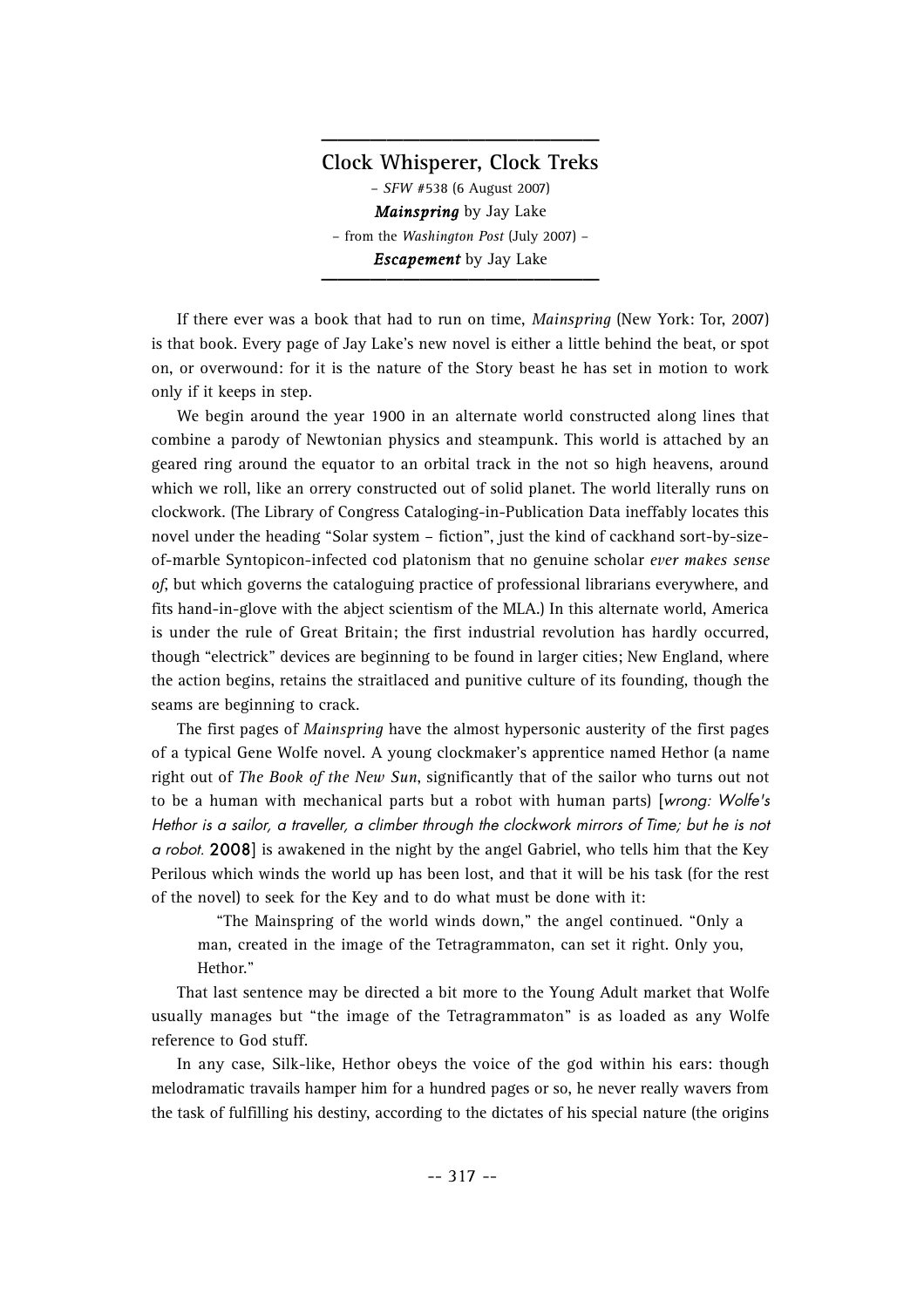of which are left unexplained, though we are told that he is somehow able actually to hear the clockwork within the world, and is able to hear it gradually running down). Aided by what seems to be a freemasonry of supporters (we are never told more), he gets to Boston, but after declaring his mission to the British Viceroy in the presence of the mysterious William of Ghent, the latter casts him into a dungeon, from which he is rescued/shanghaied, finding himself southward bound on Her Imperial Majesty's Ship of the Air *Bassett*, a beautifully rendered dream of steampunk technology, saturated with detail, striated, odorous, technicolor; and manned by a crew straight out of C S Forester and Sons. The clockwork orrery world as a whole is of course Lake's biggest think in *Mainspring*, but *Bassett* is his most beguiling, though (strangely) the principles by which it operates have nothing to do with clockwork.

But it is only after the first hundred pages that *Bassett* comes into her own, dragging the novel with her. Suddenly Lake seems to forget that he's delineating the growing-pain ho-hums of a juvenile prot and almost viscerally opens his keyboard to the world he has created. Eventually the *Bassett* reaches the great equatorial ring (from the surface of the Earth it presents as an enormous bestriding Wall) which bears the orrery Gears, and we reach the imaginative heart of the tale. Vertical cities – almost all abandoned – adhere dizzyingly to cliffs angled from the great Wall, tiny figurines turn out, on closer inspection, to be vast edifices carved out of rock into the shape of inhuman giants, whose heads turn impassively to gaze upon insect humanity; for quite a few pages, we find ourselves inhabiting something like a Big Planet built sideways, or a Ringworld, or a World Ship. For quite a few pages, Lake gives us time to contemplate the possible nature of the world whose veins we can touch now: is *Mainspring* in fact *actually* set in a World Ship (like Wolfe's Whorl but larger), or in a Pocket Universe (a thought experiment on the part of some Ancient Race, like one of Philip Jose Farmer's, a joke universe of the gods), or in a genuine alternate history (with a jonbar point to explain the divergence for our own universe), or what? Hethor climbs the Wall, and is solaced by an Elder with Eastern Wisdom at his Beck, and gets to the other side, and slides off, falling miles downwards but winged men save him before he impacts the world again, and so forth. This is genuinely elated narrative writing; the enriched palate of the telling of the entire middle third of the book makes it seem, for as long as it lasts, that some revelation may be at hand.

It may have been too much to ask. To have brought *Mainspring* off wholly successfully, Lake would have had to have introduced some genuinely surprising revelation as to the structure of his clockwork enterprise; but his bag contains no such trick. Hethor's discovery of the exquisite tribe of "correct people", jungle dwellers in Green Mansions whose Rima figure he falls in love with and has great sex with (her intercrural scent is flowers), moves beautifully in its space: but does not turn the plot. The last third of the novel all too readily repeats pleasures and miseries Hethor has already experienced, and the conundrums underlying his quest are solved – I'm afraid pretty predictably – in the deeply American realization that the true Tetragrammaton is Within You: that Hethor carries the Key Perilous in his heart, in fact it *is* his heart. After an excitingly described descent into what turns out to be a not quite Symmesian Hollow Earth, the mainspring gets rewound, as we kind of knew was going to happen. And Earth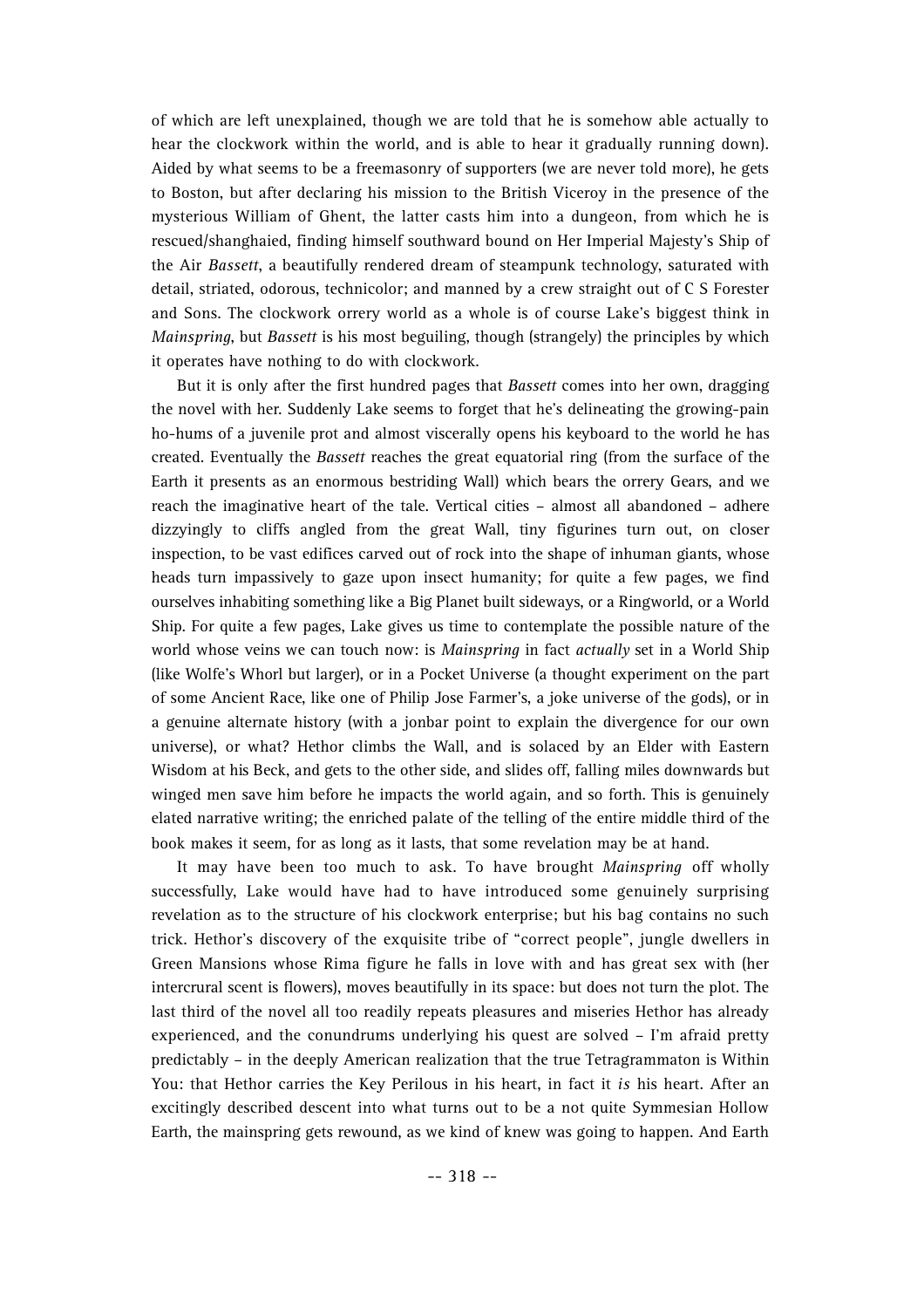tocks ticketyboo again.

Here and there, though, we'd been given hints of a far more taxing and memorable *argument*, and maybe we missed the point somewhere; or maybe Lake lost sight of the bouncing ball [but see below 2008]. It had been clear from the get-go - the Wolfean angel with its world-transformative message was only one of the cues – that young Hethor was not so much the protagonist of a tale as he was its Pilgrim. Though they are always given an edge over their companions, protagonists of adventure stories are normally intrinsicate with the reality of the world whose story-rules they bend just enough to win; Hethor's pilgrimage through Mainspring, on the other hand, is inherently the Pilgrim's Progress of a Being of Greater Density through a world of snare and illusion, whose rules do not govern him in the end. Hethor *knows* – rightly – that he is destined to move through the contingencies of that world toward his destiny, regardless of the plot-twists and anguishes that seem to bar his course; he *knows* – again rightly – that the very implausibility of the near escapes and convenient coincidences and guru sessions that mark his course are themselves – *because they are contrived* to be so – a mark of the truth of his special nature.

For most of *Mainspring* this works very neatly: the more unlikely Hethor's story becomes, the more it is confirmed to be the true Stations of the Cross story of the book. But the last fifty pages of the tale are very nearly disastrous, because Lake (who may be too secular a writer to give final breath to Holy Writ) simply allows its two-fold structure to lapse. The True Story – the immeasurably dense anagoge pearl within the secular hoohah – simply peters out. The world is saved, sure: but what world? how the Saviour? who the mapper of the Path he trod? Beats me, says Mr Lake, and shuts the page.

In the end, *Mainspring* – for all its hallucinatory visual intensities and for all the fun of the Progress it traces – simply unwinds. In the end, for all the skill and joy he deploys, Lake simply doesn't stand his watch.

[I thought I should include the capsule review reprinted below. It was first published in the Washington Post Book World –  $a$  section of that great newspaper sadly reduced since the days when editors like Michael Dirda could allow people like myself to decide how much of a column might be spent on an individual book, according to literary need. I reprint this short notice here not for its worth, as it is too short to do much, but as what one might call an apology of the canary, a confession that the coverage of Mainspring above failed to detect Lake's full strategy in terminating the tale in a dying fall. Tor may have given its first readers no hint that Mainspring was volume one of a trilogy, but I think I should have at least suspected this was the case. Whatever, these two reviews, placed together, now wave futurewards 2008]

*Escapement* (New York: Tor, 2008) is a complex bridge joining *Mainspring*, the first volume of Jay Lake's **GEARED EARTH** sequence, to some climactic sequel or sequels. The underlying concept of gearing comes out of Steampunk, a term used to describe stories set in an alternate nineteenth century, where science and mechanics work differently, and (usually) there is some chance that World War One will not spoil the game in the end. The rigid physics that govern Lake's solar system are *literally* visible in the heavens: because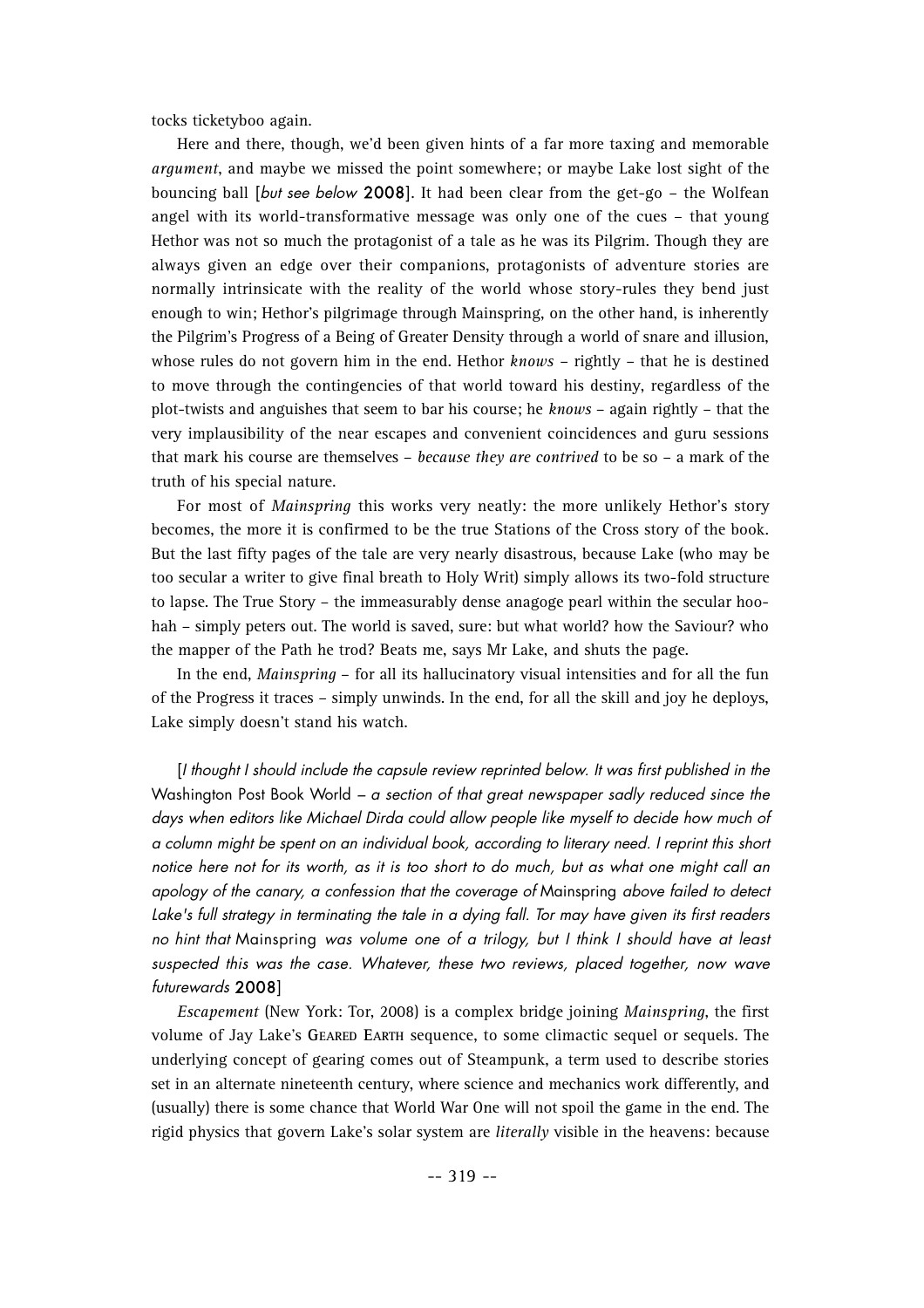the planets revolve on actual gears. A vast one-hundred-mile high wall girds Earth's equator, the top of which comprises a vast gearing, so that the planet can climb its orbit like a several trillion ton funicular.

Three characters – the two more important of them being women, each of them believably indomitable and triumphant in an hierarchical world run by men – criss-cross the northern hemisphere of this bifurcated Earth on quests Lake has no intention of explaining until the next volume. One of the women is an unlettered but conspicuously brilliant Newton-figure; the other woman is a librarian with a radical social conscience; the man is a bluff sailor who does the kind of plot-advancing things one might expect of a bluff sailor in Dickens or Dumas. It is no joke to say that the constantly intersecting paths of these three are highly geared. Nor is it a joke to say that, caught in the inexorable pacing that his story and his world demand, Lake can be a bit overdetailed in his clocking of some of the less intoxicated movements of this very long novel.

But the delight is in what's seen en route; Lake has configured his world-dominating Empires, one British, the other Chinese, with huge and devoted attention, down to the last detail. The delight of the next volume – that there will be one is prefigured with unrelenting clarity in *Escapement's* final pages – should be the discovery that the destination adds up.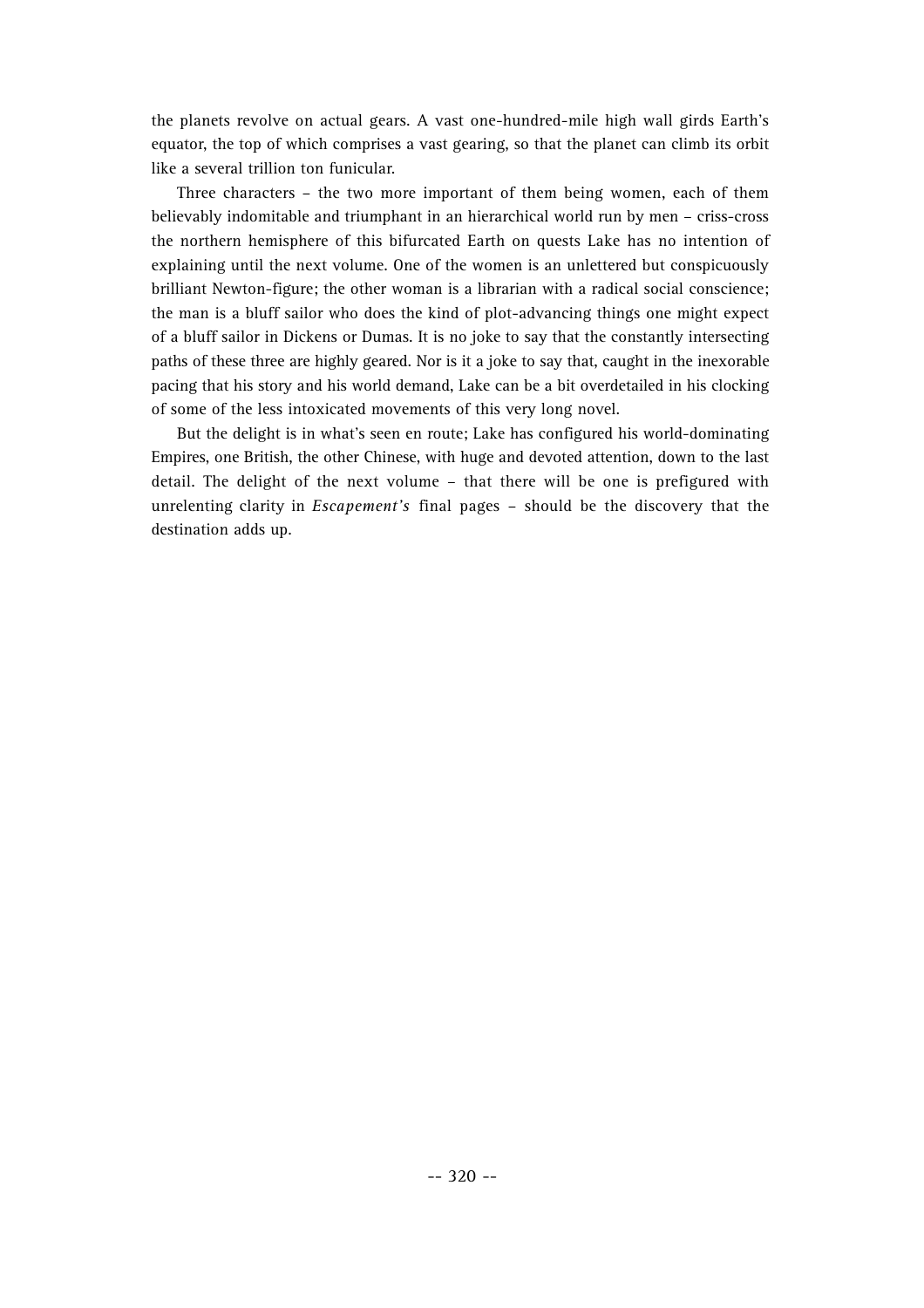#### **Tomgod**

**\_\_\_\_\_\_\_\_\_\_\_\_\_\_\_\_\_\_\_\_\_\_\_\_\_\_\_\_**

– *SFW* #582 (9 June 2008) – *The Word of God; Or, Holy Writ Rewritten* **by Thomas M Disch** 

Here we go again, Candour time [see review of The Dreams Our Stuff Is Made Of in Scores, p210-212]. I've reviewed Thomas M Disch before and expect – *Deo volente* – to do so again. Just like last time, Disch's newest volume comes with a blurb from me. Because it was composed this time round without my having read the book – this being entirely consistent with the sleight-of-hand metafictionality of *The Word of God; Or, Holy Writ Rewritten* (San Francisco, CA: Tachyon Publications, 2008), as its author carefully explained it to me, in gleefully misleading detail – there is perhaps less one must be candid about this time. And I have already put it on record that I've known Disch for nearly half a century.

But there's another reason for mixing a confession of personal knowledge into the body of this short review I'm embarking upon, where some attempt will be made – as is normal in the review job – to convey some sense of the readerly experience of entering Disch's latest book; and this is the reason: in its 175 pages *The Word of God* constructs a more complex relationship between the reader and what is read, between the implied author and the real author and the implied reader and the real person with tired eyes staying awake and laughing hard and continuing to read, between reportage and fictionality, between text and pretext, than any book I can remember encountering. *The Word of God* is matryoshka, but with no fixed relationship or repose obtaining between the innermost and the outermost doll: so it is more than simply matryoshka, it is as though the dolls were being *shuffled* like a deck of cards, with each doll governing the episteme in turn until – presto chango – another doll eats it inside another doll eating the other doll. Central to all of this is a constant sleight-of-hand, faster than the eye of reading, between real and not real. The book is a memoir and a novel at the same time; spoof and jeremiad; reportage and alternate world fantasy; the confessional chrestomathy of a lonely man and the card-sharpery of a devilish fine grinning God guy, all at the same time. It is a parable of the making of the work of art; it is the work of art. It is a closed fist and it is a naked open hand, which would shake yours: it says noli me tangere and it says touch me please. It is no one on this planet, it is Mr Disch. It is a beggar, it is Tom. All this.

It depends on who reads it.

The reader who knows the man almost certainly knows two men at least: Thomas M Disch (an embittered sf writer of great gifts and energy who is hardly published in 2008) and Tom Disch (a highly respected poet who who has been climaxing his long career with a vast surge of work, hundreds of poems to date, all written since the death of his partner, Charles Naylor, in September 2005, a death prefigured in passages of *The Word of God,* which is set – those parts of the book which can be described as being "set" – over the months preceding Naylor's death). These two versions of Disch are real enough, in a way,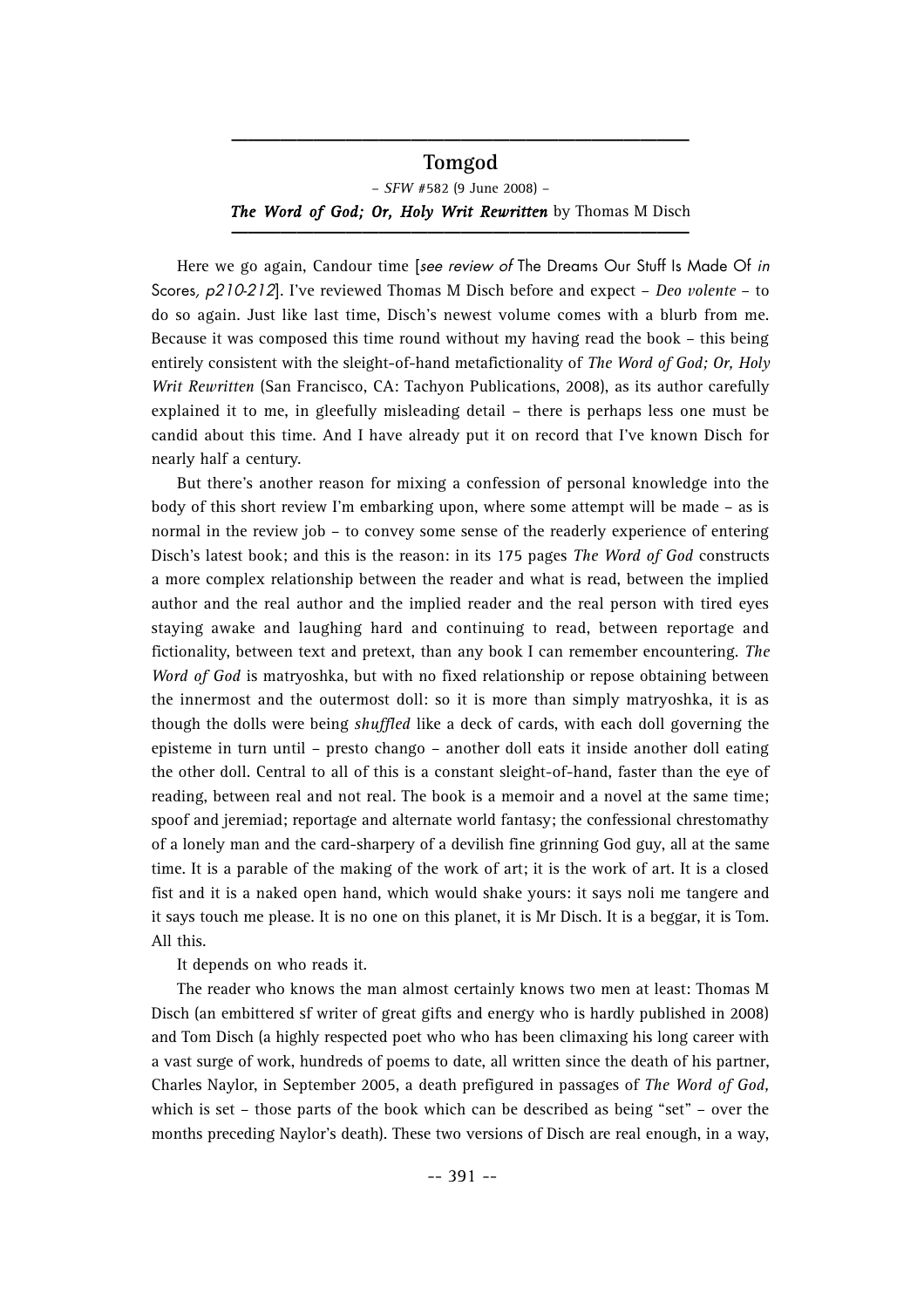though both are rhetorical figures, presentations of self. But the reader who knows these versions of the man has at least these grounds to begin *The Word of God* with. The reader who does not know any Disch in the flesh has only the impurities of text to guide her. More intensely than almost any text I can think of, this means that readers in the personal know and ideal readers will be stepping into two different rivers, neither of which is ever the same river twice.

There is, all the same, all caveats understood, a thread of story to hold onto. We will not be able of course to access the whole of the dancing matryoshka hurricano within and without the text of *The Word of God*, but we can gain an occasional view of the storm, so let us go quickly.

Tom Disch and/or Thomas M Disch come to the understanding that he or they are divine. We will call them him. This slow but all-encompassing flash of awareness of godhood retrofits Tom/Thomas's entire life into a new story, whose details are carapacially the same as those that have dogged the mortal writer, now nearing 65, in New York, with a dying partner, and a career that is not healthy; but touched with inner divinity, those details become kenosis. We now learn that much of Tom's previous work can now be understood as utterances to himself as god, and as utterances of the god. We are given examples – poems, aphorisms, stories. We reread emblazoned in godlight a beautiful poem, "The Moon on the Crest of the New-Fallen Snow", originally published in *The Paris Review* in 1995, and repeated here in full; the Moon itself, who is alive or not alive, speaks from its coign of vantage:

> Pain Has its place – and pity, too – but it is not here. Here all is calm and cold and luminous.

The snow has smoothed over the tracks of the deer.

Tom Disch himself, now that he is god (those who know the man may say he was always like this), now tells us he now understands that "the kind of lustre I do cast at my best is like the moon's in [Clement] Moore's poem, a lustre of midday – even though in fact it's actually night." As a description of the cool unblinking gaze of the implied author of Thomas M Disch best books, from *Camp Concentration* (1968) and *334* (1972) through *On Wings of Song* (1979) on to *The Priest: A Gothic Romance* (1994), this seems very nearly perfect. God, who is the artist who writes the books, knows exactly who that artist is. It is godly to know oneself. It is religion to pass it on.

But Tom is not much interested in creating a formal structure of reverence (though one voice that speaks in *The Word of God* suggests it would be good if his professional colleagues had a better understanding of the world he creates); he does, however, allow himself a moment or two of threateningly Pentateuchal hilarity:

> No booze, no pot, no sex, no swine: I have decreed them all taboo. My words will be your only wine, The thought of me your honeydew. All other thoughts you will eschew. You'll call yourself a Thomasite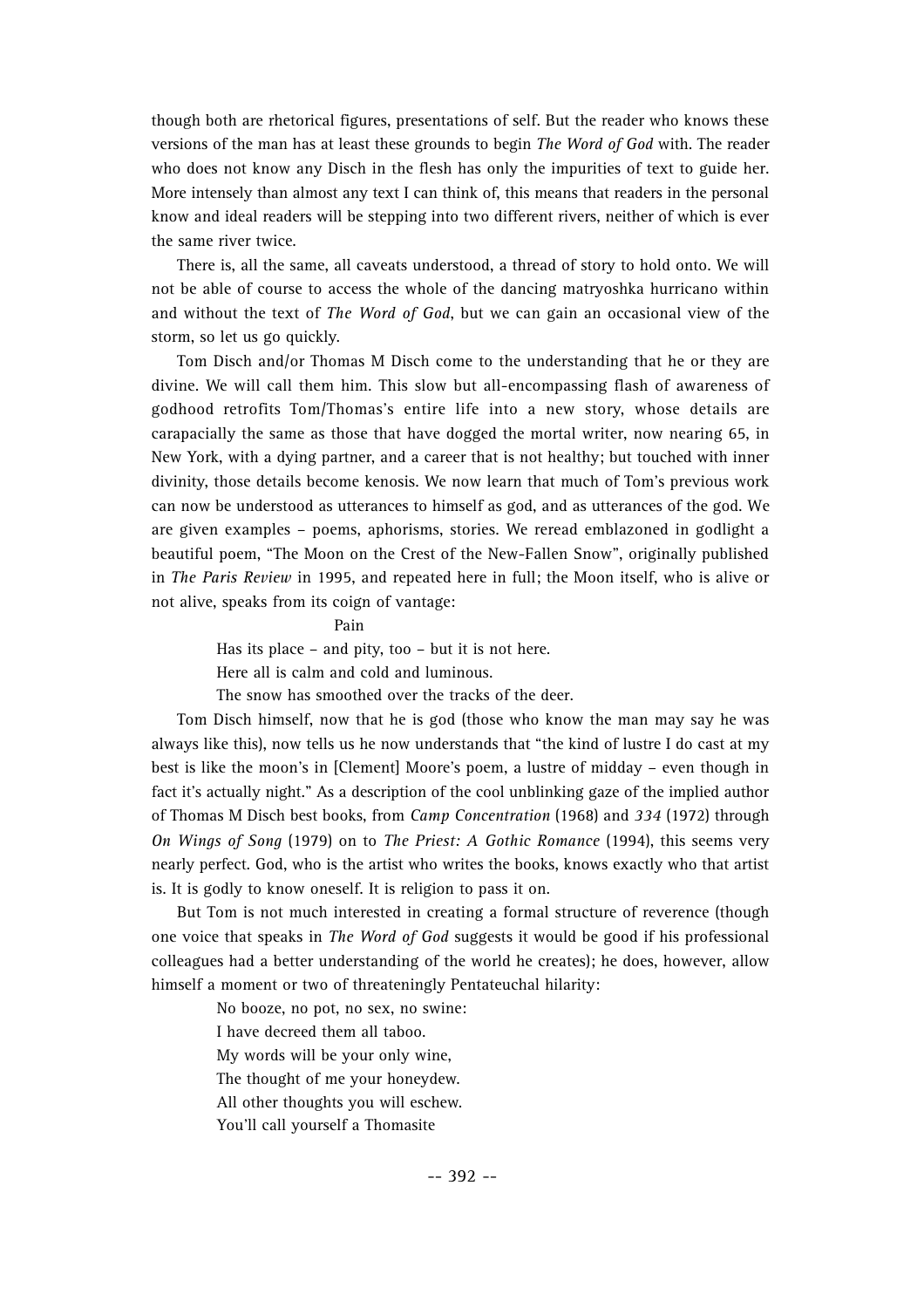And hymn my praise with loud yahoo.

A new religion starts tonight.

But of course it doesn't.

After a short episode in which Jesus (one of Tom's Versions) goes down to earth to watch Mel Gibson in *The Passion of the Christ* (it affrights him), we segue back in time to Minneapolis in 1939, where a mysterious stranger, who turns out to be the real Thomas Mann in regal exile, visiting preWar Minneapolis, magisterially decides he would like to sleep with the young woman who (as we learn) will be giving birth to Thomas M Disch in about nine months. In Hell, meanwhile, Philip K Dick – whose real-life belief that Thomas M Disch was a Communist agent has been well documented, his 1974 letter to the FBI denouncing Tom now being a matter of public record – has been reverted into the body of a 12 year old kid, and is given the task of resurrecting himself back in 1939 and there assassinating Mann before he can become Tom's father. Beyond stirring up the deicide stakes, this event will so grieve and discombobulate Franklin Delano Roosevelt that in his depression he will fail to engage America in World War Two, which the allies will then lose, and *The Man in the High Castle* (1962), which Tom's Dick is sufficiently demented to think describes a genuine Hitler Wins world, will come true.

Dick is thwarted by our god.

Meanwhile – lest we think The Word of God can be described in terms of cheap shots – Tom reprints his extremely moving "Ode on the Death of Philip K Dick", first published in the *Washington Post Book World* in 1982 (it is one of the finer public poems published in the last century). Meanwhile, back in Hell, Rebecca West lectures traitors on tactics. Meanwhile, Joycelin Schrager (from several Thomas M Disch stories published over many years) has shacked up with ta recrudescent Philip K Dick in the year 2000, from which coign they observe the hellish outcome of that year's presidential election. En passant, throughout, Thomas M Disch (because god can or must) says insulting things about Christians, Jews, Muslims and Buddhists, about the hypocrisies and unimaginable cruelties of the faithful. He is scathing about Creationism, about anti-abortionists who kill human beings, about Muslims who expect a place in paradise as a reward for toppling great buildings and killing human beings. And he is scathing in general about our mortal planetary peril:

*Of course* the snows will melt from Kilimanjaro, from the Alps and Andes and both the poles, and whales and penguins will become extinct, and so, in due course, will we.

But meanwhile. Meanwhile.

The stories and the poems and the diatribes and the jokes (some extremely funny) and the alternate world fantasy in Hell and Minneapolis continue to intertwine, weaving the book together and tearing it apart. The joining together is obvious, a wave of the god, a woofing of disparate anguishes and spoofs into one particoloured magic carpet, all threaded together by the Dick/Mann tale. The tearing apart is maybe less obvious, but perhaps inevitable: *The Word of God* is what it almost certainly had to be: a jarring japery of incompossibles, a text that must be read so fast you don't fall through into the eddies of all the gravities uttered here: altogether too many kinds of material in one book for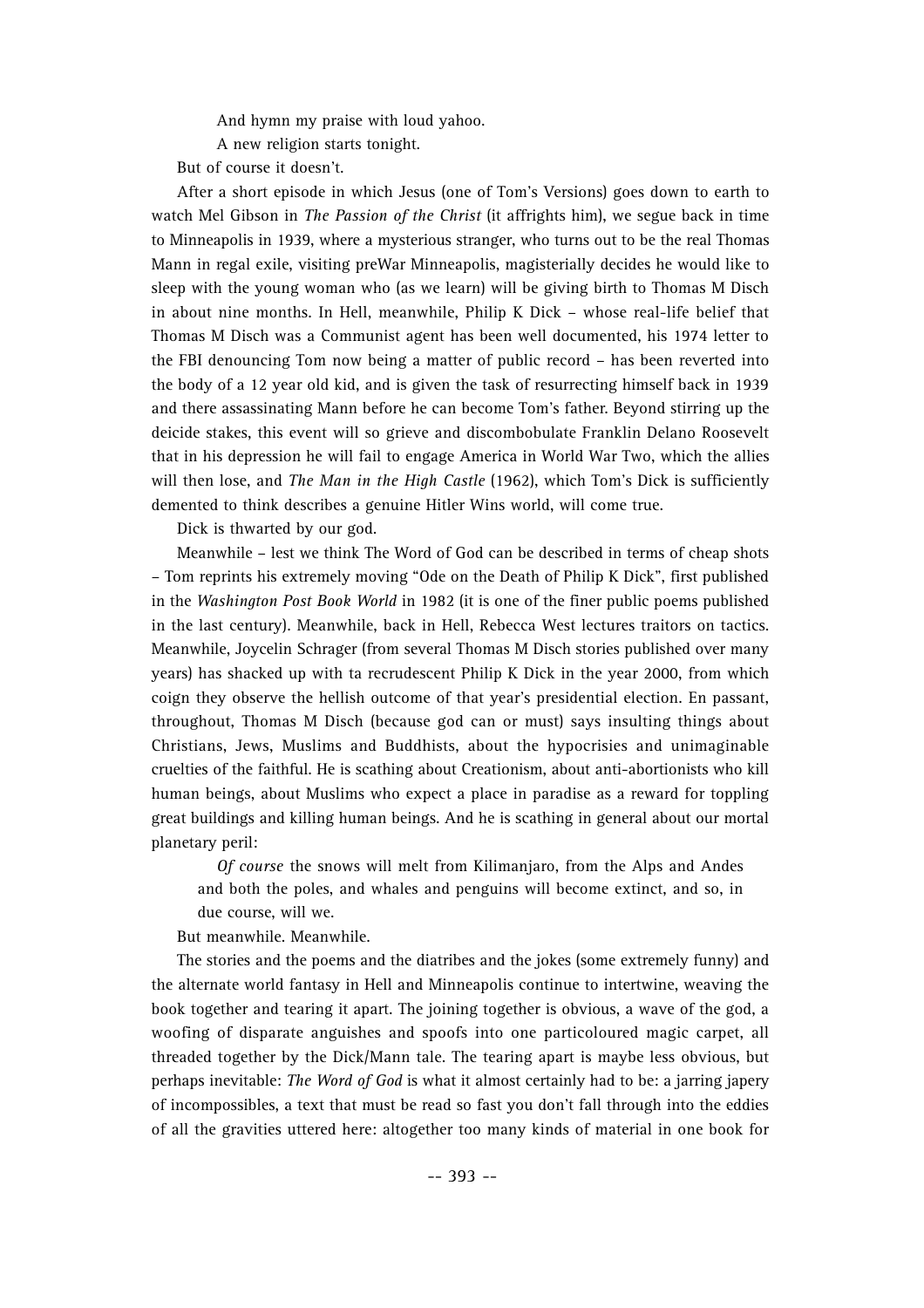mortal readers to gather together (but that is the Book that is intended), every bit of the text claimjumping every other bit.

But when we reach the end of *The Word of God* we realize that its author certainly must have known that his tale could only gain sufficient heft to exist precisely by dizzying us with speed, like some calliope on thin ice careening down the pages toward the last word. The speedlines of this passage blur our eyes. We laugh or we do not, but we cannot stop. It can only be a matter of time before we sink through the rotten ice into bad waters.

But hey (says god, or some writer at the end of his tether and ours), we know all that jazz. We all know it will end in tears. But we did not write our Book to say goodbye, or not quite. So

if there is no immediate necessity . . . if there are still groceries in the stores and fuel in the tank, if there are great old movies on DVD that one hasn't seen or has only a gossamer memory of, why then, why worry, what's the hurry, have another drink before you go.

### **"On Tom Disch"**

**\_\_\_\_\_\_\_\_\_\_\_\_\_\_\_\_\_**

– *Yorcon 2* (Yorcon, 1981) ed. Alan Dorey – **\_\_\_\_\_\_\_\_\_\_\_\_\_\_\_\_\_**

Behind the New York Public Library, at Fifth Avenue and 42nd Street in Manhattan, there is a small park which papers over an underground storage complex for the Library itself, row upon row of books tunnelling downward into the hard New York rock, labyrinths of arcana downwards to the Minotaur, to the salt lick. As I walked through this small humid formal park in the wet dusk under tree silhouettes and skyscrapers, on a late afternoon in 1961, the gravel beneath the feet seemed to thrum with premonitions I had no key to yet, as though I were tickling the open palm of the secret heart of Manhattan. It was here I met Tom Disch for the first time. Later it seemed right.

But even then, in the autumn of 1961, he seemed instinct with Manhattan; from the first I felt the envious complicity of trespass, not being native at all. I was too vain to wear glasses, so he came sliding into my field of vision like the moon rising through wet elms, head lifted back, hand raised in greeting or admonition, a very *proscenium* person even then, admiringly conscious of the boundaries and the tempo of the scene, and prepared to make ad libs. We spoke together. He said we were in the same class at NYU, J Max Patrick's course in utopias, that he had noticed me. I remembered him then, his high smooth melismatic voice hot off the press, as though what he was about to reveal to the class comprised unbound galleys for your eyes only; a scoop. And often it was. Already he worked hard; already work underlaid it all. He seemed to *think* constantly, though sometimes in order to keep the presses running. He was the most intelligent man I had ever met. He had the feverish articulate nerve for the cognitive jugular beneath the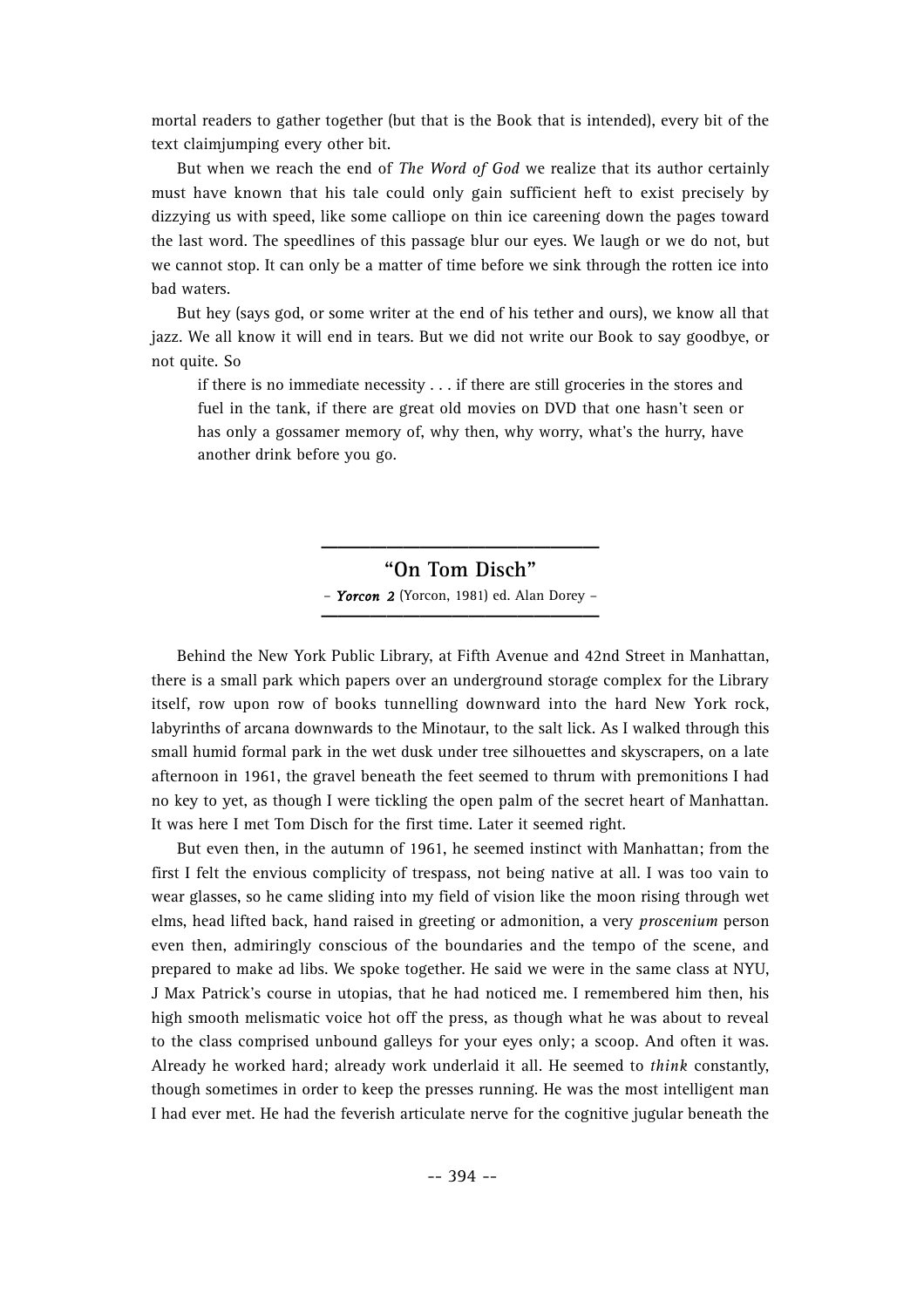skin, for thought reified in serried exempla, of an eighteenth century figure like Candide sea-changed for the dark, because his taste (I thought) was for the horrors of the thing itself, for the pits beneath this Manhattan he had moved into, like a fish into water, at last. And when he found himself on the bleak peneplain of the day (as I thought [I used to say peneplain a lot  $2008$ ]), he had to create: scenes, friends, entanglements, hints of the jugular within, sometimes out of whole cloth: and of course, even then, fiction.

This may not all have been clear at first glance.

We went and had coffee. His manners were atrocious. He was clumsy, gauche, edgy, glaucous; he would enter a restaurant like some fledgling lawyer approaching a hostile witness for the first time , in a life-or-death case. Tall, ungainly, self-obsessed, not always on the right edge of paranoia about the urban world he already seemed to understand so well in theory, he had an awful tendency to victimize the victims: waiters, conductors, anyone who represented authority and sanctions as long as they were themselves as powerless as he (in 1961, fresh from inland America and from dire experiences in the Army) must have felt himself to be, unless he won the case. But it didn't much matter. From the first there was the flow of talk; and from the very first, it felt as though he meant it. If he had an idea, he would use it, shape it, turn the wheels of the world with it. The first of my journal entries to refer to him, dated 3 November 1961, is typical enough:

From Tom Disch, not to be exploited. John D Rockefeller meets the roaring abysmal beast. The above phrase a code. Viz as correlative, the shanghaied man of horrors.

God knows what it meant. If think it might have meant something like "The Asian Shore", though years before it got written 2008] I wrote the phrase down and soon forgot all about it. But I was shit lazy. Tom was not. There were other differences too, but even then we had a sense, Pamela Zoline and I, that he would continue, Tom would, that he had a purchase on the brain-fevers we all felt privy to then, being extremely young.

We became friends. He lived south of Houston Street, near the Holland Tunnel. There were cockroaches in his dark rooms. We collaborated on an article for the New York University newspaper ["The Gallatin Plan: or, the Coming Triumph of Bureaucracy", in Counterpoint: a Journal of Political and Social Thought (Spring, 1962) 2008]. I sloped into graduation; he quit. In the summer of 1962 he and Pamela and I saw Georges Franju's *Eyes Without a Face* (1959). It was called *The Horror Chamber of Dr Faustus* then. We sat through it twice. God. In the autumn of 1962 we arranged to share an apartment on Riverside Drive, overlooking the Hudson River. This lasted for a year. Pamela and I were living together. Tom had a relationship in its dying fall with a ballet dancer named (I think) Barbara or Judy. He had already sold his first science fiction story to Cele Goldsmith, and was beginning to see the shape of the future, though he still had some kind of job, in Brooklyn I think. There was a lot of moaning. My journal is claustrophobic; the elements of comedy in it are clearly unintentional. "26 December 1962. Tom stayed home for no reason and will probably be fired, and I've no idea how I'll support the rent and the repayments at the same time." "30 December 1962. Tom conducting his ghoul-party tomorrow: dressed in provant purple, imperator of the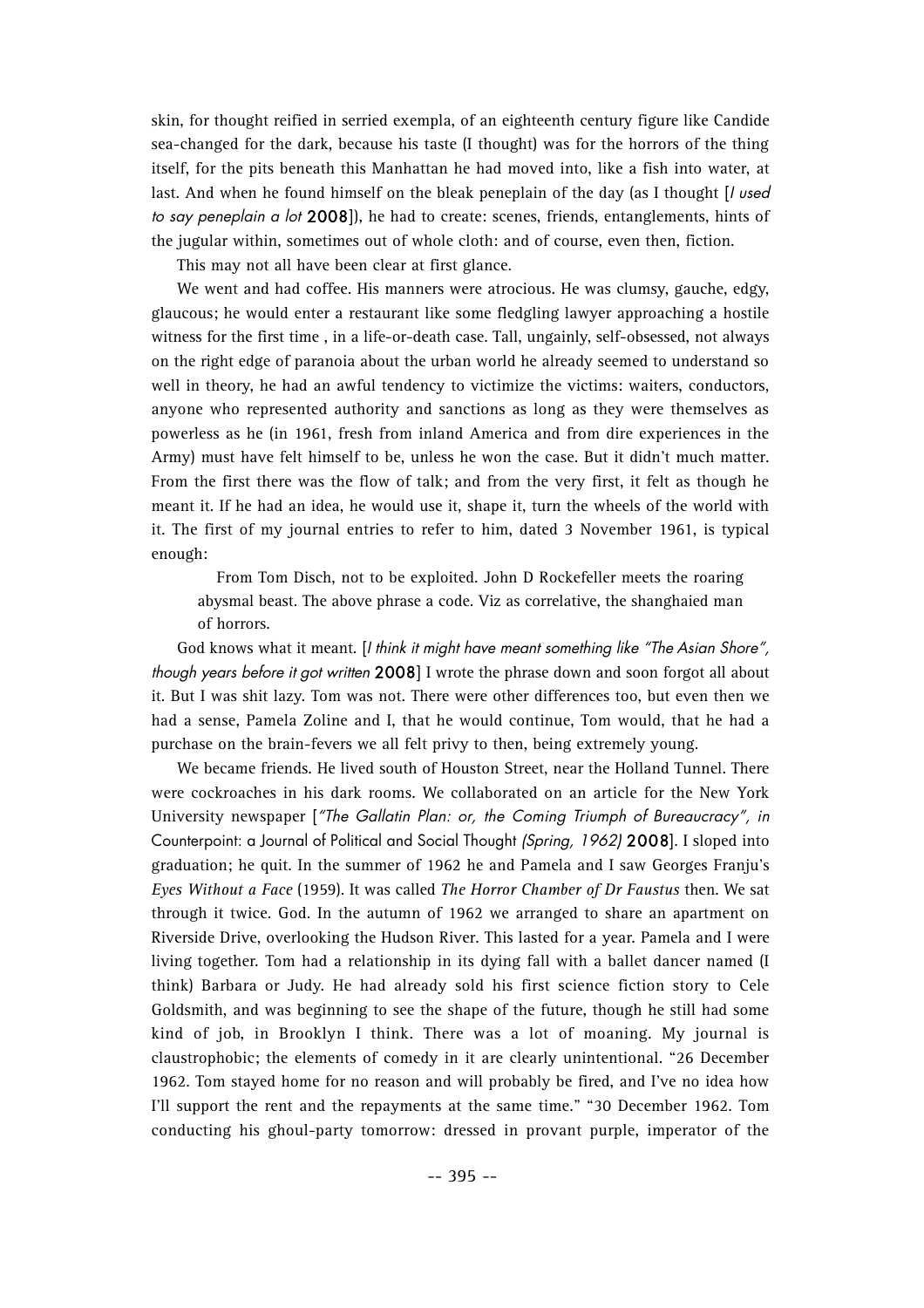incubi." "2 January 1963. Tom hasn't gone to work today, for he is depressed; and he will be fired." "19 January 1963. Took Tom's IQ test today; got 3 more wrong than he did – 7 wrong out of 190, very good, Tom told me." The work continued:

19 April 1963

Tom is home today too, about as sick as I am, reads my *New Yorker* now in the other room with his staccato hilarity. He is one-third through his novel, the idea of which is solid: in 1988 or 9 the world, having gone through a Terror of almost-war for a year, has gone askew in the following way: each year in the USA a Referendum is held, originally called by an earlier government as an object lesson; the question it puts up to vote is whether or not this year the bombs shall be unleashed on us. The object lesson backfires, as in the first vote 37% voted yes: the thrill of playing with fire; the malaise actual.

Industry having grown up about death, the hero of the novel is an executive in The Big Trick, an organization of large influence that organizes mass suicides.

The year the novel starts the vote is down to no, 50.4%

After a year we all moved. A decade and a half ago, I thought Tom's short story, "Slaves", was a bit *insensitive*. I don't now. [all of us were in the story; it reads a lot better and more lovingly accurate (to me) today than it did when I first saw it in 1963 2008]. It is something made. Therefore it paces you. Like the albino alligators beneath the skin, it paces you. Pamela had left on a liner for England. I fled south to board a Caribbean freighter and work on it. "23 September 1963. Tom came to Idlewild in the Imperial  $\sigma$ vast Chrysler, a company car 2008] with Mother and Father; each person I looked upon, each thing, was for the last time. I have been robotic, glaring backward at happened events like a Caliban out of Faulkner." Tom remained in the Manhattan he was shaping to his instinct, which is in *334* and *On Wings of Song*. With regard to the salt-lick near the deep pure water that all creative writers must aspire to find: some of us stay up here on dry land haunted by silhouettes of unnamed trees, dying synapses, and never reach the shared pool; some go through long hegiras before the waterworks are found; some were drenched in blood at birth, and are called Minotaur.

**"Thomas M Disch (1940-2008)"** – *The Independent* (July 2008) – **obituary with a set of the set of the set of the set of the set of the set of the set of the set of the set of the set of the set of the set of the set of the set of the set of the set of the set of the set of the set o** 

**\_\_\_\_\_\_\_\_\_\_\_\_\_\_\_\_\_\_\_**

The death of the American writer Thomas M Disch, by his own hand, on the Fourth of July, was the last act of a drama that had been unfolding in public for several years. As the author of a large number of death-haunted science fiction novels and stories, and of several Gothic tales which treat modern America as a land of the dead, and of a huge body of poetry much of which danced with death in deliberately formal measure, Disch could from the first have been described as a writer well versed in terminus. But the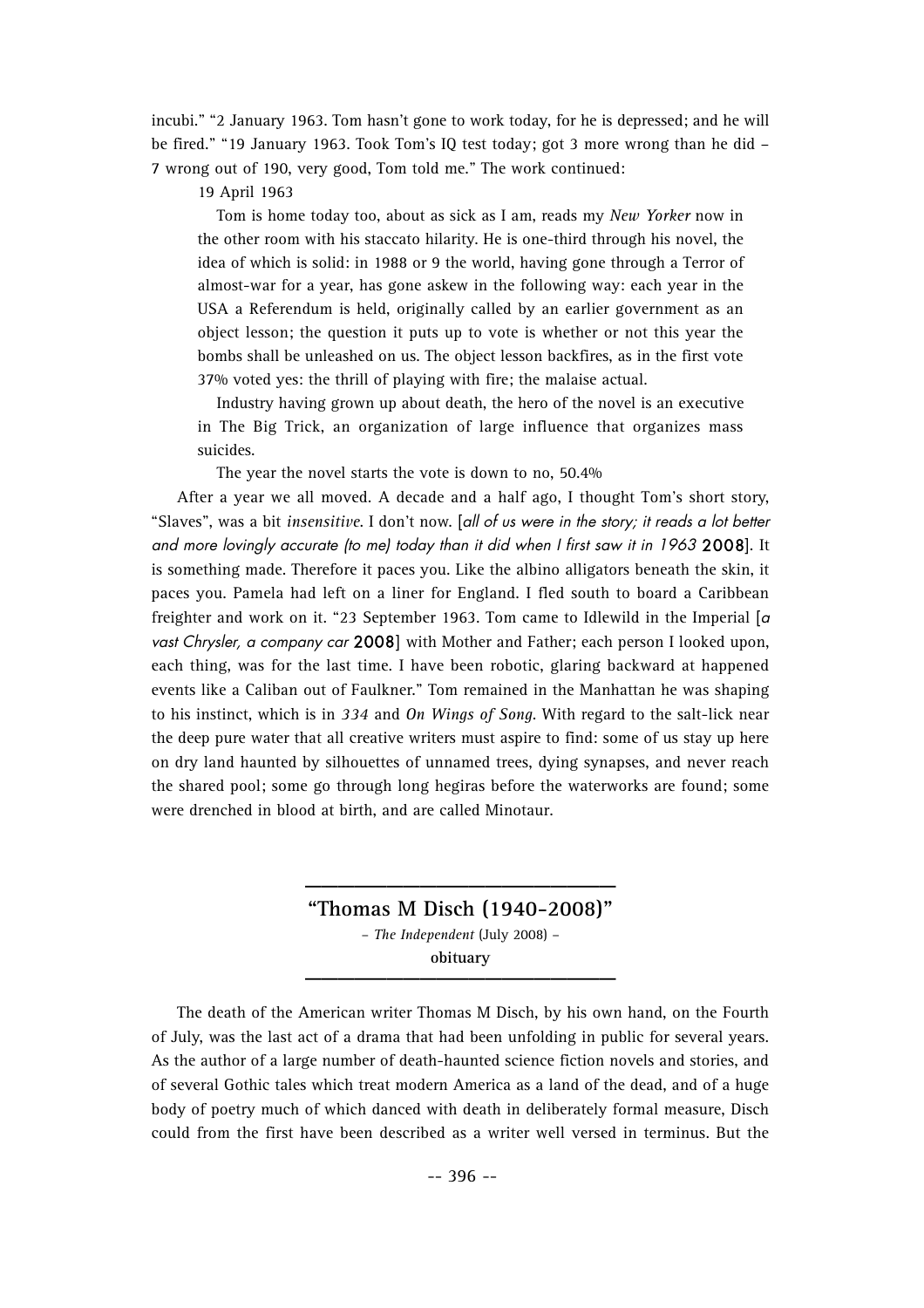personal disasters he suffered in the twenty-first century, which he gave permanent shape to in the large number of poems he published on his LiveJournal after 2005, raised this dialogue with death to a new intensity; to put an end to his life, as he spoke frequently of doing, was to cap that life in his own way, was to demonstrate that he really had meant what he had been saying over the forty-five years of his prolific career.

From the publication of his first poems and stories in 1962, a central theme could be discerned within the most various kinds of work: a passionate conviction that the desolateness of the human condition could only be "figured" through art, it did not much matter what (Disch was also a seriously bad painter); what was important was to make sense of the bad deal we had been handed as a species. Perhaps the cleverest of all the clever titles he affixed to his many volumes of poetry was *The Right Way to Figure Plumbing* (1972). To figure things right, for Disch, was to treat death as a game, deadly of course, but beauteous. For Disch, in the end, death was only sensible if you figured it out yourself.

These intuitions, certainly bleak enough, were articulated all the same in a tone of almost unearthly high spirits: wry, mellifluous, formally exact, wickedly intimate, camp, deadly serious, surreal, unrelenting. A science fiction novel like *Camp Concentration* (1968), or one of his 150+ stories like "The Asian Shore" (1970), or a children's fable like *The Brave Little Toaster* (1986), which became a Disney animated feature, or any of the extremely numerous poems (many not yet published) mostly written as by Tom Disch, or the critical essays in *The Nation* and elsewhere, or any of the opera librettos: anything he wrote was instantly identifiable. The series of original theme anthologies he edited in the 1970s, beginning with *The Ruins of Earth* (1971), was assembled with biting cogency. Perhaps one of the reasons he never achieved the very wide fame his readers assumed from the first he might be heir to was that the Disch voice took no prisoners: it was a voice one agreed with, or it dismissed you.

Thomas Michael Disch was born in Des Moines, Iowa, just before World War Two, and was raised Catholic in Minnesota. His father was a door-to-door salesman; he became close to his four siblings (who survive him) only after he left Minneapolis for New York. He had volunteered for military service in his late teens, but was soon given a medical discharge. In Manhattan he attended but did not graduate from Cooper Union and New York University, where I first met him. As soon as he sold his first story, to the perceptive science fiction editor Cele Goldsmith, he became freelance, and supported himself almost solely through his writing from that point, never taking a university post.

Along with Samuel R Delany, Ursula K Le Guin and Roger Zelazny, Disch was soon thought of as representing a new hope for American science fiction; in their hands, it was hoped, the genre could finally be recognized as shaping valid responses to the world at large, rather than as a form of escapist entertainment or increasingly simpleminded future-advocacy. But by the time he published his first novel – *The Genocides* (1965), in which Earth is harvested by aliens totally indifferent to the fact that their actions are exterminating the human race – Disch had already begun to wander, ending up in 1965 London, where Michael Moorcock's *New Worlds* was beginning to agitate for adult, modernist, unforgivingly experimental speculative fiction. Disch's response was partial: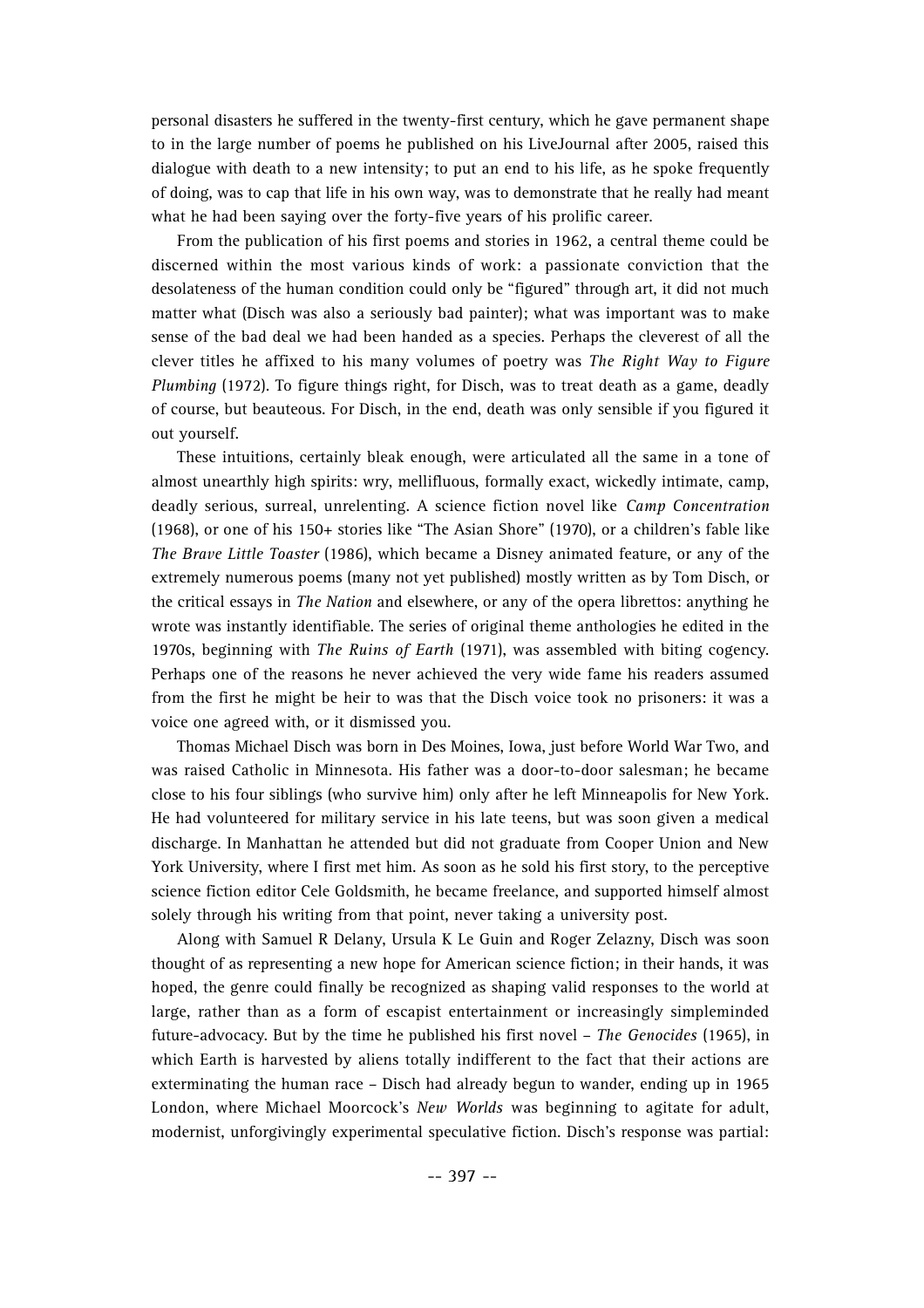*Camp Concentration*, first published in *New Worlds* and still his most famous novel, describes, in an intense iteration of his already unmistakeable voice, a concentration camp run by the American military who are subjecting its inmates to fatal doses of a drug that induces a mutated syphilis designed to increase intelligence so that war may be better waged. The echoes of Thomas Mann's *Doctor Faustus* (1947) are clear and deliberate. The novel won some plaudits but no honours from the science fiction community, which from the first could not tolerate Disch's corrosive disdain for the technocentric uplift typical of "normal" science fiction, and for anything that seemed to him to pander to the immaturity of most genre fiction. Later, in the first of his critical studies of science fiction, *The Dreams Our Stuff Is Made Of: How Science Fiction Conquered the World* (1998), he deepened the insult by arguing that the genre was actually a form of children's literature. Oddly perhaps, the only awards Disch ever received from the community – a Hugo Award and a Locus Award – were given for this assault. A second study, *On SF* (2005), is similarly ruthless.

By 1970, Disch had returned to Manhattan, where he lived the rest of his life with his partner, Charles Naylor, who died in 2005. He had been publishing poetry very widely, and by the 1970s there were many readers of Tom Disch who knew nothing of the prose writer Thomas M Disch. His poetry is technically conservative though often formally daring; his subject matters run from public poems (an uncommon focus) to the confessional; the wit is always evident, and the voice, and the drumbeat of death; he is perhaps one of the very best second rank poets of the later twentieth century in America: as savagely civil as Anthony Hecht, as copious as Albert Goldbarth, as supple as Richard Howard. Meanwhile, he published in *334* (1972), a formally demanding but ultimately extremely moving portrait of non-heroic life in a desolate near-future New York (334 is the address of an apartment block) riddled by a disease that "represents the autointoxication of the human race in an environment ever more hostile to the existence of life." And in *On Wings of Song* (1979), he published what has come to be recognized as perhaps his best single novel: it depicts the life of an earnest but not very successful artist in an even less habitable New York; the interplay here between a life dedicated to art (even mediocre art), and the unstoppable degradation of America into a land raddled by starvation (spiritual and physical) and malls, is utterly melancholy, but hilarious, too.

The next decade or so saw no falling off in quantity or quality, though the unresponsiveness of the science fiction world inclined Disch to explore other modes. He had already written a classic Gothic novel, *Clara Reeve* (1975); he began the SUPERNATURAL MINNESOTA sequence of thematically connected metaphysical horror tales with *The Businessman* (1984), which features a loving portrait of John Berryman, one of the few American poets Disch would acknowledge as his superior; the most savage of the four, and the most devastating analysis of Minnesota culture, was *The Priest: A Gothic Romance* (1994), in which Catholic priests abduct pregnant teenagers and kill them. He also began to publish art, poetry and theatre criticism, much of this work being assembled in books like *The Castle of Indolence* (1995) and *The Castle of Perseverance*: *Job Opportunities in Contemporary Poetry* (2002). He also designed a computer game called *Amnesia* (1986).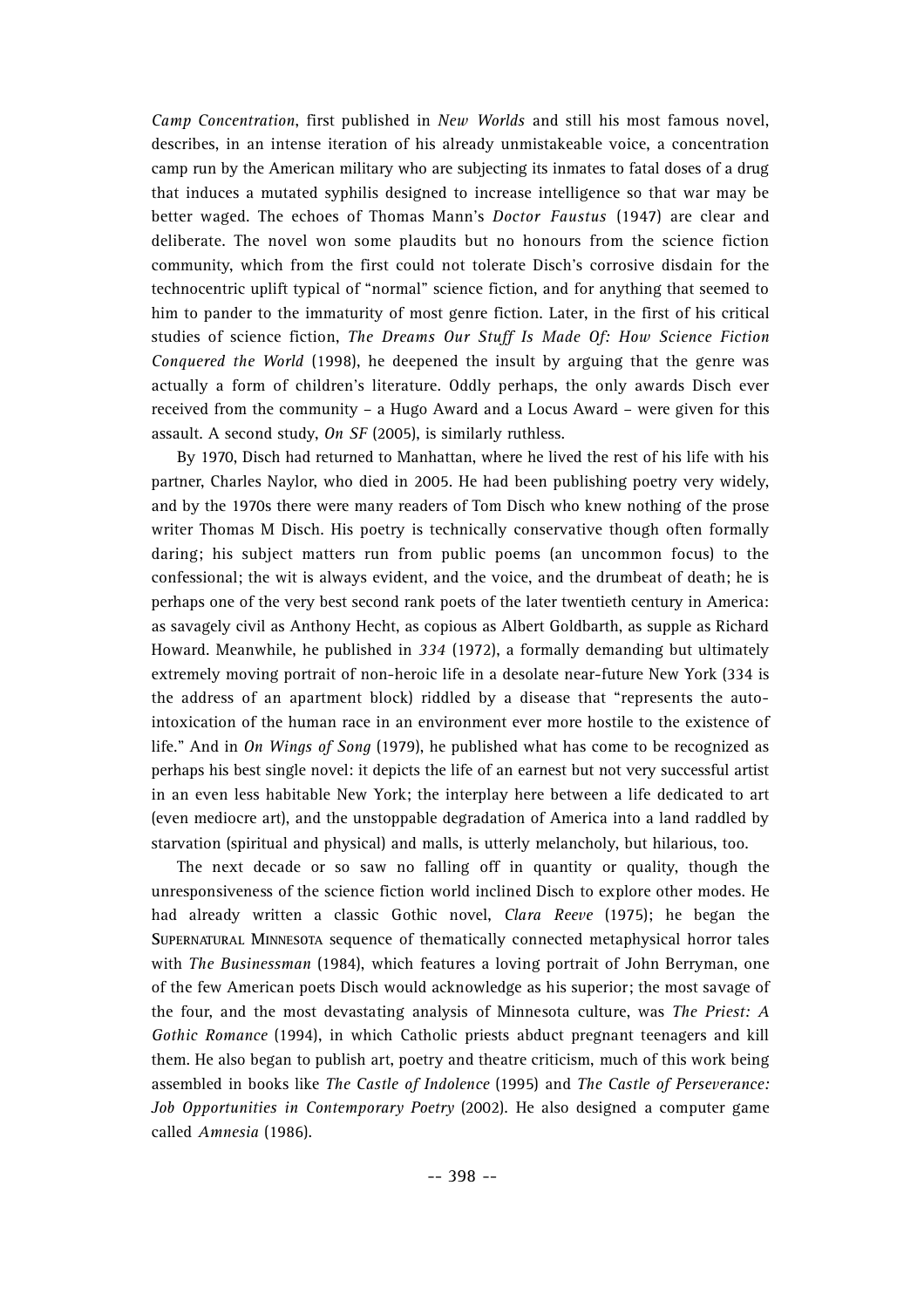During these years, he grew into himself physically, both in mass, as he became increasingly heavy, but also in gravitas, as his presence became increasingly formidable. Tall and bald, he would bear down colossus-like upon his visitor, and though his voice was flute-high he spoke in passages so laced with self-aware gist and wry sapience that a seminar seemed in the offing. But almost always the lecture would become, sometimes very suddenly, hilarious. To him everything that humans did about things that mattered – from God to sex, from the Pope to the sestina – was so ultimately silly that it had finally to be conveyed as gossip, uttered with high good cheer. The heart of Tom Disch in person, gossiping profoundly about the world and its makings, was glee.

But the shades – he would have excoriated any use of that cliché, unless it also referred mockingly to ghosts – were drawing in. He had published dozens of books, but felt, it may be wrongly, that his publishers were drawing away. In the early 2000s, the flat he and Naylor had lived in from the 1970s was almost destroyed by a fire that spread from the flat below, and his library was very severely damaged. His health had already begun to decline. Naylor died in September 2005 after a long and difficult illness. Within weeks of his death, eviction proceedings were begun against Disch; though the first notice as thrown out of court, the landlord soon tried again, in an action still pending at Disch's death. The country house he habitually spent part of the year in was nearly destroyed by mould that mutilated most of what Naylor had bequeathed him. The diabetes and sciatica and knee problems and other disabilities intensified. All these matters, via the LiveJournal, became in themselves a form of theatre. At the same time, Disch published *The Word of God; Or, Holy Writ Rewritten* (2008), a thoroughly wicked jape on God, religion, America, the figure of the artist, and not least himself (in this tale he denies, "unconvincingly", the rumour that he is Thomas Mann's illegitimate son: Mann was in fact a visitor to Minneapolis in the summer of 1939). At least five more books are in production.

Late this spring, however, Disch made it clear that the flood of poetry was beginning to ebb, and that, after nearly half a century of ceaseless fertility, his voice was drying. This final loss, he made sure we understood, was not to be tolerated.

> **"Remembering Tom Disch"** – *Locus* #571 (August 2008) – **\_\_\_\_\_\_\_\_\_\_\_\_\_\_\_\_**

> **\_\_\_\_\_\_\_\_\_\_\_\_\_\_\_\_**

Tom and Pamela Zoline and I are living in an apartment overlooking the Hudson River, in 1962 and 1963. In the dark, Tom plays a precious lp he has brought out his stone age childhood in Minnesota, where music had given him hints of the light of a world beyond. It is Shostakovich's Third String Quartet. Tom is an autodidact, and mispronounces Shostakovich, along with many other names and words he has come to love through mouthing them aloud in utter solitude. But there is something I soon learn: that what Tom mispronounces may well be what the rest of us have never heard of.